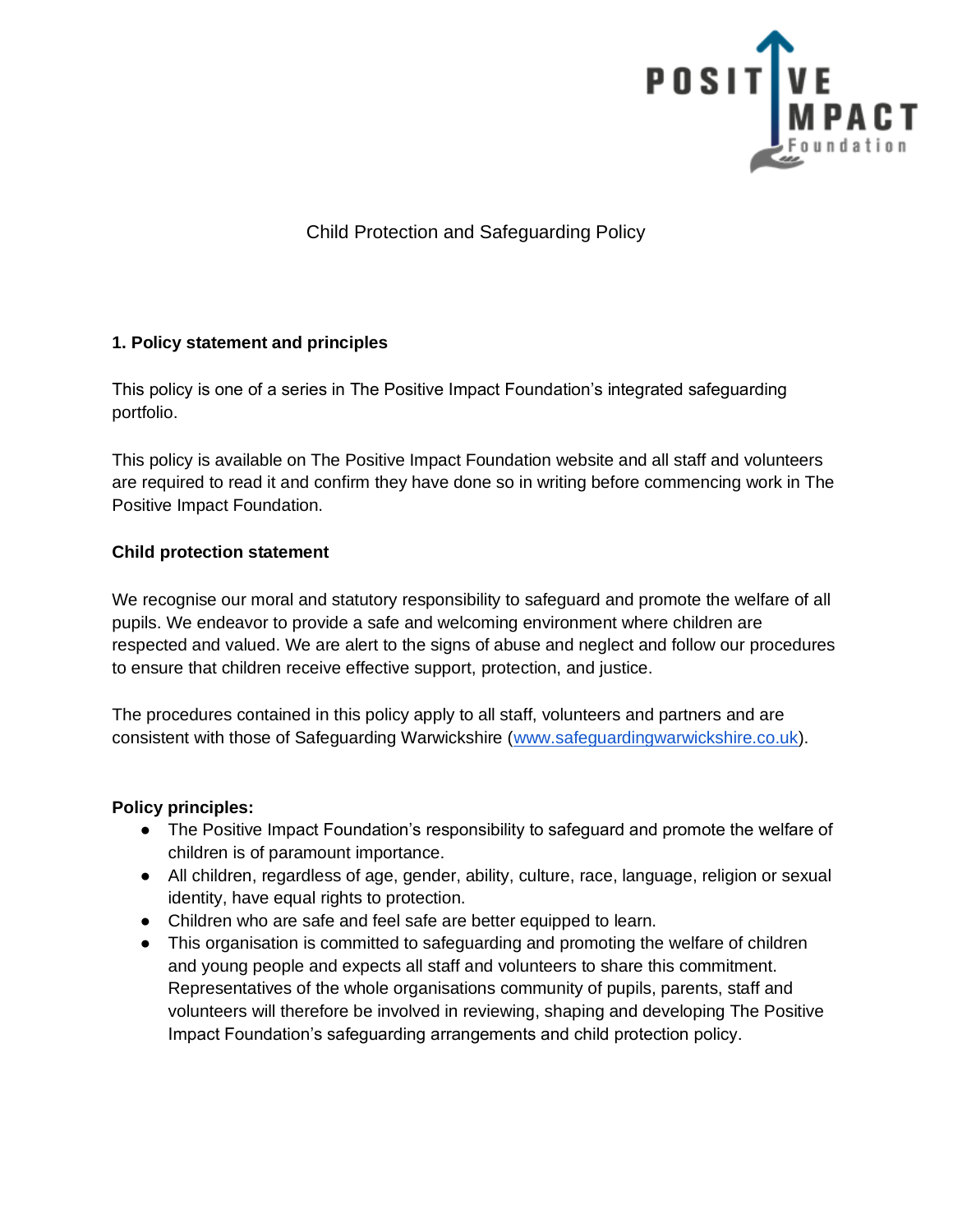

- All staff have an equal responsibility to act on any suspicion or disclosure that may suggest a child is at risk of harm at home, in the community or at The Positive Impact Foundation.
- All staff members will maintain an attitude of 'It could happen here' where safeguarding is concerned. When concerned about the welfare of a child, staff members should always act in the interests of the child.
- If, at any point, there is a risk of immediate serious harm to a child a referral will be made to Children's Social Care immediately. **Anybody can make a referral**. If the child's situation does not appear to be improving, any staff member with concerns should press for reconsideration.
- If a member of staff remains concerned about a child, they can discuss their concerns with the Director, another DSL or contact their Line Manager.
- Pupils and staff involved in child protection issues will receive appropriate support.
- This policy will be reviewed at least annually unless an incident, new legislation or guidance suggests the need for an interim review.

### **Policy aims:**

- To provide all staff with the necessary information to enable them to meet their safeguarding and child protection responsibilities.
- To ensure consistent good practice.
- To demonstrate The Positive Impact Foundation's commitment about safeguarding and child protection to pupils, parents and other partners.
- To contribute to The Positive Impact Foundation's safeguarding portfolio.

# **Terminology**

**Safeguarding** and promoting the welfare of children refers to the process of protecting children from maltreatment, preventing the impairment of health or development, ensuring that children grow up in circumstances consistent with the provision of safe and effective care and taking action to enable all children to have the best outcomes.

**Child protection** refers to the processes undertaken to protect children who have been identified as suffering or being at risk of suffering significant harm.

**Staff** refers to all those working for or on behalf of The Positive Impact Foundation, full time, or part time, temporary or permanent, in either a paid or voluntary capacity.

**Child** includes everyone under the age of 18.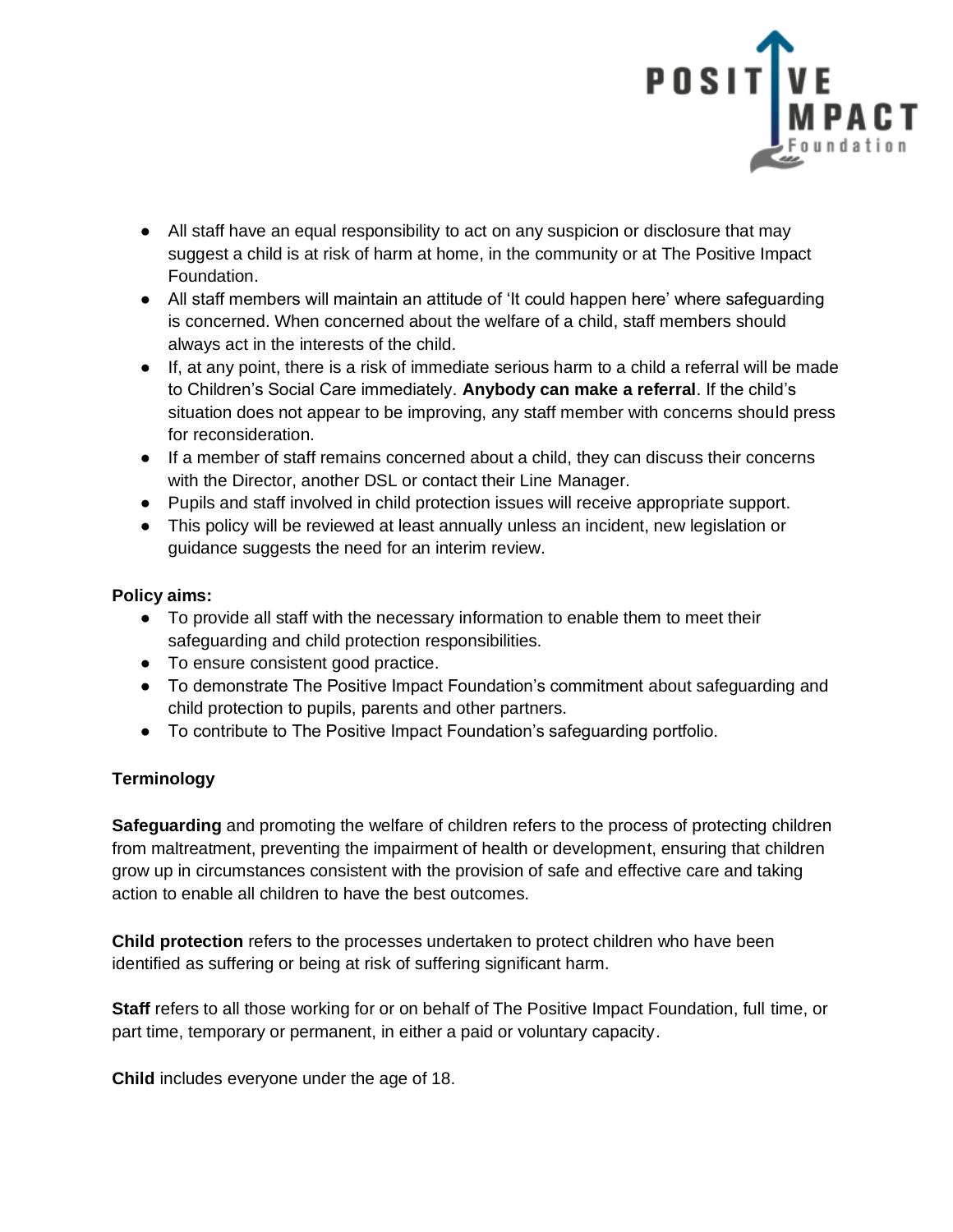

**Parent** refers to birth parents and other adults who are in a parenting role, for example stepparents, foster carers and adoptive parents.

# **2. Safeguarding legislation and guidance.**

**Alternative providers of education** - Section 157 of the Education Act 2002 and the Education (Independent Schools Standards) (England) Regulations 2014 require proprietors of independent schools (including academies and city technology colleges) to have arrangements to safeguard and promote the welfare of children who are pupils at The Positive Impact Foundation.

- The **Teachers' Standards 2012** state that teachers, including Head Teachers, must have regard for the need to safeguard pupils' well-being, in accordance with statutory provisions; and maintain public trust in the teaching profession as part of their professional duties.
- The statutory guidance *Working Together to Safeguard Children (DFE 2015)* covers the legislative requirements and expectations on individual services (including The Positive Impact Foundation) to safeguard and promote the welfare of children. It also provides the framework for Local Safeguarding Children Boards (LSCBs) to monitor the effectiveness of local services, including safeguarding arrangements in The Positive Impact Foundation.
- The statutory guidance *Keeping Children Safe in Education (DFE 2019)* is issued under Section 175 of the Education Act 2002, the Education (Independent Schools Standards) Regulations 2014. The Positive Impact Foundation must regard to this guidance when carrying out their duties to safeguard and promote the welfare of children.

All staff must read Part One of **Keeping Children Safe in Education 2019.** Staff can find a copy on Google Drive and also in The Positive Impact Foundation office.

● **What to do if you are worried a child is being abused 2015 - Advice for practitioners** is non statutory advice which helps practitioners (everyone who works with children) to identify abuse and neglect and take appropriate action.

In the UK, more than 50,000 children are annually subject to a child protection plan. Research suggests that one child a week dies from abuse, around 20 percent of children will suffer some form of abuse, one child in six is exposed to violence in the home and disabled children are three times more likely to be abused and neglected. The prevalence of neglect continues to be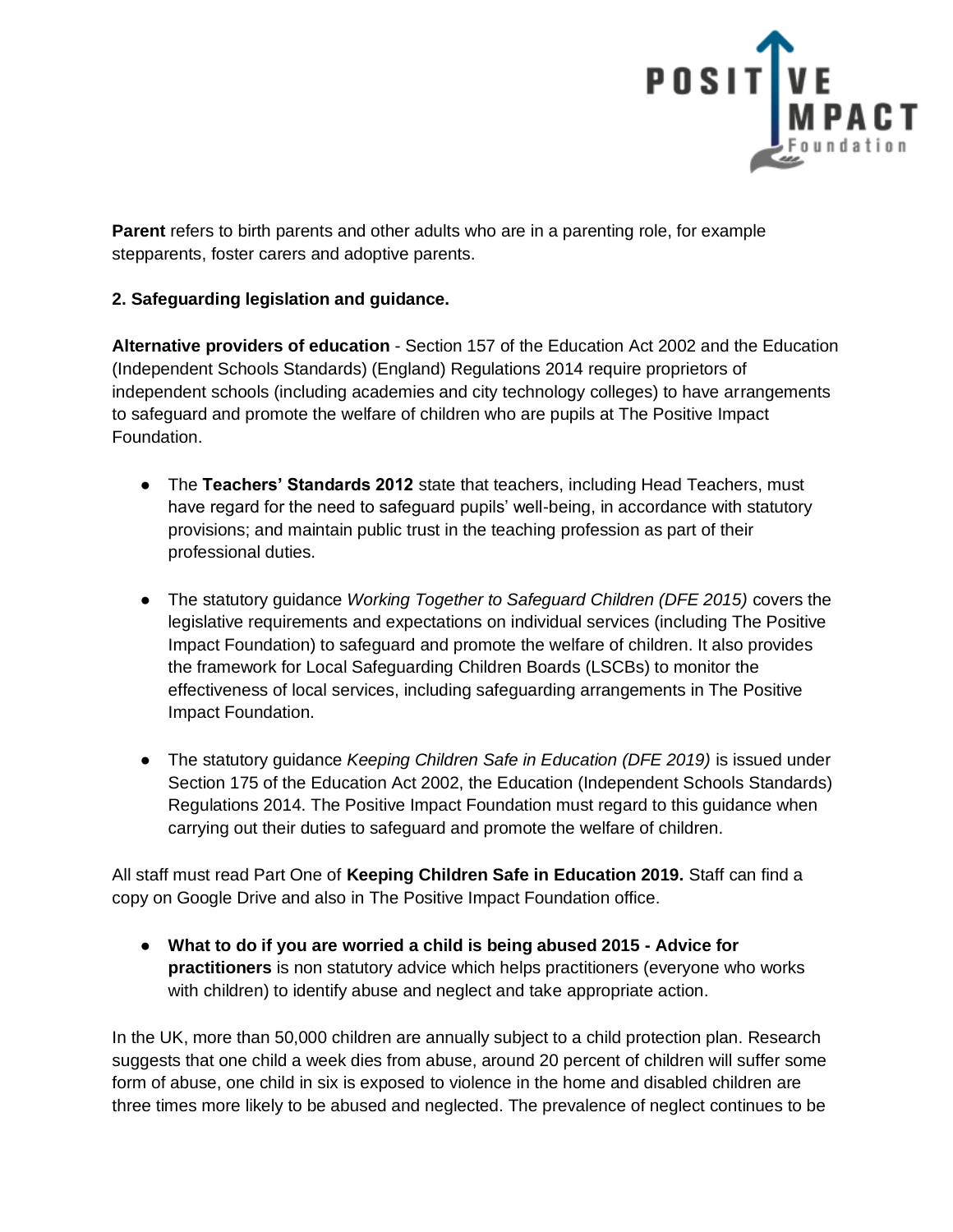

a major concern and online abuse is increasing. The sexual exploitation of children is a growing problem. `

Due to their day-to-day contact with pupils, staff at The Positive Impact Foundation are uniquely placed to observe changes in children's behaviour and the outward signs of abuse, neglect, exploitation and radicalisation. Children may also turn to a trusted adult at The Positive Impact Foundation when they are in distress or at risk. It is vital that all staff are alert to the signs of abuse, are approachable

and trusted by pupils/students, listen actively to children, and understand the procedures for reporting their concerns. The Positive Impact Foundation will act on identified concerns and provide early help to prevent concerns from escalating.

### **3. Roles and responsibilities**

### **Key personnel**

**The designated safeguarding lead (DSL) 1 is** James Armson (Director) Contact details: email: james.armson@positive-impactuk.com tel: 07852 910484

**The designated safeguarding lead (DSL) 2 is** Emma Langan (Health and Wellbeing Lead) Contact details: email: emma.langan@positive-impactuk.com tel: 07950 419475

### **The Designated Safeguarding Lead (DSL)**:

- Is a senior member of staff from The Positive Impact Foundation's leadership team and therefore has the status and authority within The Positive Impact Foundation to carry out the duties of the post, including committing resources and supporting and directing other staff.
- Takes lead responsibility for safeguarding and child protection in The Positive Impact Foundation, which will not be delegated although the activities of the DSL may be delegated to appropriately trained deputies.
- Is appropriately trained, receives refresher training at two-yearly intervals and regularly (at least annually) updates their knowledge and skills to keep up with any developments relevant to their role.
- Acts as a source of support and expertise to The Positive Impact Foundation community.
- Encourages a culture of listening to children and taking account of their wishes and feelings.
- Is alert to the specific needs of children in need, those with special educational needs, looked after children and young carers.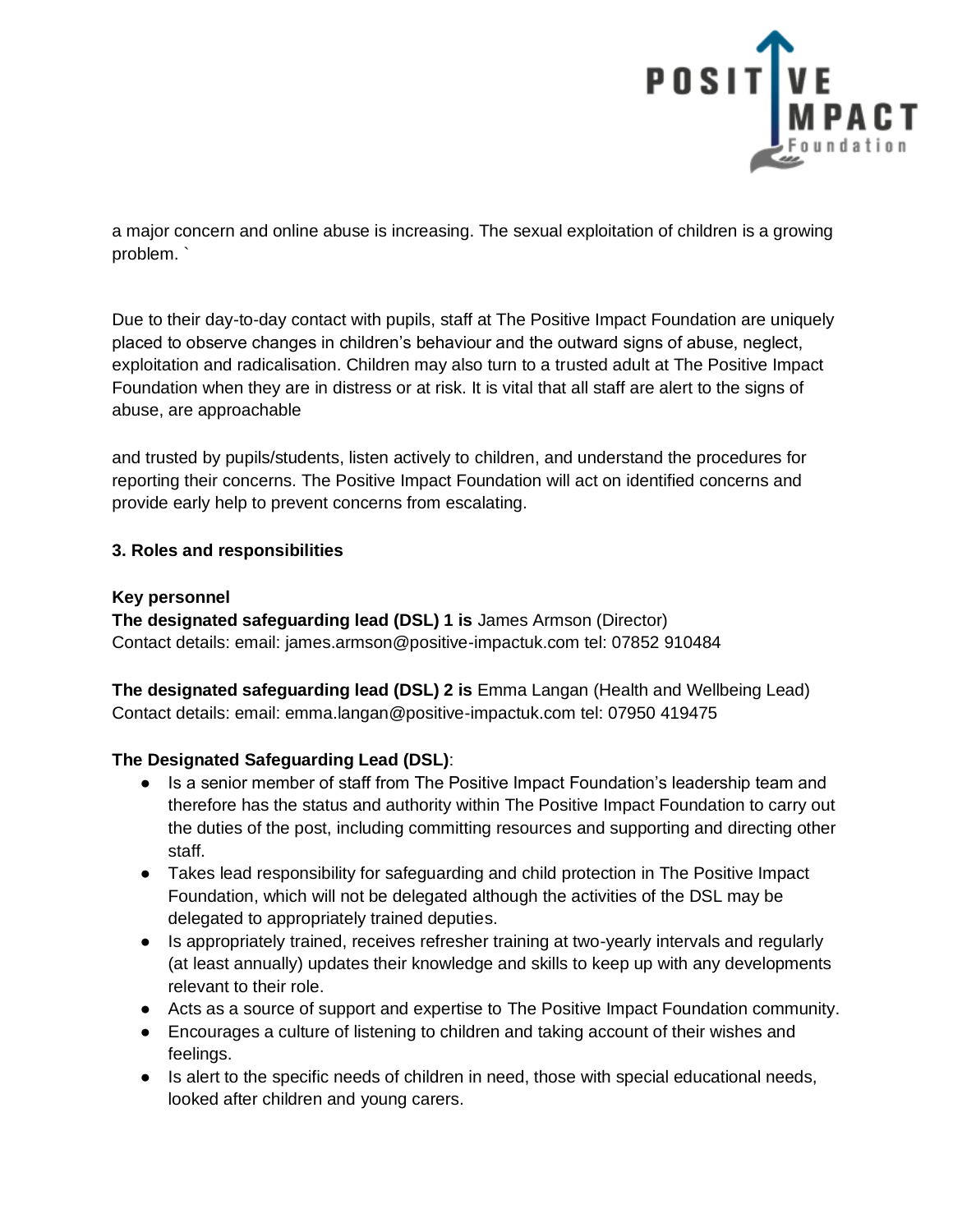

- Has a working knowledge of Safeguarding Warwickshire (WSCB) procedures.
- Understands the CAF process to ensure effective assessment and understanding of children's additional needs in order to inform appropriate provision of early help and intervention.
- Keeps detailed written records of all concerns, ensuring that such records are stored securely and flagged, but kept separate from, the pupil's general file.
- Refers cases of suspected abuse to the MASH/ Children's Social Care or the Police as appropriate.
- Notifies Children's Social Care if a child with a child protection plan is absent for more than two days without explanation.
- Ensures that when a pupil leaves The Positive Impact Foundation, all child protection records are passed to the new educational setting (separately from the main pupil file and ensuring secure transit) and confirmation of receipt is obtained. If the child is the subject of an open case to Children's Social Care, the pupil's social worker is also informed.
- Attends and/or contributes to child protection conferences, strategy meetings and multiagency sexual exploitation (MASE) meetings.
- Coordinates The Positive Impact Foundation's contribution to child protection plans as part of core groups, attending and actively participating in core group meetings.
- Develops effective links with relevant statutory and voluntary agencies including the WSCB.
- Ensures that all staff sign to indicate that they have read and understood the child protection and safeguarding policy and staff behaviour policy (Code of Conduct).
- Has a working knowledge of relevant national guidance in respect of all specific safeguarding issues highlighted in paragraph 43 (pages 12/13) and Annex A of *Keeping Children Safe in Education 2019*, ensuring that all staff receive necessary training, information and guidance.
- Ensures that the child protection and safeguarding policy and procedures are regularly reviewed and updated annually, working with the whole The Positive Impact Foundation community of pupils, parents, staff, volunteers and governors and/or proprietors regarding this.
- Keeps a record of staff attendance at child protection training.
- Makes the child protection and safeguarding policy available publicly, i.e. on The Positive Impact Foundation's website or by other means.
- Ensures parents are aware of The Positive Impact Foundation's role in safeguarding and that referrals about suspected abuse and neglect may be made.
- Ensures that the Director is aware of the responsibility under *Working Together 2013* to refer all allegations that a child has been harmed by or that children may be at risk of harm from a member of staff or volunteer to the Designated Officer (DO) in the Local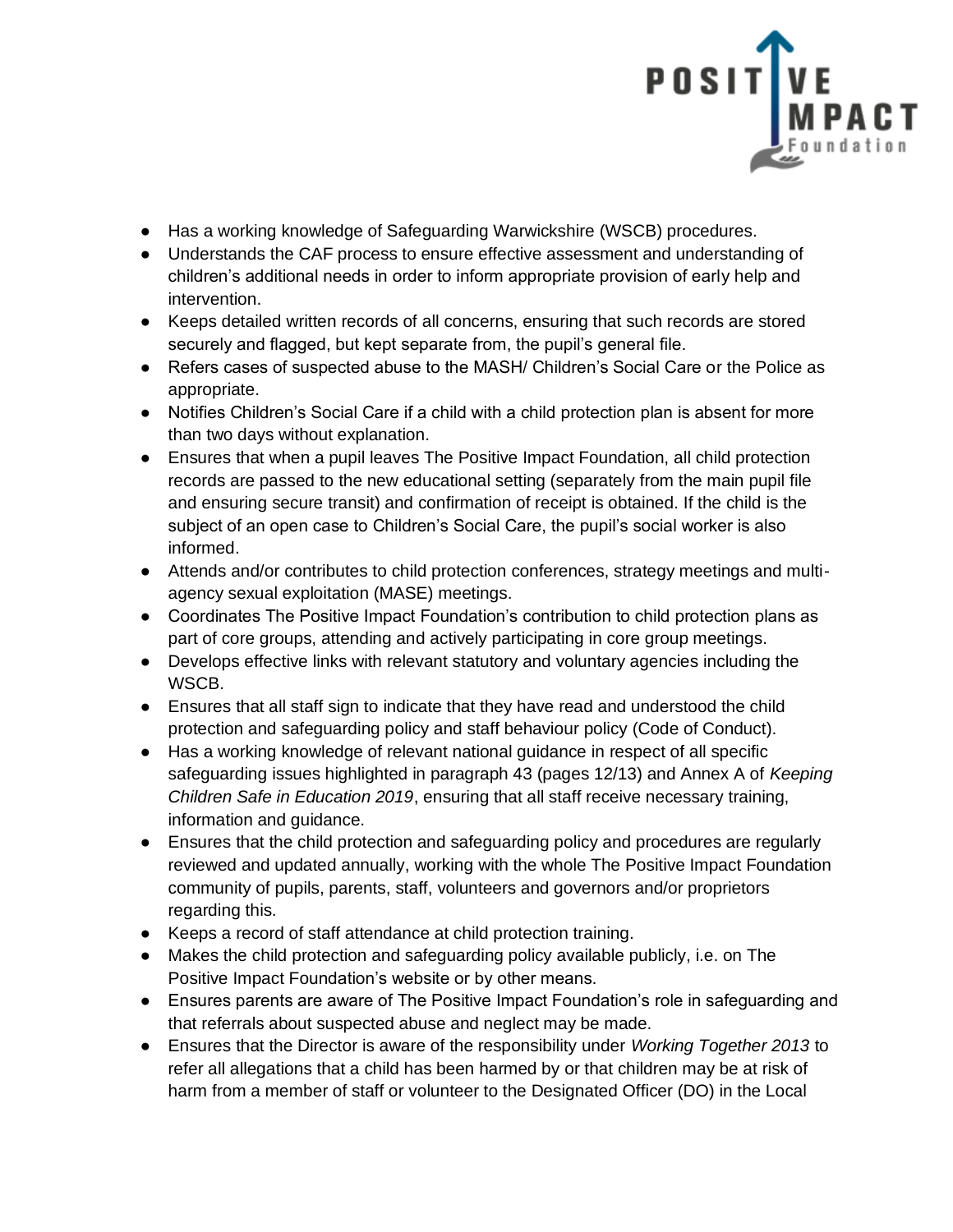

Authority within one working day prior to any internal investigation; and to the Disclosure and Barring Service (DBS) as appropriate.

**The Designated Safeguarding Lead(s)** Are appropriately trained to the same level and, in the absence of the DSL 1 and DSL 2, carry out those functions necessary to ensure the ongoing safety and protection of pupils. In the event of the long-term absence of DSL 1, then DSL 2 will assume all of the functions above.

### **The Director:**

- Ensures that the child protection policy and procedures are understood and implemented by all staff.
- Allocates sufficient time, training, support and resources, including cover arrangements when necessary, to enable the DSL and deputy/s to carry out their roles effectively, including the assessment of pupils and attendance at strategy discussions and other necessary meetings.
- Supports the designated teacher for looked after children to promote the educational achievement of any pupils who are looked after by the Local Authority and to ensure that all staff have the skills, knowledge and understanding necessary to keeping looked after children safe.
- Ensures that all staff feel able to raise concerns about poor or unsafe practice and that such concerns are handled sensitively and in accordance with the whistle blowing procedures.
- Ensures that pupils are provided with opportunities throughout the curriculum to learn about safeguarding and how to keep themselves safe at all times, including when online, as part of a broad and balanced curriculum.
- Refers all allegations that a child has been harmed by or that children may be at risk of harm from a member of staff or volunteer to the Designated Officer (DO) in the Local Authority within one working day prior to any internal investigation.
- Ensures that anyone who has harmed or may pose a risk of harm to a child is referred to the Disclosure and Barring Service, as advised by the Designated Officer.
- Appoints a case officer who will be a member of the senior leadership team to investigate allegations concerning members of staff and volunteers and/or act as a point of contact for the member of staff/volunteer against whom the allegation is made*.*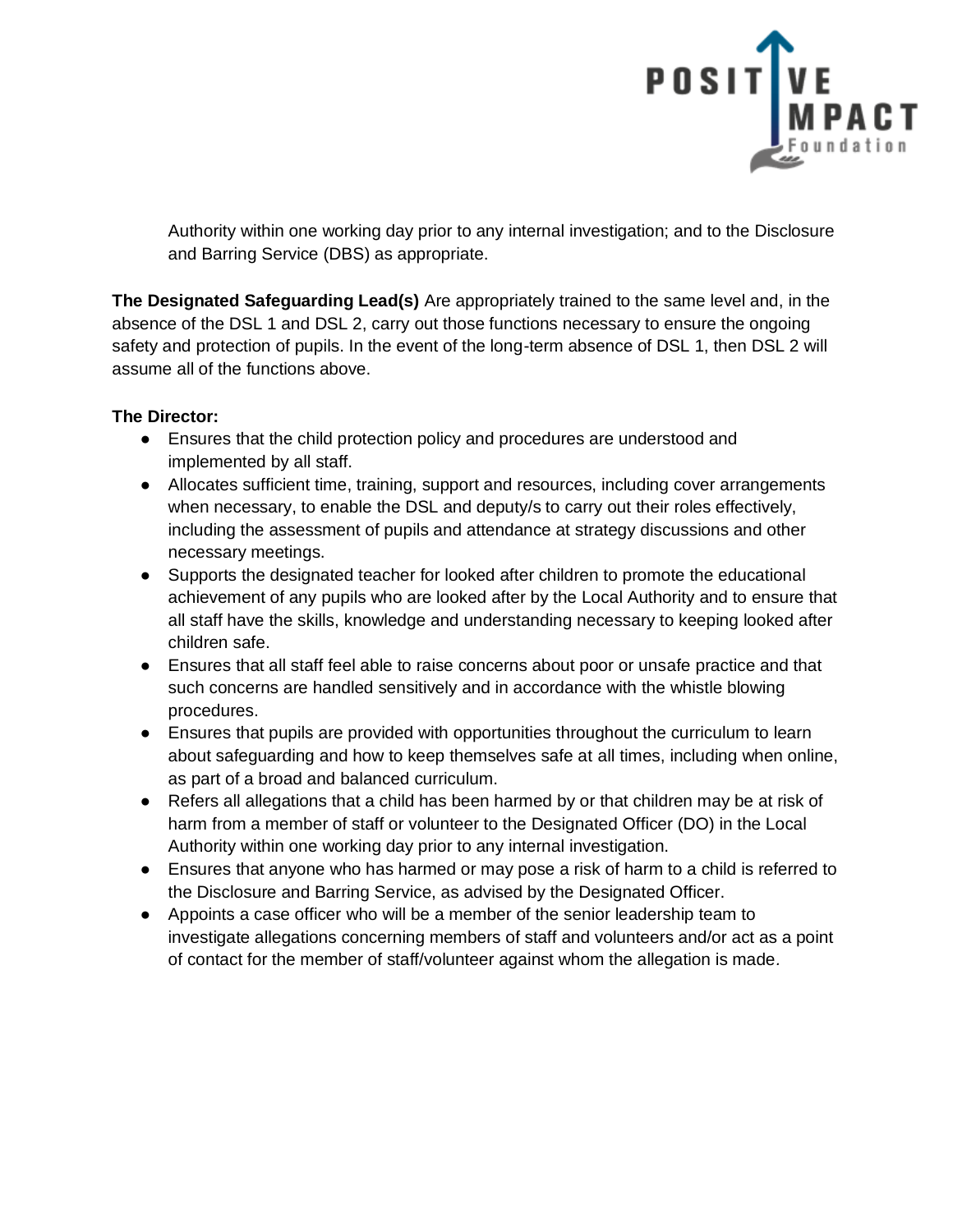

# **4. Good practice guidelines and staff code of conduct**

To meet and maintain our responsibilities towards pupils we identify standards of good practice and set out our expectations of staff in the Staff Behaviour Policy, which all members of staff and volunteers are required to read and sign before starting work at The Positive Impact Foundation. In summary, our expectations include:

- Treating all pupils with respect.
- Setting a good example by conducting ourselves appropriately.
- Involving pupils in decisions that affect them.
- Encouraging positive, respectful and safe behaviour among pupils.
- Being a good listener.
- Being alert to changes in pupils' behaviour and to signs of abuse and neglect and exploitation.
- Recognising that challenging behaviour may be an indicator of abuse.
- Reading and understanding The Positive Impact Foundation's child protection policy, staff behaviour policy (Code of Conduct and guidance documents on wider safeguarding issues, for example bullying, behaviour, physical contact, sexual exploitation, extremism, e-safety and information-sharing.)
- Asking the pupil's permission before initiating physical contact, such as assisting with dressing, physical support during PE or administering first aid.
- Maintaining appropriate standards of conversation and interaction with and between pupils and avoiding the use of sexualised or derogatory language.
- Being aware that the personal and family circumstances and lifestyles of some pupils lead to an increased risk of abuse.
- Applying the use of reasonable force and physical intervention only as a last resort and in compliance with The Positive Impact Foundation's procedures and WSCB guidance.
- Referring all concerns about a pupil's safety and welfare to the DSL or, if necessary, directly to the Police or Children's Social Care.
- Following The Positive Impact Foundation's rules with regard to communication and relationships with pupils, including via social media.
- Referring all allegations against members of staff, volunteers or other adults that work with children and any concerns about breaches of the Staff Behaviour Policy directly to the Director..

**Please also refer to The Positive Impact Foundation's Code of Conduct for all staff and volunteers. This can be accessed via Google Drive and in the The Positive Impact Foundation office.**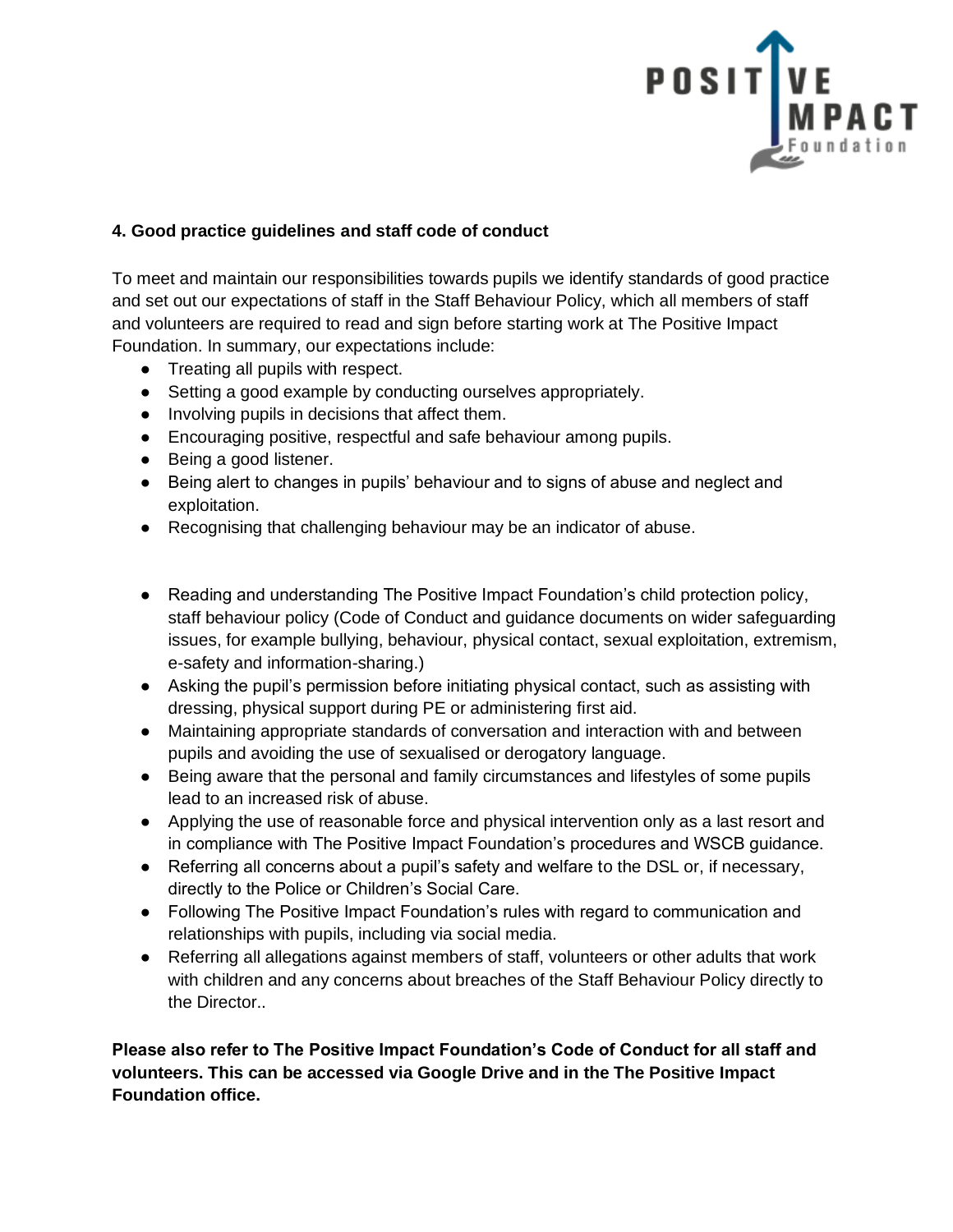

### **5. Abuse of trust**

All The Positive Impact Foundation staff are aware that inappropriate behaviour towards pupils is unacceptable and that their conduct towards pupils must be beyond reproach.

In addition, staff should understand that, under the Sexual Offences Act 2003, it is an offence for a person over the age of 18 to have a sexual relationship with a person under the age of 18, where that person is in a position of trust, even if the relationship is consensual. This means that any sexual activity between a member of The Positive Impact Foundation staff and a pupil under 18 may be a criminal offence, even if that pupil is over the age of consent.

The Positive Impact Foundation's Staff Behaviour (Code of Conduct) sets out our expectations of staff and is signed by all staff members.

### **6. Children who may be particularly vulnerable**

Some children are more vulnerable to abuse and neglect than others. Several factors may contribute to that increased vulnerability including prejudice and discrimination; isolation;

social exclusion; communication issues; a reluctance on the part of some adults to accept that abuse can occur; as well as an individual child's personality, behaviour, disability mental and physical health needs and family circumstances.

To ensure that all of our pupils receive equal protection, we will give special consideration to children who are:

- Disabled or have special educational needs.
- Young carers.
- Affected by parental substance misuse, domestic abuse and violence or parental mental health needs.
- Asylum seekers.
- Looked after by the Local Authority or otherwise living away from home.
- Vulnerable to being bullied, or engaging in bullying behaviours.
- Living in temporary accommodation.
- Living transient lifestyles.
- Living in chaotic and unsupportive home situations.
- Vulnerable to discrimination and maltreatment on the grounds of race, ethnicity, religion, disability or sexuality.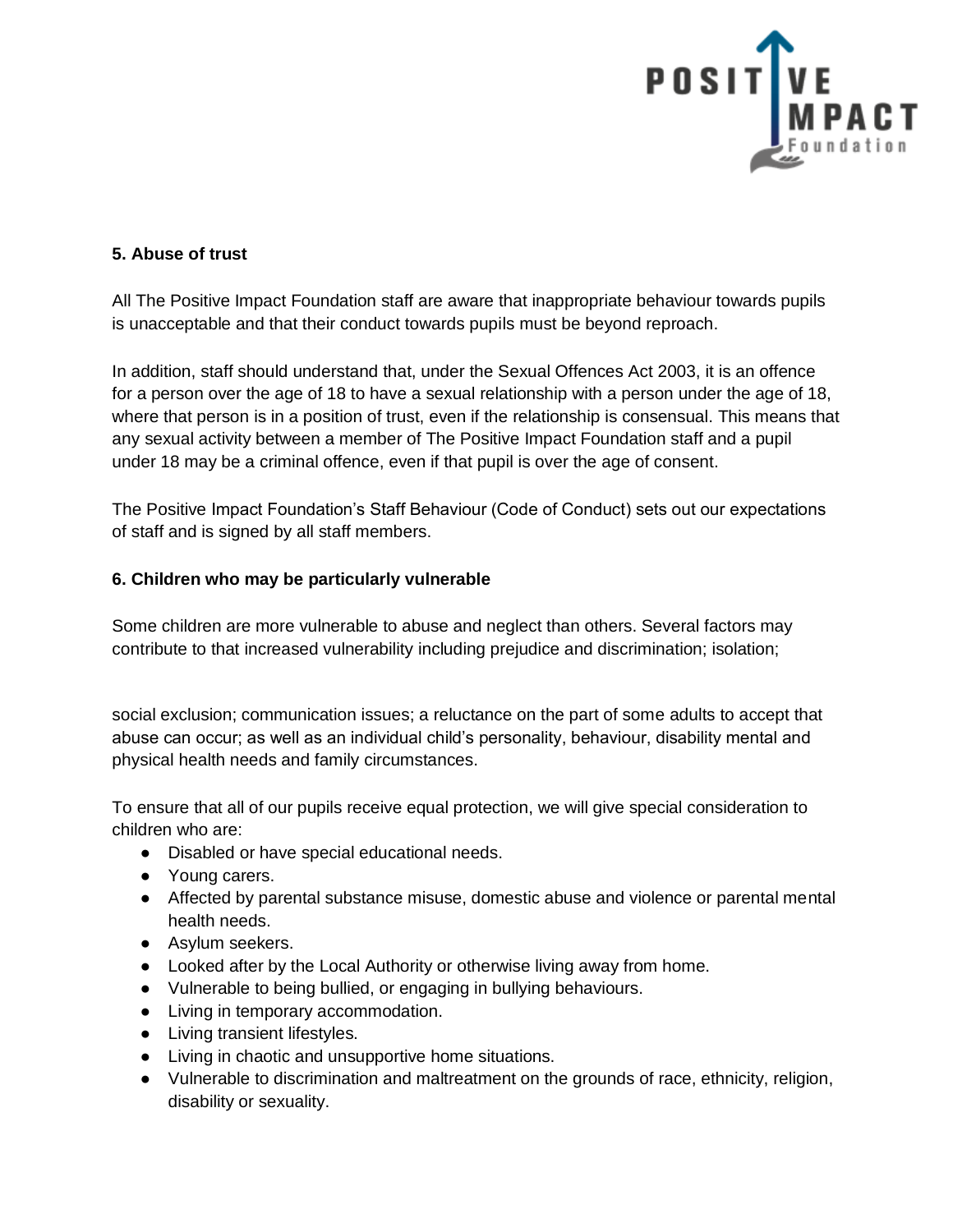

- At risk of child sexual exploitation (CSE).
- Do not have English as a first language.
- At risk of female genital mutilation (FGM).
- At risk of forced marriage.
- At risk of being drawn into extremism.

This list provides examples of additionally vulnerable groups and is not exhaustive. Special consideration includes the provision of safeguarding information and resources in community languages and accessible formats for children with communication needs.

### **7. Early Help and use of the Common Assessment Framework (CAF) process**

The Positive Impact Foundation recognises that providing early help is more effective in promoting the welfare of children than reacting later. Early help means providing support as soon as a problem emerges, at any point in a child's life. All The Positive Impact Foundation staff are trained to notice any concerns about children which may help to identify that they would benefit from early help.

Early help might be simple and something The Positive Impact Foundation is able to address with parents/carers so that the child's needs are met quickly and easily. The Positive Impact Foundation will keep a record of any such help using the 'Pre Early Help Assessment Action Plan' to record clear targets and progress.

Children and families may need support from a wide range of local agencies beyond The Positive Impact Foundation. Where a child and family would benefit from co-ordinated support from more than one agency (e.g. education, health, housing, Police), and her/his parents' consent, The Positive Impact Foundation will use the Early Help Assessment process to identify what help the child and family require to prevent their needs escalating to a point where intervention would be needed via a statutory assessment under the Children Act 1989.

The Positive Impact Foundation is committed to working in partnership with children, parents and other agencies to:

- Identify situations in which children and/or their families would benefit from early help.
- Undertake an assessment of the need for early help, using the Early Help Assessment process; and
- Provide targeted early help services to address the assessed needs of a child and their family, developing an action plan that will focus on activity to improve the child's outcomes.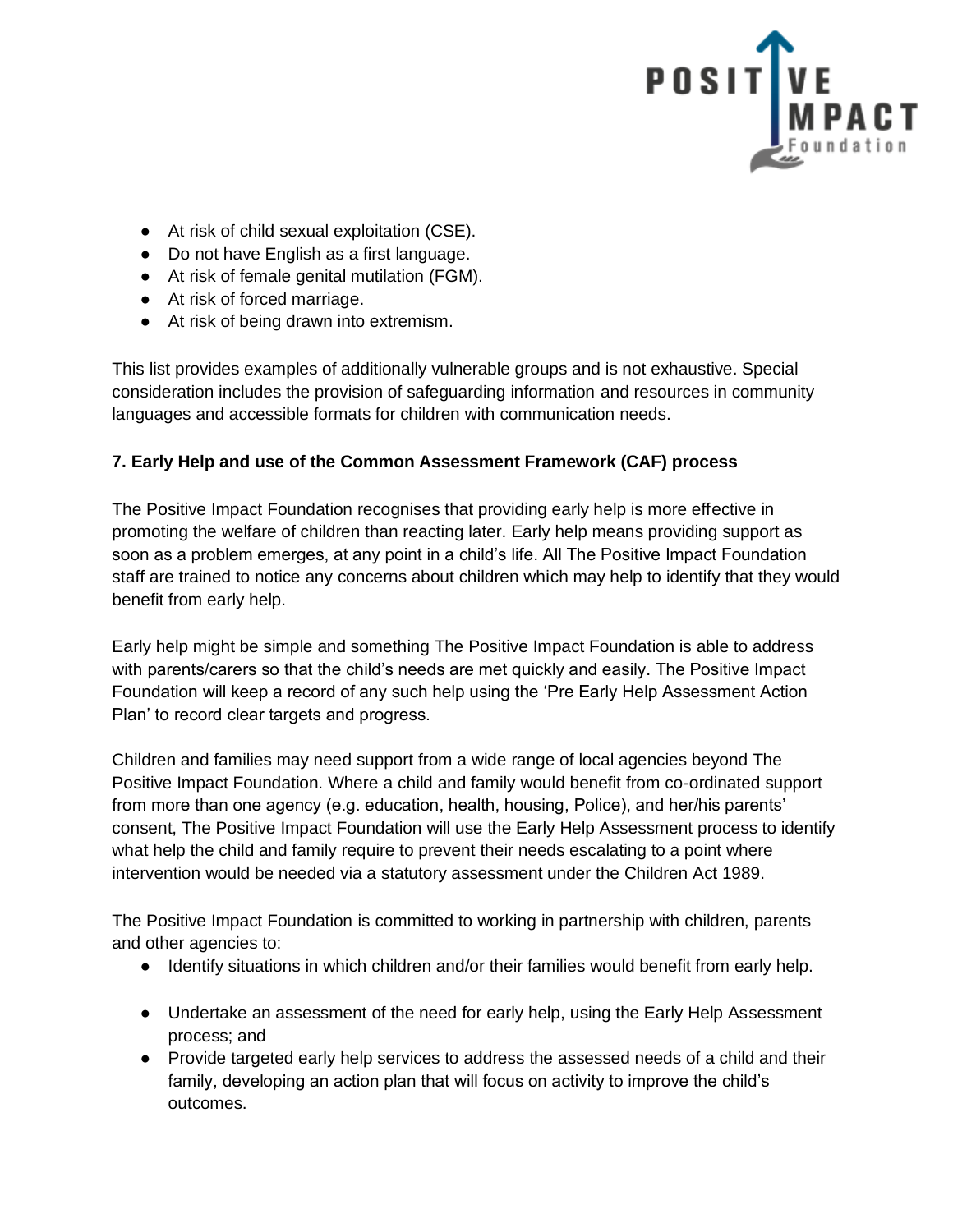

- The Positive Impact Foundation will be particularly alert to the potential need for early help for any child who: is disabled and has specific additional needs;
- Has special educational needs;
- Is a young carer;
- Is showing signs of engaging in anti-social or criminal behaviour;
- Is in a family whose circumstances present challenges for the child, such as substance abuse, adult mental ill health, domestic abuse;
- Is showing early signs of abuse and/or neglect; and/or
- Is particularly vulnerable in any of the ways identified in paragraph 6 above.

The Early Help process can only be effective if it is undertaken with the agreement of the child's parents/carers. Young people at The Positive Impact Foundation may consent to early help possibly including an Early Help assessment in their own right, subject to Information Sharing Guidance. The Positive Impact Foundation should seek advice from an Early Help Officer or the DSL 1 in those circumstances. The Early Help process should involve the child and family as well as all the professionals who are working with them.

The Positive Impact Foundation will keep the needs and circumstances of children receiving early help under constant review. If the child's situation does not improve and/or the child's parents and/or the child do not consent to early help, The Positive Impact Foundation will make a judgement about whether, without help, the needs of the child will escalate. If so, The Positive Impact Foundation will seek the parents' consent to a referral to a multi-agency Locality Panel in order to address the child's needs. Alternatively, a referral to Children's Social Care may be necessary.

# **8. Attendance**

We recognise that full attendance at The Positive Impact Foundation is important to the wellbeing of all our pupils and enables them to access the opportunities made available to them at The Positive Impact Foundation. Attendance is monitored closely and we work in partnership with the Warwickshire

County Council Attendance, Compliance and Enforcement (ACE) Service when patterns of absence give rise to concern. Our attendance policy is set out in a separate document.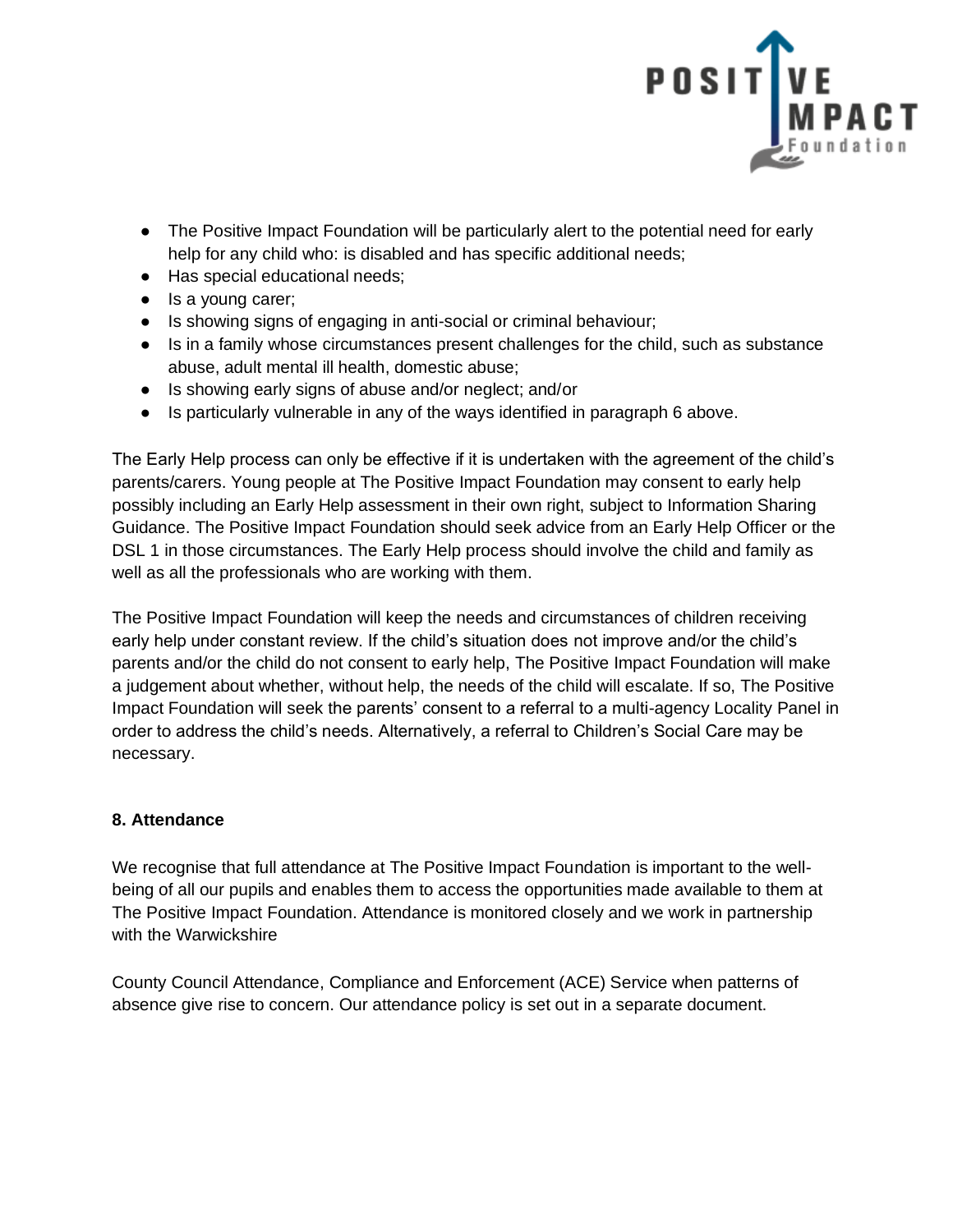

### **9. Children Missing from Education**

The Positive Impact Foundation operates in accordance with statutory guidance *Children Missing Education (DfE 2016) -*

https://www.gov.uk/government/uploads/system/uploads/attachment\_data/file/550416/Children\_ Missing\_Education\_-\_statutory\_guidance.pdf

All children, regardless of their circumstances, are entitled to a full time education which is suitable to their age, ability, aptitude and any special educational needs they may have.

Children missing education are at significant risk of underachieving, being victims of harm, exploitation or radicalisation, and becoming NEET (not in education, employment or training) later in life.

Effective information sharing between parents, The Positive Impact Foundation and local authorities is critical to ensuring that all children of compulsory school age are safe and receiving suitable education.

Attendance, absence and exclusions are closely monitored. The DSL will monitor unauthorised absence and take appropriate action, particularly where children go missing on repeated occasions and/or are missing for periods during the school day.

Where a pupil has 2 consecutive school days of unexplained absence and all reasonable steps\* have been taken by The Positive Impact Foundation to establish their whereabouts without success, The Positive Impact Foundation will make an immediate referral to Warwickshire County Council's Education and Learning Business Unit at 01926 742036 or via email to cme@warwickshire.gcsx.gov.uk.

\*Reasonable steps include:

- Telephone calls to all known contacts.
- Letters home (including recorded delivery).
- Contact with other establishments where siblings may be registered.
- Possible home visits where safe to do so.
- Enquiries to friends, neighbours etc. through The Positive Impact Foundation contacts.
- Enquiries with any other Service known to be involved with the pupil/family.
- All contacts and outcomes to be recorded on the pupil's file.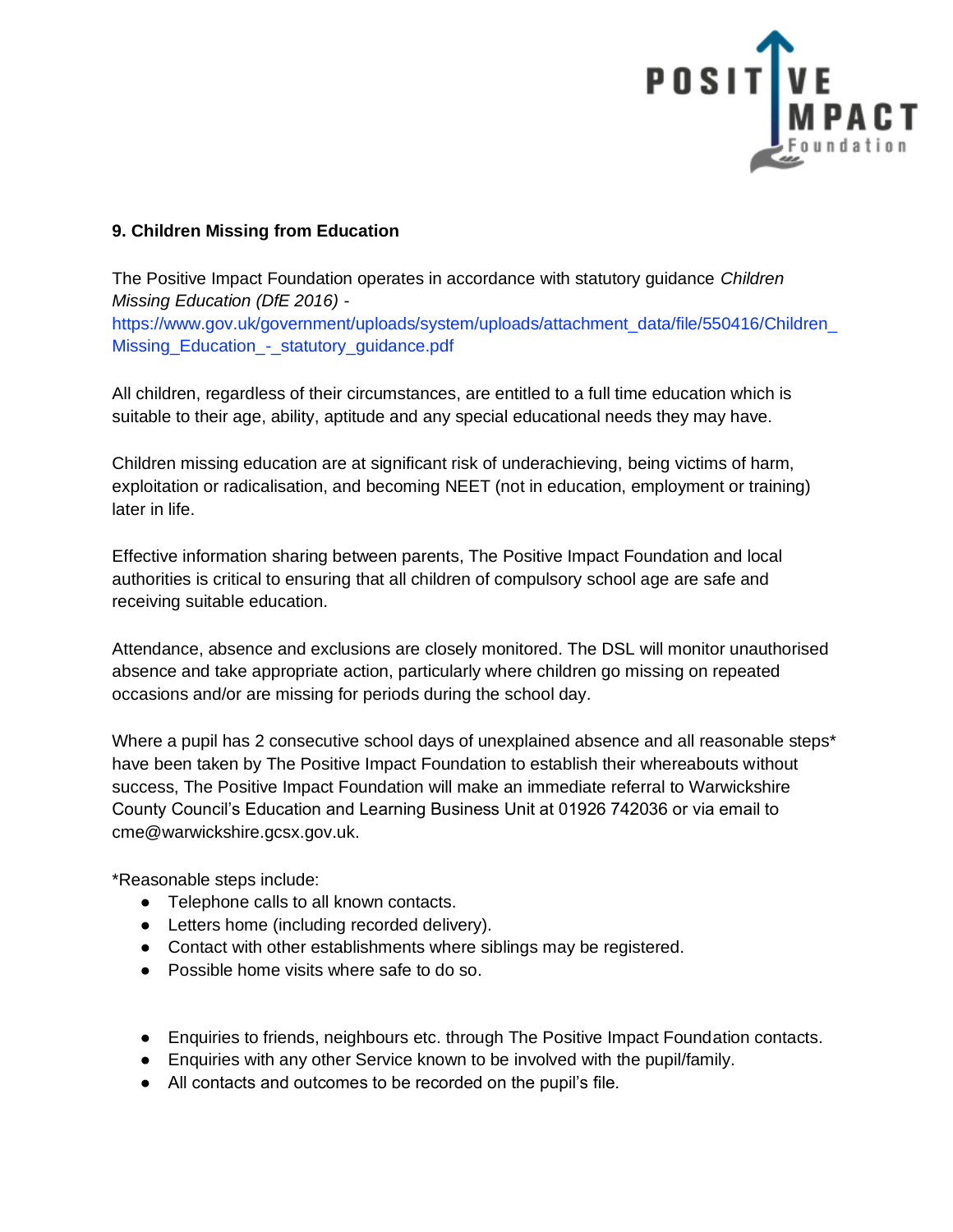

The Positive Impact Foundation is required by law to have an admission register.

The Positive Impact Foundation is required to inform the Local Authority when they are about to remove a pupil's name from The Positive Impact Foundation admission register at non-standard transition points irrespective of the reason. The Local Authority may also require The Positive Impact Foundation to provide

information about pupils who are going to be removed from the register at standard transition points.

The Positive Impact Foundation will also notify the local authority within five days of adding a pupil's name to the admission register at a non-standard transition point. The Local Authority may also require The Positive Impact Foundation to provide information about pupils added to the register at a standard transition point.

It is essential for The Positive Impact Foundation to comply with this duty so that the Local Authority can, as part of its duty to identify children of compulsory school age who are missing education, follow up with any child who might be in danger of not receiving an education and who might be at risk of abuse or neglect.

Upon receipt of a referral from The Positive Impact Foundation, the Local Authority will continue to attempt to track the child, for at least a further 10 school days, using access to additional contacts/services, e.g. the MASH, Health services, Housing services. If this also fails to establish the pupil's whereabouts, The Positive Impact Foundation will be informed by email and may then, but not before, remove the pupil from roll and place the child's name on the Children Missing from Education list.

Deletions from roll agreed with the Local Authority will normally be backdated to the first day of absence.

If the Local Authority is able to contact the pupil and her/his parents, arrangements will be made with The Positive Impact Foundation and family for a return to education, including a reintegration programme where necessary. If the pupil has registered at another school, The Positive Impact Foundation will delete the child's name from our roll and transfer the child's educational records to the new school in the normal way. Any child protection records will be transferred separately and securely for the attention of the DSL in the new school and a receipt secured.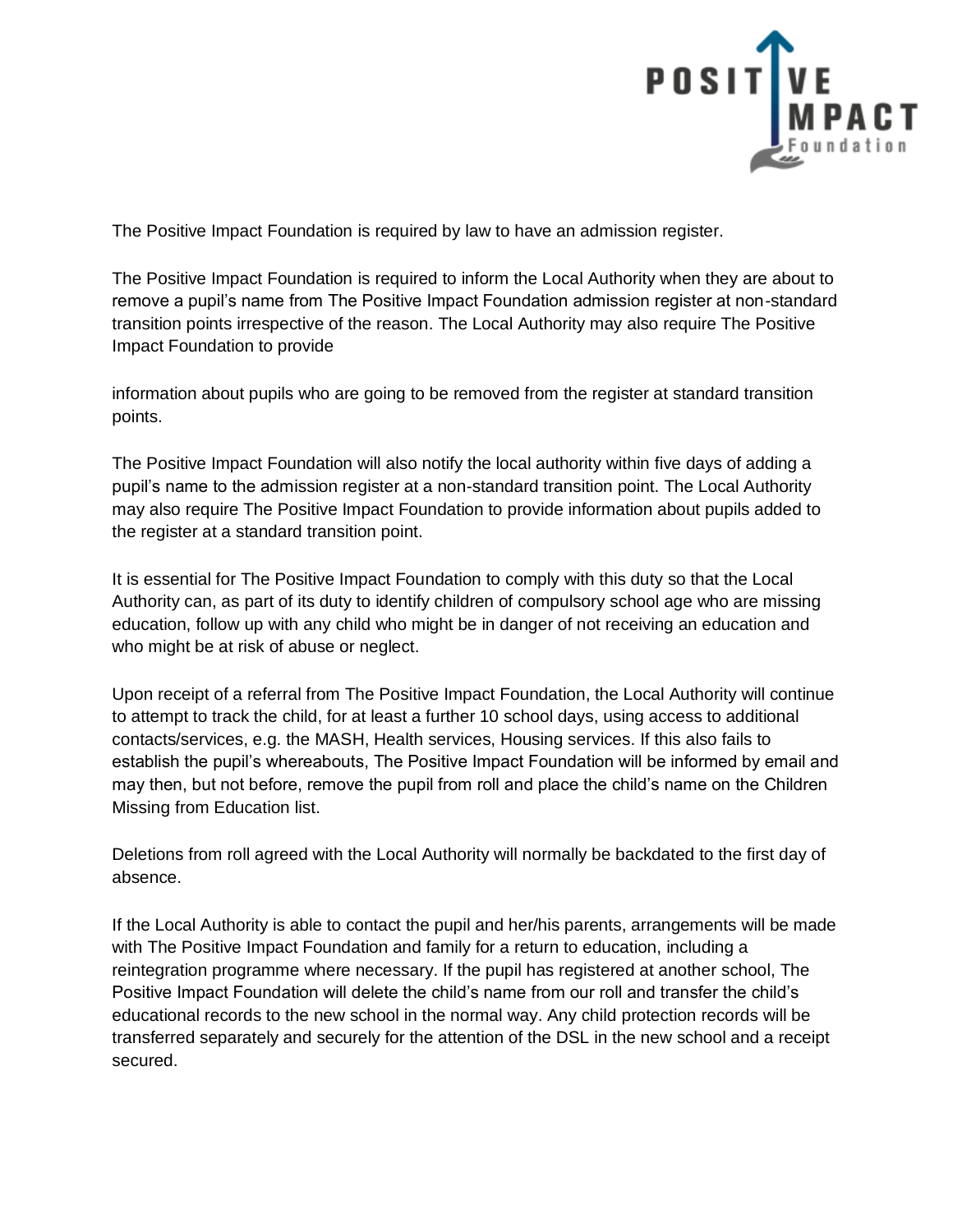

### **10. Children who run away or go missing from home or care**

The Positive Impact Foundation recognises that children who run away or go missing - and are thus absent from their normal residence - are potentially vulnerable to abuse, exploitation, offending and placing themselves in situations where they may suffer physical harm.

*Keeping Children Safe in Education 2019* highlights that '*Statutory Guidance on Children who Run Away or go Missing from Home or Care' (DfE 2014)* requires that every child or young person who runs away or goes missing must be offered a Return Home Interview (RHI) within a period of 72 hours of their return.

RHI's are undertaken by professionals who are independent in order to facilitate a discussion with the young person that is as open as possible. As soon as the Local Authority receive notification that a young person has gone missing from home or care, a letter will be sent to the parents/carer seeking their consent to a RHI with their son/daughter. Direct contact will then be made with parents/carers and the young person to make arrangements for the interview.

In order to fulfil the timescale of within 72 hours, it is essential that all opportunities to interview young people including times during the school day are utilised.

When necessary and in conjunction with the Local Authority, The Positive Impact Foundation will facilitate Return Home Interviews, both in terms of releasing the young person from their normal timetable to participate in an interview and in providing an appropriate and safe space on site for the interview to take place.

The Positive Impact Foundation will check with the Local Authority whether or not parents/carers have given their consent to the interview. However, young people aged 16 and 17 years old are generally considered to be able to consent and withhold consent to their own information being shared and therefore to participate in a RHI or not. With reference to the Fraser Guidelines, younger children may also be deemed able to consent.

If the Local Authority has not received consent from parents/carers and the young person is not assessed as being capable of giving or withholding informed consent.

The Positive Impact Foundation will contact the parent/carer and seek to secure their consent. Parents may also choose to accompany their son/daughter in interviews and The Positive Impact Foundation will facilitate that as appropriate.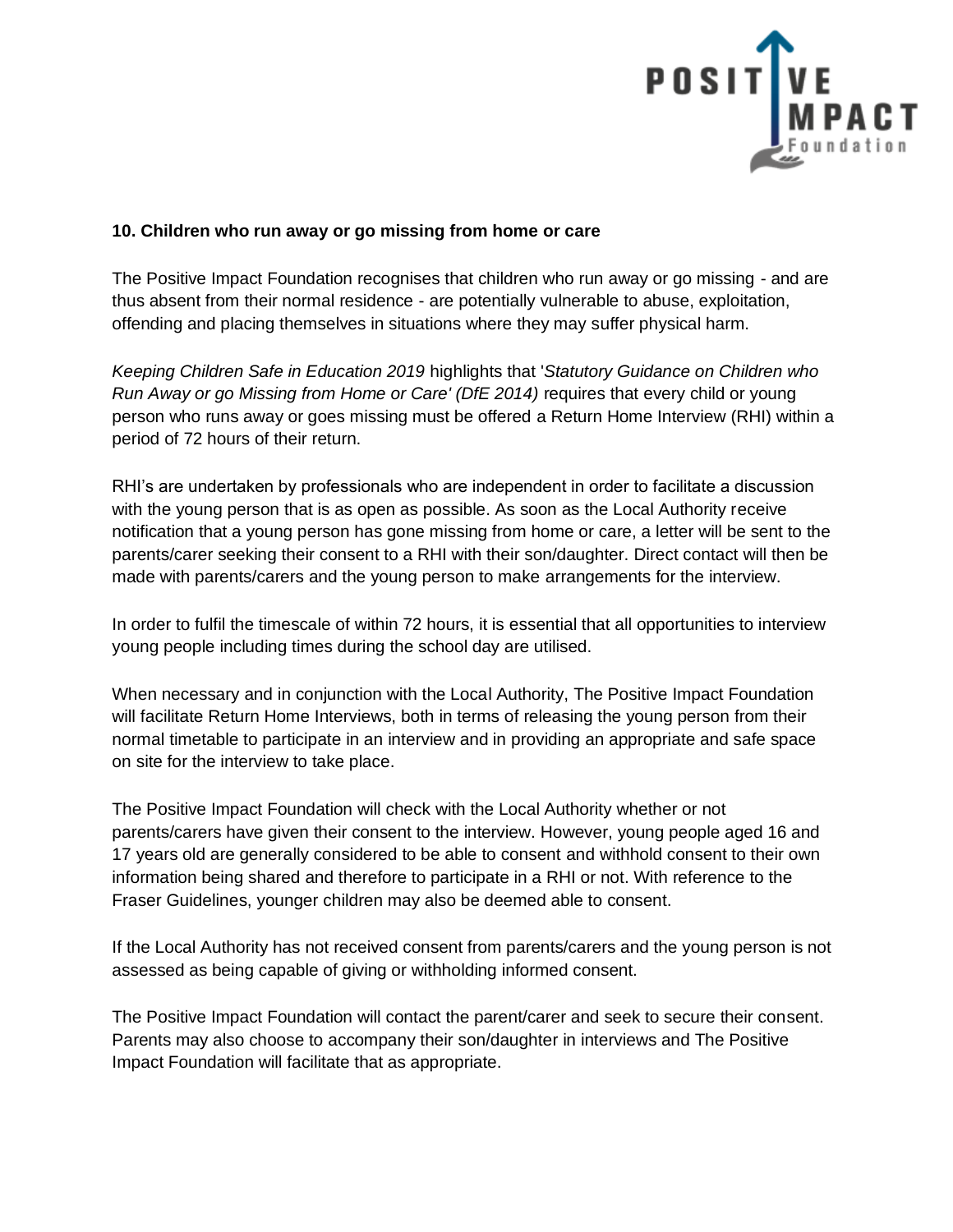

#### **11. Helping children to keep themselves safe**

*Keeping Children Safe in Education 2019* requires governing bodies and proprietors to ensure that children are taught about safeguarding, including online, through teaching and learning opportunities, as part of providing a 'broad and balanced curriculum.'

Children are taught to understand and manage risk through our Personal, Social, Health and Economic (PSHE) education and sex and relationships lessons, Citizenship and through all aspects of school life. Our approach is designed to help children to think about risks they may encounter and with the support of staff work out how those risks might be reduced or managed. Discussions about risk are empowering and enabling for all children and promote sensible behaviour rather than fear or anxiety. Children are taught how to conduct themselves and how to behave in a responsiblemanner. Children are also reminded regularly about e-safety, the risks of sharing content and images online and tackling bullying, including cyber

bullying procedures. The Positive Impact Foundation continually promotes an ethos of respect for children and pupils who are encouraged to speak to a member of staff of their choosing about any worries they may have.

Discussions about risk will include talking to children about the risks and issues associated with young people sending, receiving and/or disseminating indecent images of themselves and other young people, which is widely referred to as 'sexting'.

It is recognised that a young person may choose to share indecent images with another young person in the context of a romantic or sexual relationship and that she or he may do so without any intention to cause harm or distress to anybody. Although technically an offence, sexting of that nature is referred to as 'experimental sexting' and it is usually not necessary or appropriate to criminalise young people in those circumstances.

However, there are clear risks associated with such behaviour. Staff are trained to be vigilant and to notice and record any concerns about young people sending and receiving indecent images, which includes listening to what young people say to each other and to staff, as they do with any other safeguarding concern.

When concerns are identified, staff will always speak to children and will inform parents about their concerns unless there is good reason to believe that doing so would place the child at increased risk of significant harm. The DSL will also need to consider the Fraser guidelines in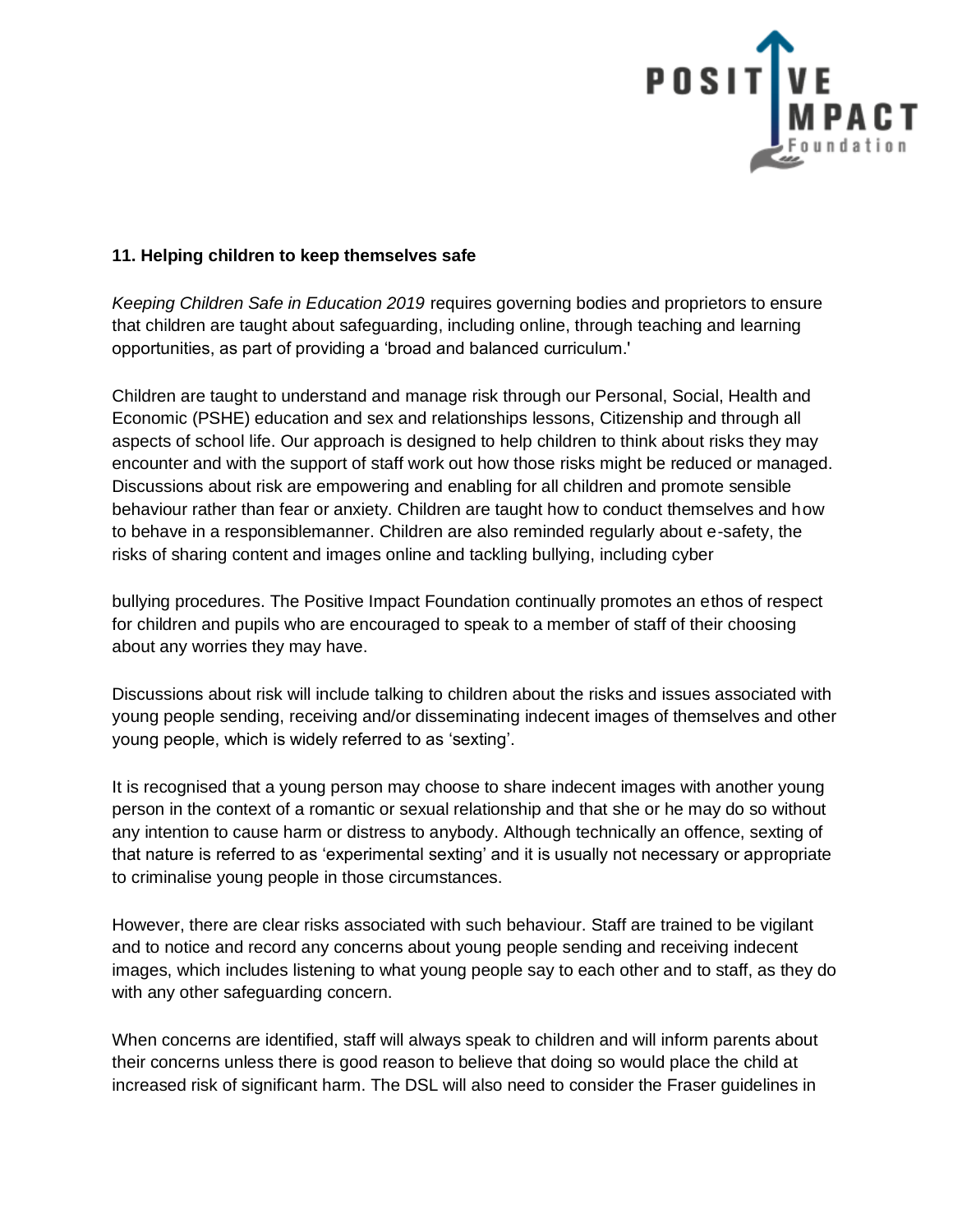

making a judgement about whether or not to respect a young person's request not to inform his/her parents/carers.

N.B. Children under the age of 13 are unable to consent to sexual activity. Any imagery containing sexual activity by under 13 year olds will therefore be referred to the Police.

### **12. Support for pupils, families and staff involved in a child protection issue**

Child abuse is devastating for the child and can also result in distress and anxiety for staff who become involved.

We will support pupils, their families, and staff by:

- Taking all suspicions and disclosures seriously.
- Nominating a link person who will keep all parties informed and be the central point of contact.
- Where a member of staff is the subject of an allegation made by a pupil, separate link people will be nominated to avoid any conflict of interest.
- Storing records securely.
- Maintaining confidentiality and sharing information on a need-to-know basis only with relevant individuals and agencies.
- ●
- Responding sympathetically to any request from pupils or staff for time out to deal with distress or anxiety.
- Offering details of helplines, counselling or other avenues of external support.
- Following the procedures laid down in our child protection, whistleblowing, complaints and disciplinary procedures.
- Co-operating fully with relevant statutory agencies.

# **13. Complaints procedure**

Our complaints procedure will be followed where a pupil or parent raises a concern about poor practice towards a pupil that initially does not reach the threshold for child protection action. Poor practice examples include unfairly singling out a pupil or attempting to humiliate them, bullying orbelittling a pupil or discriminating against them in some way. Complaints are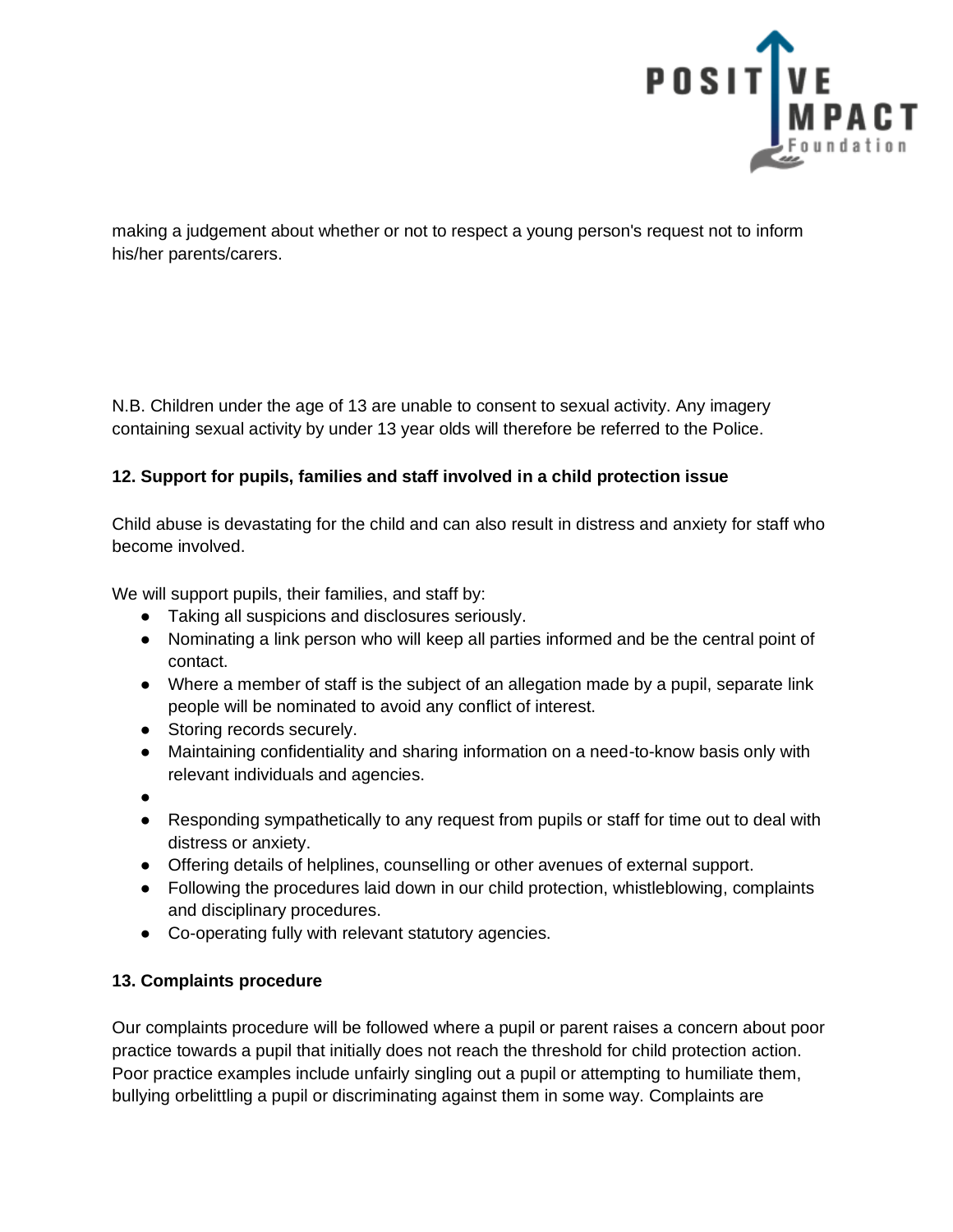

managed by the Director and other members of the senior leadership team. An explanation of the complaints procedure is on the website for parents and pupils.

Complaints from staff are dealt with under The Positive Impact Foundation's complaints and disciplinary and grievance procedures.

Complaints which escalate into a child protection concern will automatically be managed under The Positive Impact Foundation's child protection procedure.

# **14. Whistle blowing if staff have concerns about a colleague**

Staff who are concerned about the conduct of a colleague - including visiting professionals and volunteers - towards a pupil are undoubtedly placed in a very difficult situation. They may

worry that they have misunderstood a situation and they will wonder whether a report could jeopardise a colleague's career. All staff must remember that the welfare of the child is paramount.

The Positive Impact Foundations **whistleblowing** policy enables staff to raise concerns or allegations, initially in confidence and for a sensitive enquiry to take place.

Staff are expected to report all concerns about poor practice or possible child abuse by colleagues - including what may seem minor contraventions of The Positive Impact Foundations Staff Behaviour Policy (Code of Conduct) – to the Director; to facilitate proactive and early intervention in order to maintain appropriate boundaries and a safe culture that protect children and reduce the risk of serious abuse at The Positive Impact Foundation.

The recommended format for all staff at The Positive Impact Foundation to record any such poor practice or possible child abuse by colleagues or other adults who work with children is the pro forma 'Logging A Concern about the behaviour of an adults who works with children', also known as

the 'Yellow form'. All such forms should be passed directly to the Director. Alternatively, staff are free to approach the Director directly to discuss their concerns. Concerns or complaints about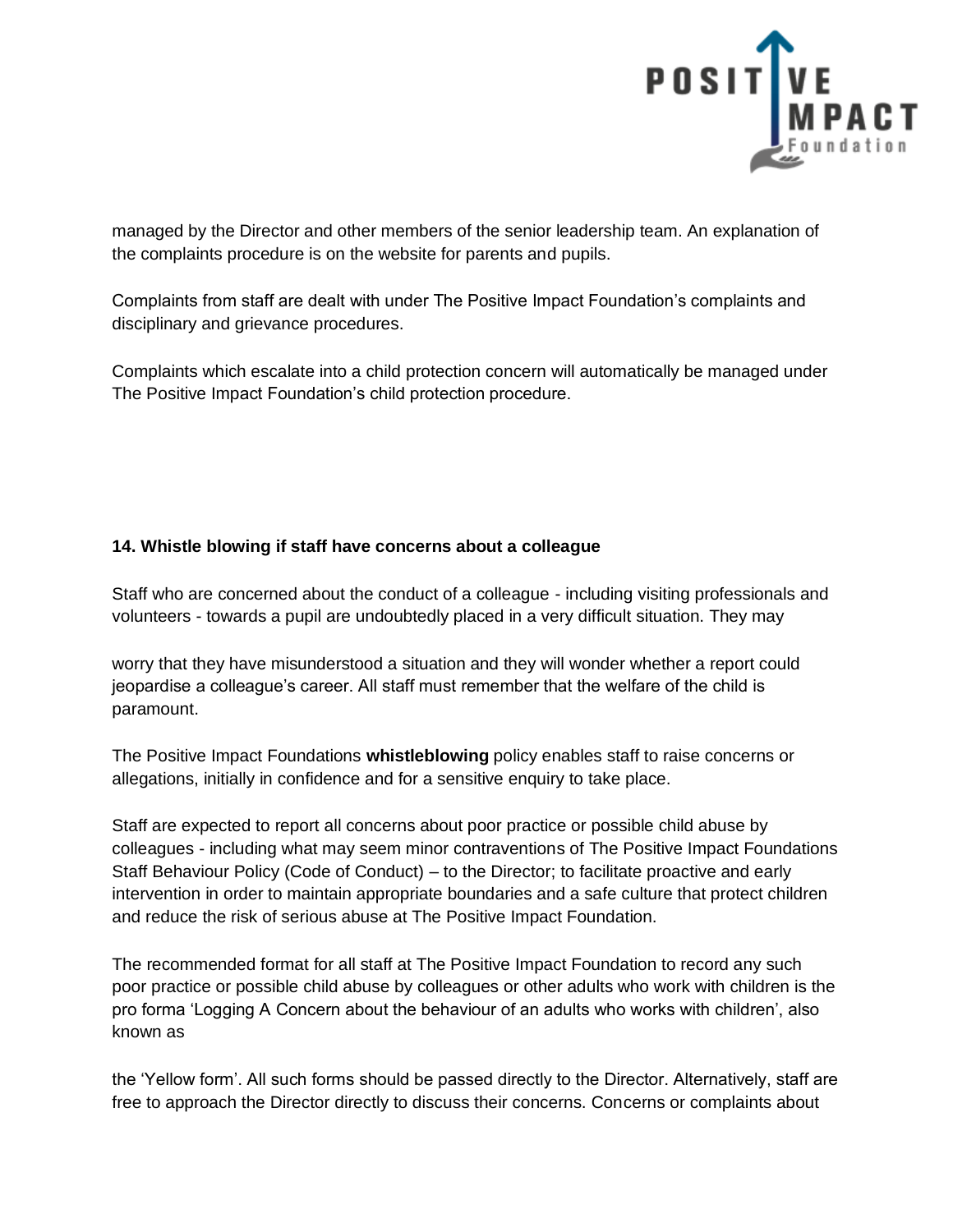

the Director should be reported to Warwickshire County Council. The 'Yellow Form' should also be used for that purpose as above.

Staff may also report concerns about suspected abuse or neglect directly to Children's Social Care or the Police if they believe direct reporting is necessary to secure action.

Staff can also contact the Designated Officer in the Local Authority, who is responsible for the co-ordination of responses to allegations against people who work with children, by submitting a 'Warwickshire MASH - Position of Trust Referral' form or via the Multi-Agency Safeguarding Hub on 01926 414144.

The NSPCC whistleblowing helpline is also available for staff who do not feel able to raise concerns regarding child protection failures internally. Staff can call 0800 028 0285 between 8.00a.m. and 8.00p.m. Monday to Friday or e mail help@nspcc.org.uk.

The NSPCC whistleblowing helpline and contact numbers for Children's Social Care, the Police and the Designated Officer are all made available to staff members.

# **15. Managing allegations against staff**

When an allegation is made against a member of staff, set procedures must be followed. It is rare for a child to make an entirely false or malicious allegation, although misunderstandings and misinterpretations of events do happen.

A child may also make an allegation against an innocent party because they are too afraid to name the real perpetrator. Even so, we must accept that some professionals do pose a serious risk to pupils and we must act on every allegation. Staff who are the subject of an allegation have the right to have their case dealt with fairly, quickly and consistently and to be kept informed of its progress.

Suspension is not the default option and alternatives to suspension will always be considered. However, in some cases staff may be suspended where this is deemed to be the best way to ensure that allegations are investigated fairly, quickly and consistently and that all parties are protected. In the event of suspension The Positive Impact Foundation will provide support and a named contact for the member of staff.

**As stated above, all allegations against staff should be reported to the Director. Allegations against the Director should be reported to Warwickshire County Council.**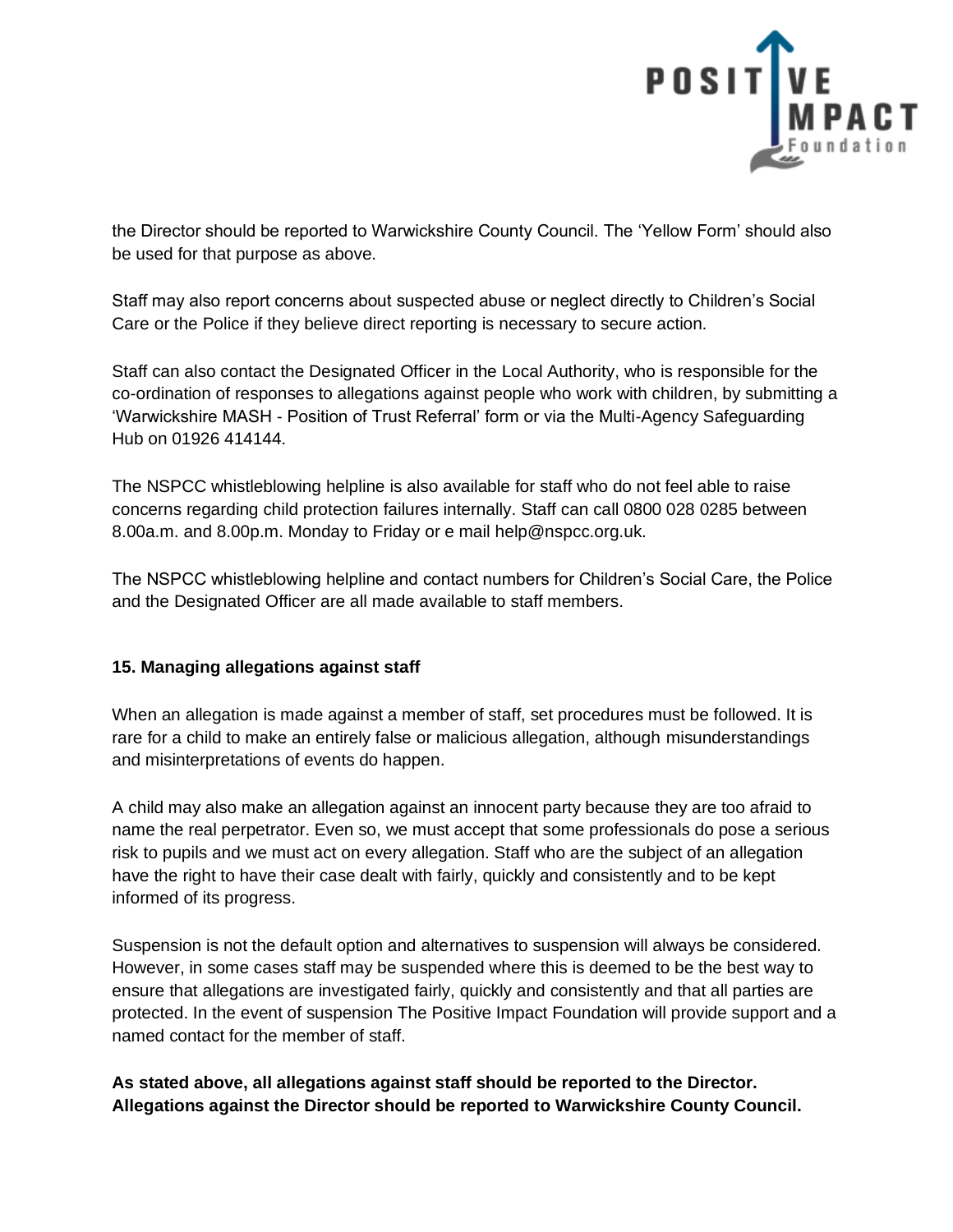

# **Staff may also report their concerns directly to the Police or Children's Social Care via the MASH if they believe direct reporting is necessary to secure action.**

The full procedures for dealing with allegations against staff can be found in Part 4 of *Keeping Children Safe in Education 2019* and WSCB's inter-agency safeguarding procedures, section 6 - *Managing Allegations Against People Who Work With Children*.

Staff, parents and partners are reminded that publication of material that may lead to the identification of a teacher who is the subject of an allegation is prohibited by law. Publication includes verbal conversations or writing, including content placed on social media sites.

Allegations concerning staff who no longer work at The Positive Impact Foundation or historical allegations will be reported to the Police.

In accordance with *Keeping Children Safe in Education 2019*, The Positive Impact Foundation will make every effort to maintain confidentiality and guard against unwanted publicity while an allegation is being investigated or considered.

# **16. Staff training**

It is important that all staff have training to enable them to recognise the possible signs of abuse and neglect and exploitation and to know what to do if they have a concern.

New staff, governors who will have direct contact with children and volunteers will receive an explanation during their induction which will include:

- The Positive Impact Foundation's child protection and safequarding policy.
- Signs and symptoms of abuse and neglect.
- Responding to disclosure of abuse or neglect by a child.
- Reporting and recording arrangements.
- The staff Behaviour Policy (Code of Conduct).
- Details of the DSL.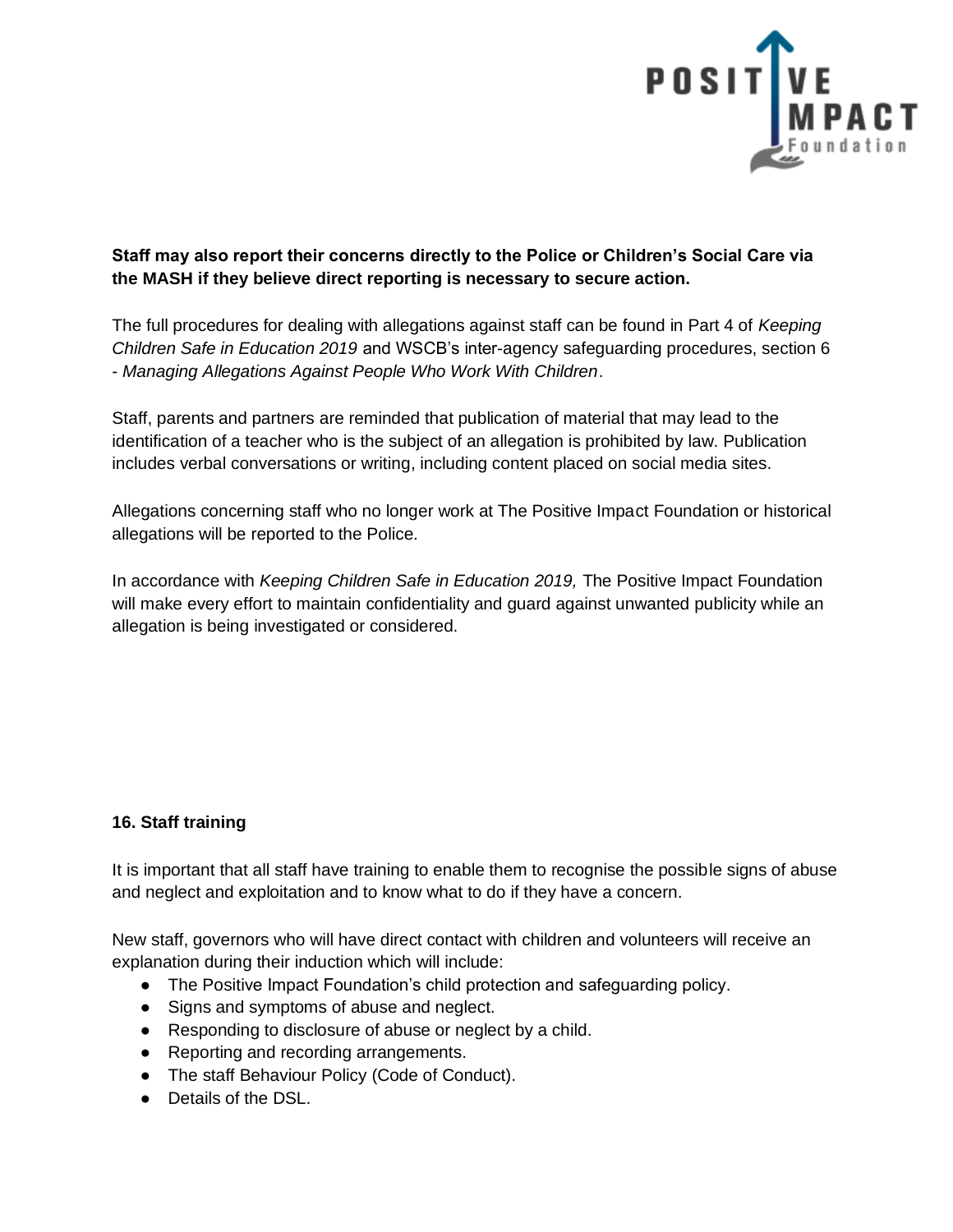

NB all of the above will be explained **before** a new member of staff, governor or volunteer has direct contact with children in The Positive Impact Foundation. The Positive Impact Foundation's child protection policy and Staff Behaviour Policy (Code of Conduct) will be sent with the letter confirming an appointment with a written requirement that the individual read the two policies in advance of starting work at The Positive Impact Foundation. The individual will be given an opportunity to clarify any issues on their first day at work and then asked to sign to confirm that they have read and understood both policies and undertake to comply with them.

All staff, including the Director (unless the Director is the DSL), volunteers and partners will receive appropriate and regularly updated safeguarding and child protection training and

thematic updates as required (at least annually) during inset days and regular discussions at staffmeetings, to provide them with the requisite skills and knowledge to safeguard children effectively in line with statutory guidance and any requirements of WSCB.

The DSL will attend training for newly appointed DSLs and refresher training every two years delivered by Warwickshire County Council's Education Safeguarding Service. That training will include up to date information about WSCB inter-agency procedures. In addition, the DSL will update their knowledge and skills at least annually to keep up with any developments relevant to their role and will be supported to access WSCB inter-agency training as part of their continuing professional development.

All staff will be made aware of the increased risk of abuse to certain groups, including children with special educational needs and disabilities, looked after children, young carers and risks associated with specific safeguarding issues including child sexual exploitation, extremism, female genital mutilation and forced marriage.

In addition, the Director and at least one partner will attend safer recruitment training and The Positive Impact Foundation will ensure that there are at least two The Positive Impact Foundation leaders and/or partners that have attended safer recruitment training within the past three years.

### **17. Safer recruitment**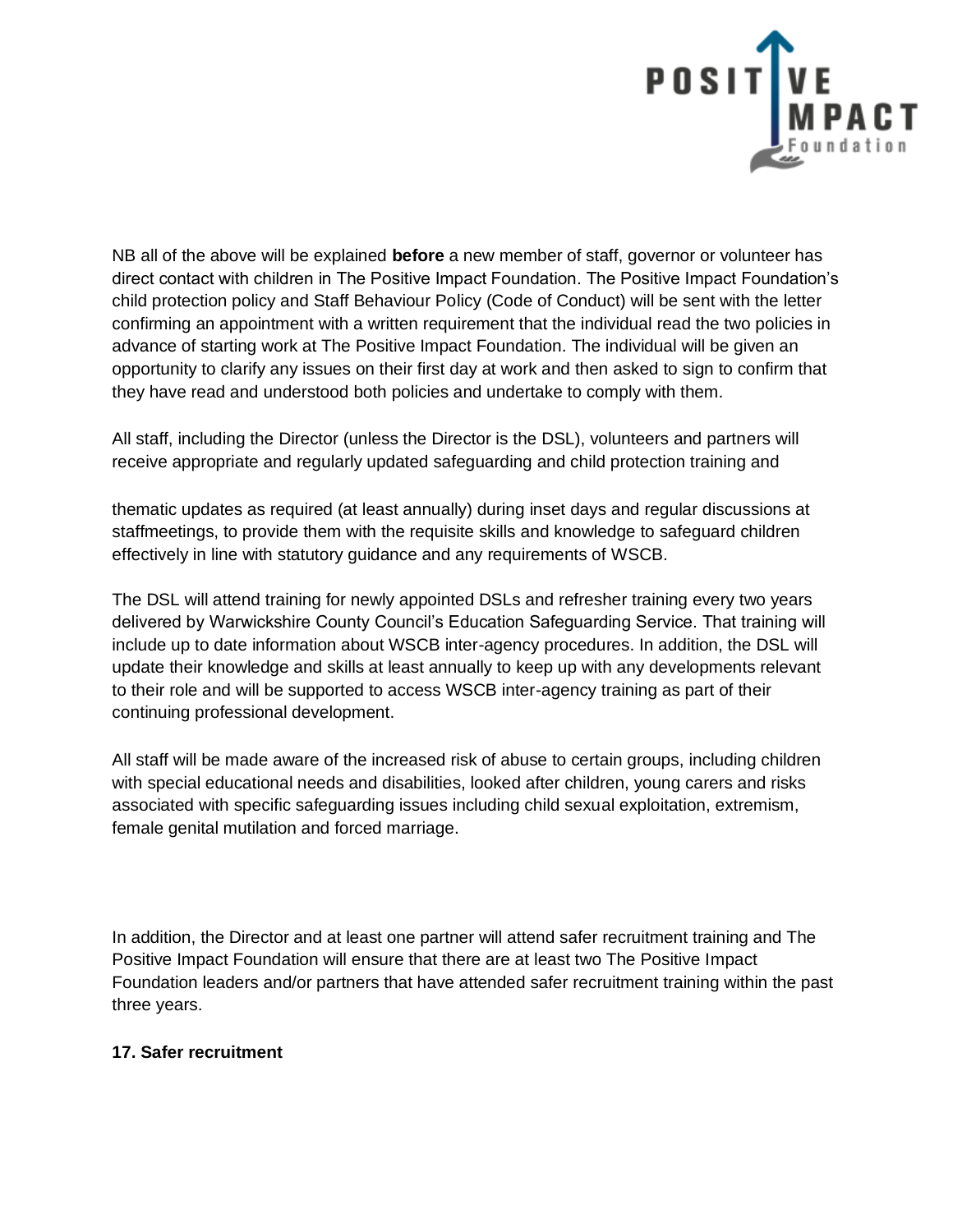

The Positive Impact Foundation endeavours to ensure that we do our utmost to employ 'safe' staff and allow 'safe' volunteers to work with children by following the guidance in *Keeping Children Safe in Education 2019* together with WSCB and The Positive Impact Foundation's *Safer Recruitment* policies.

Safer recruitment means that all applicants will:

- Complete an application form which includes their employment history and explains any gaps in that history.
- Provide two referees, including at least one who can comment on the applicant's suitability to work with children.
- Provide evidence of identity and qualifications.
- If offered employment, be checked in accordance with the Disclosure and Barring Service (DBS) regulations as appropriate to their role. This will include an enhanced DBS check and a barred list check for those engaged in Regulated Activity.
- If offered employment, provide evidence of their right to work in the UK.
- Be interviewed by a panel of at least two The Positive Impact Foundation leaders/governors, if shortlisted.

The Positive Impact Foundation will also:

- Ensure that every job description and person specification for roles in The Positive Impact Foundation includes a description of the role holder's responsibility for safeguarding.
- Ask at least one question at interview for every role in The Positive Impact Foundation about the candidate's attitude to safeguarding and motivation for working with children.
- Verify the preferred candidate's mental and physical fitness to carry out their work responsibilities.
- Obtain references for all shortlisted candidates, including internal candidates.
- Carry out additional or alternative checks for applicants who have lived or worked outside the UK.
- Ensure that applicants for teaching posts are not subject to a prohibition order issued by the Secretary of State.
- Check that an applicant for a management position is not the subject of a section 128 direction made by the secretary of state prohibiting or restricting her/him from taking part in the management of an independent school, academy or free school.

At least one member of each recruitment panel will have attended safer recruitment training.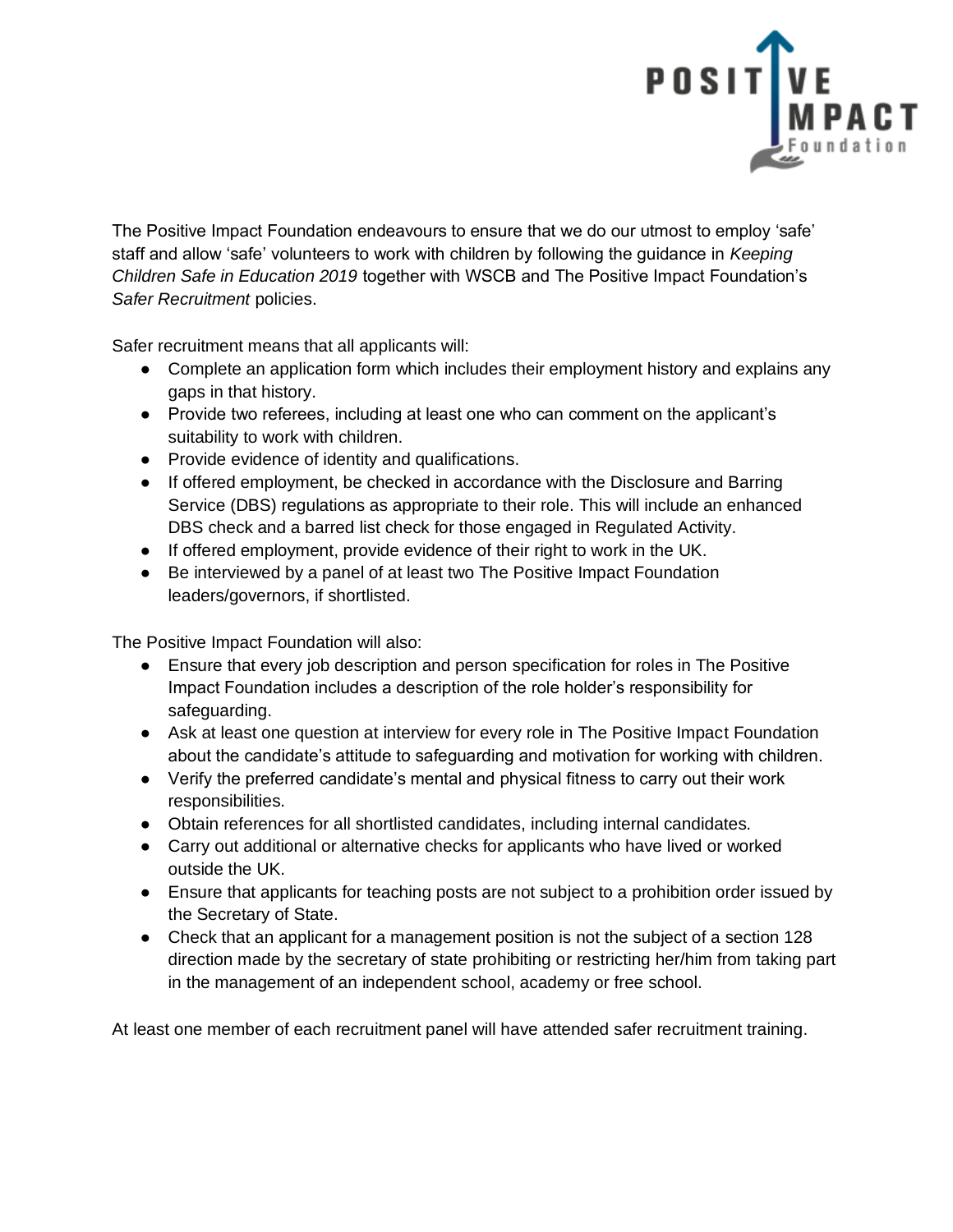

All new members of staff and volunteers will undergo an induction that includes familiarisation with The Positive Impact Foundation's child protection and safeguarding policy, Staff Behaviour Policy (Code of Conduct), other issues as in section 16 of this policy and identification of their child protection training needs.

All staff are required to sign to confirm they have received a copy of the child protection and safeguarding policy and Staff Behaviour Policy (Code of Conduct).

The Positive Impact Foundation maintains a single central record of recruitment checks undertaken and ensures that the record is maintained in accordance with section 3 of *Keeping Children Safe in Education* and guidance issued by Warwickshire County Council.

#### Regulated Activity

Schools are 'specified places' which means that the majority of staff and volunteers will be engaged in regulated activity. A fuller explanation of regulated activity can be found in Keeping Children Safe in Education (2019) part three.

#### **Volunteers**

Volunteers including partners will undergo checks commensurate with their work in The Positive Impact Foundation and contact with pupils. Under no circumstances will a volunteer who has not been appropriately checked be left unsupervised or be allowed to engage in regulated activity.

### **Supervised volunteers**

Volunteers who work only in a supervised capacity and are not in regulated activity will undergo the safer recruitment checks appropriate to their role, in accordance with The Positive Impact Foundation's risk assessment process and statutory guidance.

### **Contractors**

The Positive Impact Foundation checks the identity of all contractors working on site and requests DBS checks where appropriate. Contractors who have not undergone checks will not be allowed to work unsupervised or in regulated activity.

### **18. Site security**

Visitors to The Positive Impact Foundation, including contractors, are asked to sign in and are given an identity badge, which confirms they have permission to be on site. Parents who are simply delivering or collecting their children do not need to sign in. All visitors are expected to observe The Positive Impact Foundation's safeguarding and health and safety regulations to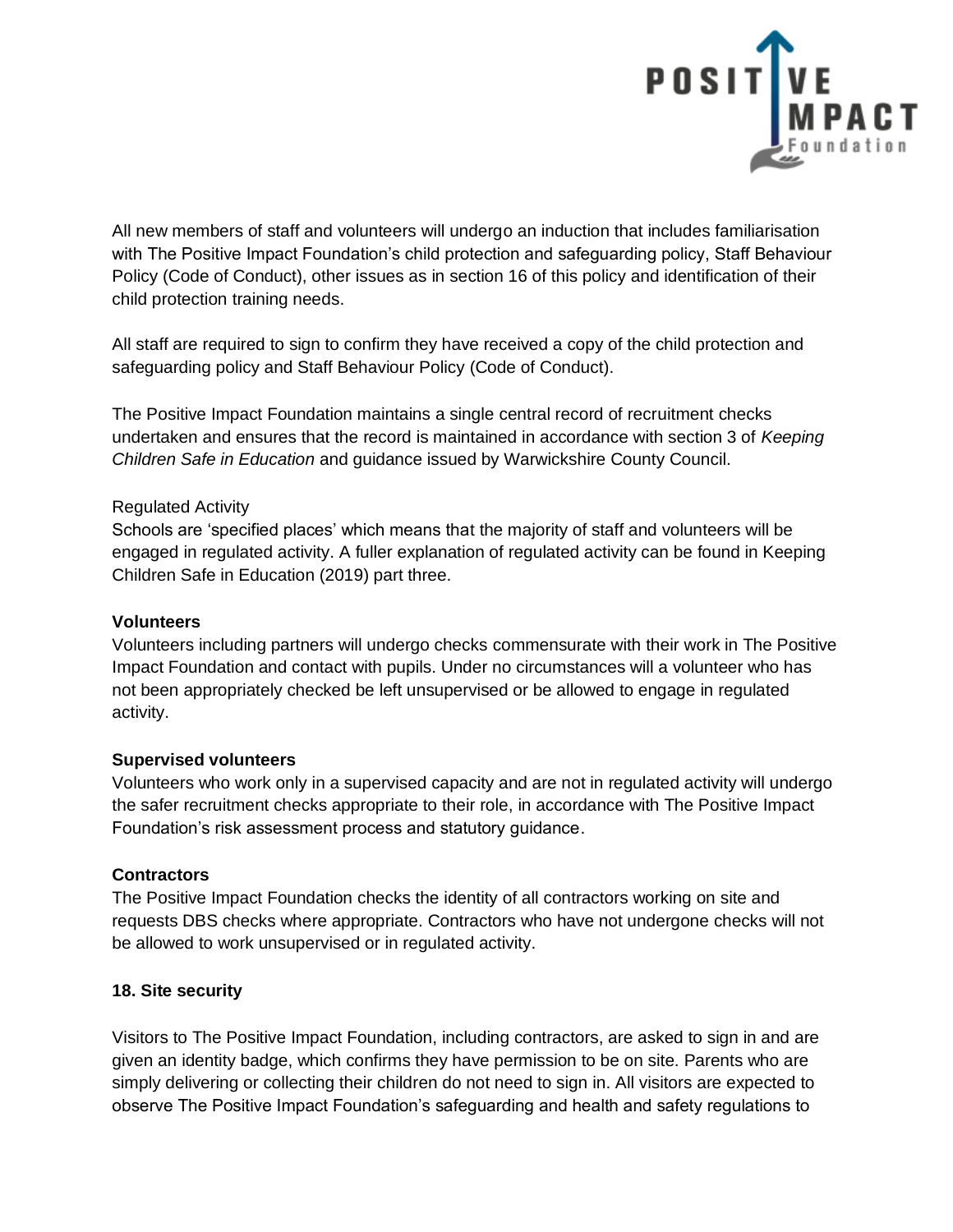

ensure children at The Positive Impact Foundation are kept safe. The Director will exercise professional judgement in determining whether any visitor should be escorted or supervised while on site.

# **19. Behaviour Management**

*Our behaviour policy is set out in a separate document and is reviewed regularly by the Director. This policy is transparent to staff, parents and pupils.*

### **20. Record Keeping**

The Positive Impact Foundation will maintain safeguarding (including early help) and child protection records in accordance with the guidance document provided by WCC Education Safeguarding Service *Child Protection Record Keeping Guidance*.

In accordance with that guidance, The Positive Impact Foundation will:

- Keep clear detailed written records of concerns about children (noting the date, event and action taken), even where there is no need to refer the matter to Children's Social Care immediately.
- Keep records in a folder in a meticulous chronological order.
- Ensure all records are kept secure and in locked locations.
- Ensure all relevant child protection records are sent to the receiving school, college or other education establishment when a pupil moves.

Safeguarding and child protection records will be maintained independently from the pupil's The Positive Impact Foundation file. Such records will only be accessible to the Designated Safeguarding Lead and The Positive Impact Foundation leaders who need to be aware.

The recommended format for all staff in The Positive Impact Foundation to record any safeguarding or child protection observations or concerns about a child is the WSCB pro forma *Logging A Concern About A Child's Safety And Welfare* (Form C) also known as the '*Green form*'.

Such records will include, in addition to the name, address and age of the child, timed and dated observations describing the child's behaviour, appearance, statements/remarks made to staff or other children and observations of interactions between the child, other children, members of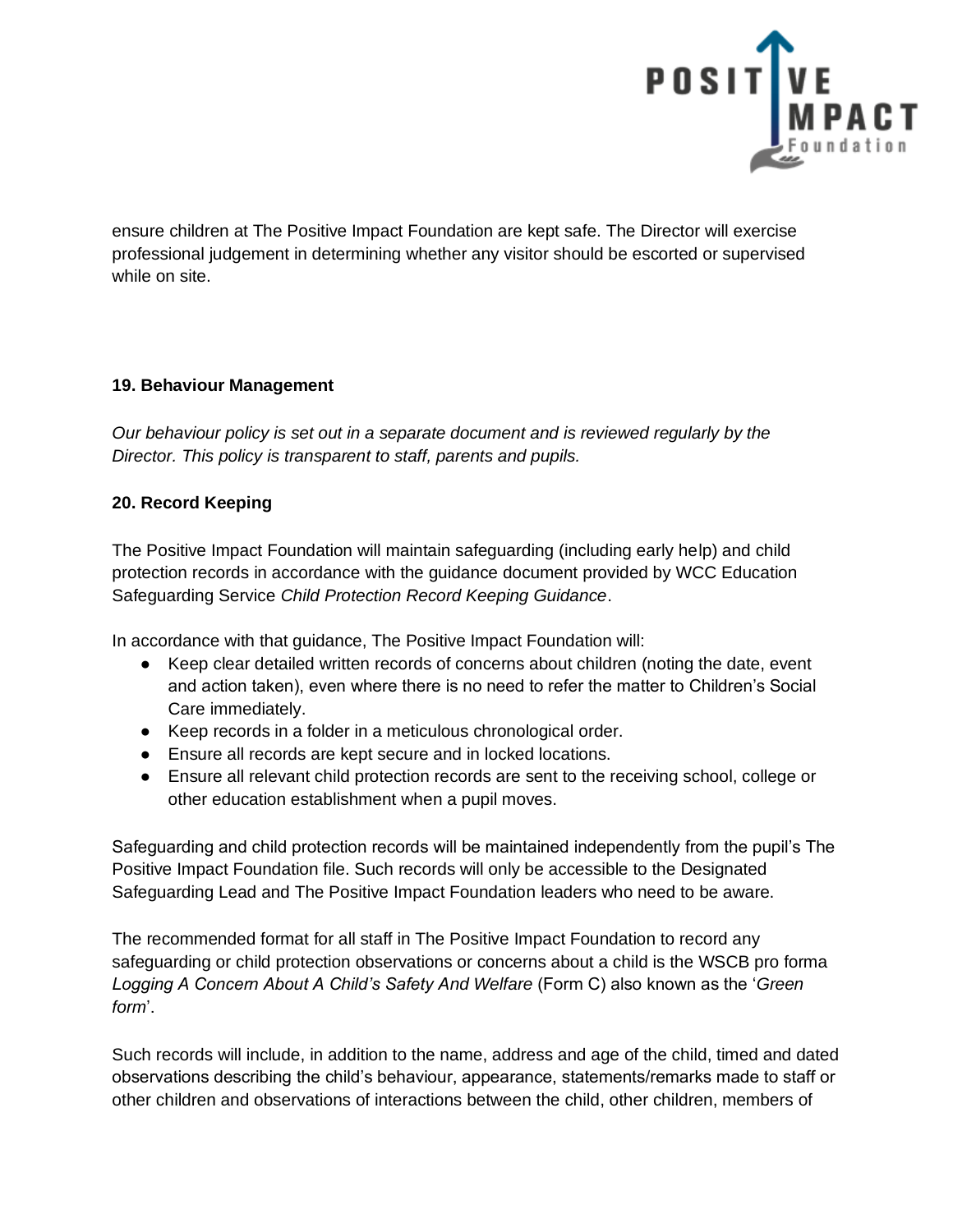

staff and/or parents/carers that give rise to concern. Where possible and without interpretation, the exact words spoken by the child or parent/carer will be recorded. Records will be signed, dated and timed by the member of staff making the record.

Records of safeguarding/child protection observations or concerns can be completed electronically or as a paper version but it is most important that **all staff use one consistent system for the recording of concerns and that all records are passed to the Designated Safeguarding Lead**, who should complete the form to confirm what action has been taken.

Child protection records are normally exempt from the disclosure provisions of the Data Protection Act, which means that children and parents do not have an automatic right to see them. If any member of staff receives a request from a pupil or parent to see child protection records, they will refer the request to the Director or DSL, who will advise them to submit a Freedom of Information request for consideration.

The Data Protection Act does not prevent The Positive Impact Foundation staff from sharing information with relevant agencies, where that information may help to protect a child.

# **21. Confidentiality and Information Sharing**

All staff will understand that child protection issues warrant a high level of confidentiality, not only out of respect for the pupil, family and staff involved but also to ensure that information being released into the public domain does not compromise evidence.

Staff will ensure confidentiality protocols are adhered to and information is shared appropriately. If in any doubt about confidentiality, staff will seek advice from the DSL, another SLT member or outside agency as required (e.g. Education Safeguarding Manager).

It is reasonable for staff to discuss day-to-day concerns about pupils with colleagues in order to ensure that children's general needs are met at The Positive Impact Foundation. However, staff should only refer child protection concerns to the DSL or Director or, in the case of concerns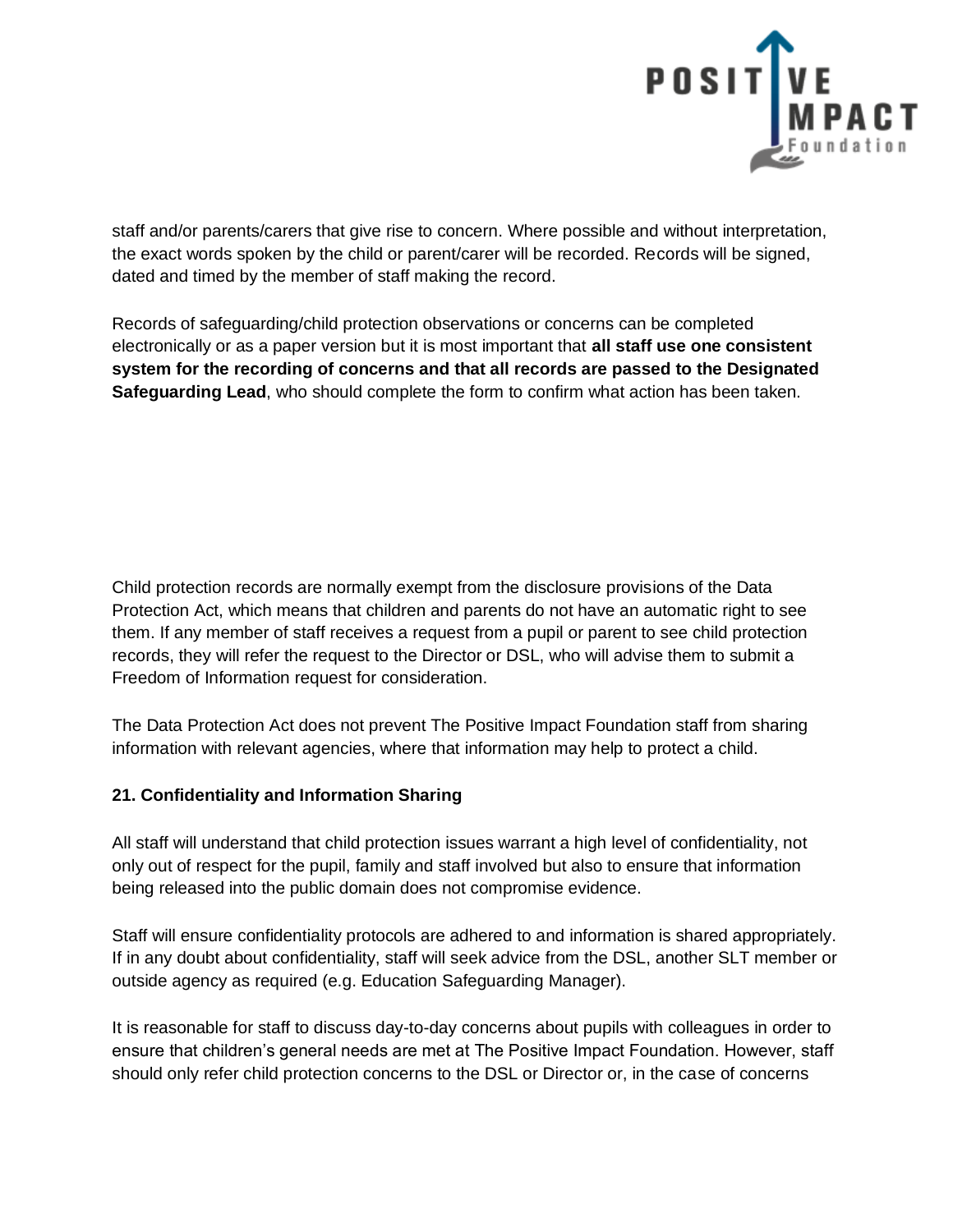

about the Director, to the chair of governors. The person receiving the referral will then decide who else needs to have the information and they will disseminate it on a 'need-to-know' basis.

**However, following a number of cases where senior leaders in Schools failed to act upon concerns raised by staff,** *Keeping Children Safe in Education (2019)* **emphasises that any member of staff can contact and/or make a referral to Children's Social Care if they are concerned about a child.**

All staff must be aware that they have a professional responsibility to share information with other agencies in order to safeguard children.

All staff must be aware that they cannot promise a child/parent to keep secrets.

Child protection information will be stored and handled in line with Data Protection Act 1998 principles. Information is:

- Processed for limited purposes.
- Adequate, relevant and not excessive.
- Accurate.
- Kept no longer than necessary.
- Processed in accordance with the data subject's rights.
- Secure.

Record of concern forms (Form C – Green forms) and other written information will be stored in a locked facility and any electronic information will be password protected and only made available to relevant individuals.

Every effort will be made to prevent unauthorised access to sensitive information. Any sensitive information that needs to be stored on portable devices such as laptop computers or tablets or on portable media such as a CD or flash drive will be password protected or encrypted and kept in locked storage.

The Positive Impact Foundation's policy on confidentiality and information-sharing is available to parents and pupils on request and is also included in the Staff Induction and on Google Drive.

#### **22. Extended school and off-site arrangements**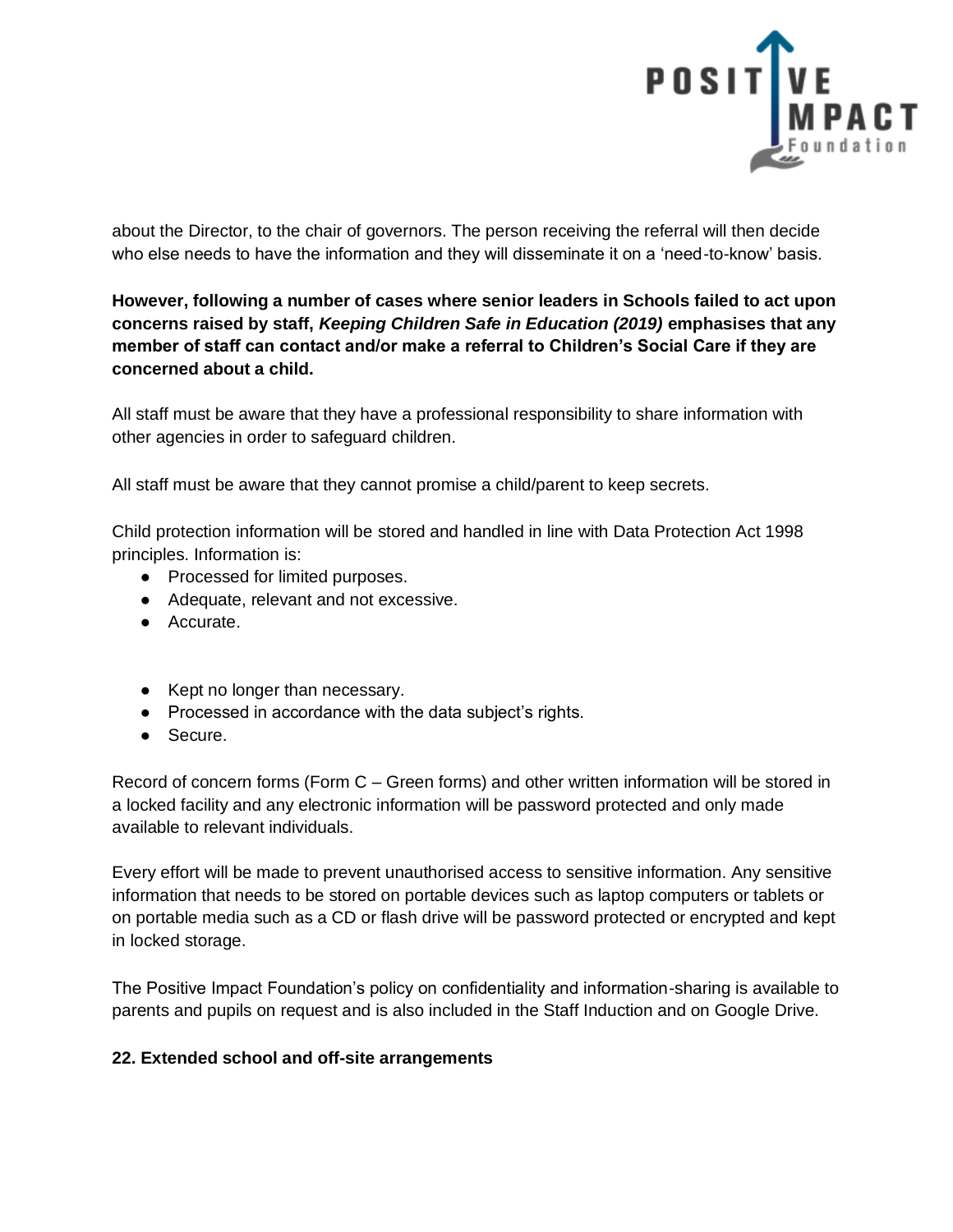

All extended and off site activities are subject to a risk assessment to satisfy health and safety and safeguarding requirements. When our pupils attend off-site activities, including day and residential visits and work related activities, we will check that effective child protection arrangements are in place, including risk assessments for all activities off site.

Where extended activities are provided by and managed by The Positive Impact Foundation, The Positive Impact Foundation's child protection policy and procedures apply. If other organisations provide services or activities on The Positive Impact Foundation site, The Positive Impact Foundation will check that those organisations have appropriate procedures in place, including safer recruitment procedures.

# **23. Photography and images**

The vast majority of people who take or view photographs or videos of children do so for entirely innocent, understandable and acceptable reasons. Sadly, some people abuse children through taking or using images, so we must ensure that we have some safeguards in place.

To protect pupils we will:

- Seek their consent on enrolment for photographs to be taken.
- Seek parental consent.
- Ensure pupils are appropriately dressed; and
- Encourage pupils to tell us if they are worried about any photographs that are taken of them.

Visiting professionals who work directly with children are subject to the same restrictions as The Positive Impact Foundation staff and volunteers in respect of recording and storing images of children.

However, some visiting professionals are permitted to record images of the premises only specifically for professional purposes and in order to support The Positive Impact Foundation, e.g. professionals providing advice or preparing quotations for work such as maintenance, health and safety and building.

# **24. Online Safety**

Children and young people commonly use electronic equipment including mobile phones, tablets and computers on a daily basis to access the internet and share content and images via social networking sites such as Facebook, Twitter, MSN, Tumblr, Snapchat and Instagram.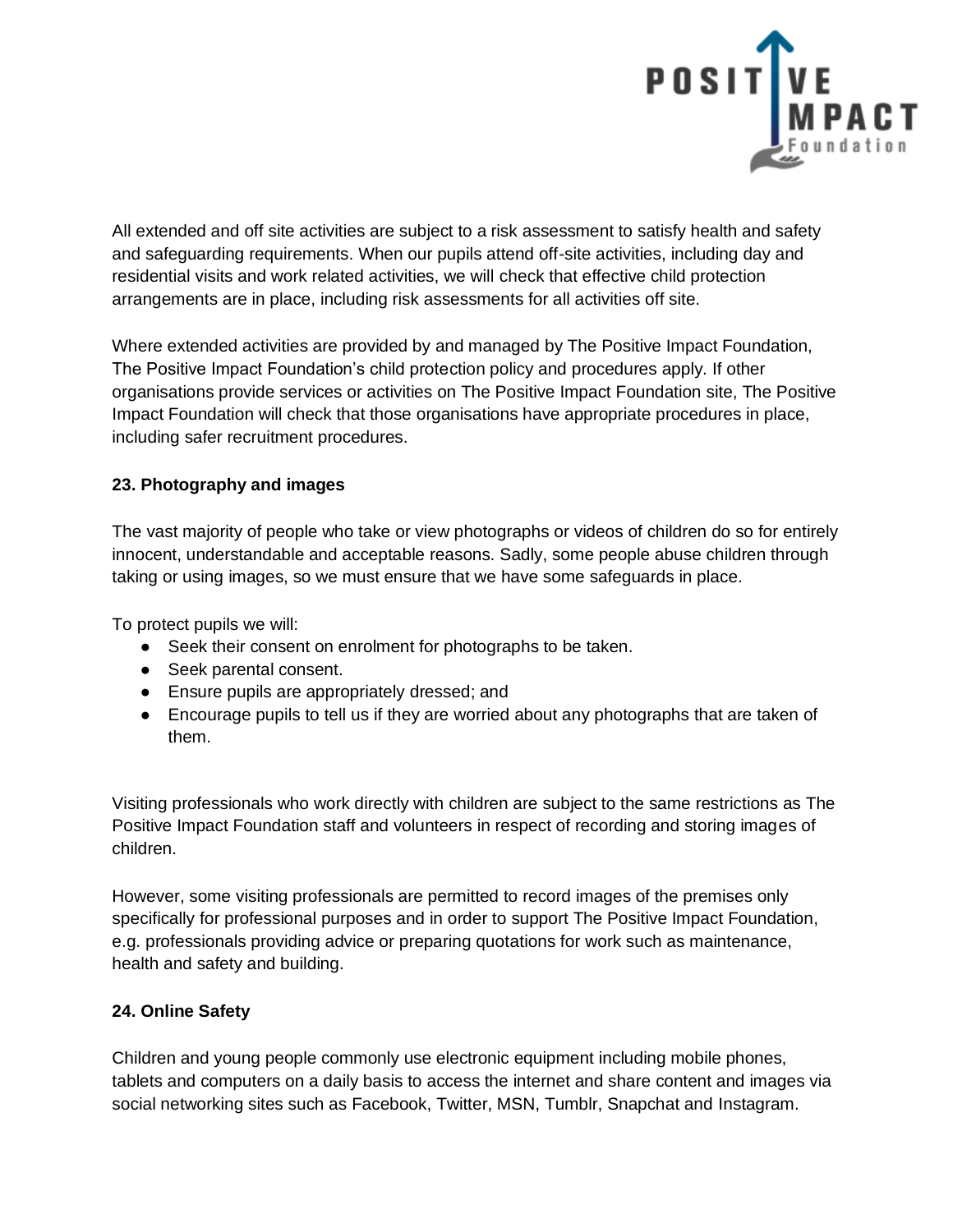

Those technologies and the internet are a source of fun, entertainment, communication and education. Unfortunately, however, some adults and young people will use those technologies to harm children. That harm might range from sending hurtful or abusive texts and emails to grooming and enticing children to engage in sexually harmful conversations, webcam photography or face-to-face meetings. Pupils may also be distressed or harmed by accessing inappropriate websites that promote unhealthy lifestyles, extremist behaviour and criminal activity.

Chatrooms and social networking sites are the more obvious sources of inappropriate and harmful behaviour and pupils are not allowed to access those sites at The Positive Impact Foundation. Many pupils own or have access to handheld devices and parents are encouraged to consider measures to keep their children safe when using the internet and social media at home and in the community. (E-safety policy can be found on The Positive Impact Foundations website). No access is given within The Positive Impact Foundation to inappropriate sites – either on our network or through own devices (as they are not permitted to be used on site and cannot access our internet).

The Positive Impact Foundation's **online safety policy** can be accessed from Google Drive and the The Positive Impact Foundation website and it explains how we try to keep pupils safe at The Positive Impact Foundation and protect and educate pupils in the safe use of technology. The Positive Impact Foundation has appropriate filters and monitoring systems in place to protect children from potentially harmful online material.

Cyberbullying and sexting by pupils will be treated as seriously as any other type of bullying and will be managed through our anti-bullying procedures (see 'Sexting' below). Serious incidents may be managed in line with our child protection procedures.

All staff receive online safety training and The Positive Impact Foundation's e-safety coordinator is Leah Grant. Staff also receive advice regarding the use of social networking and electronic communication with pupils.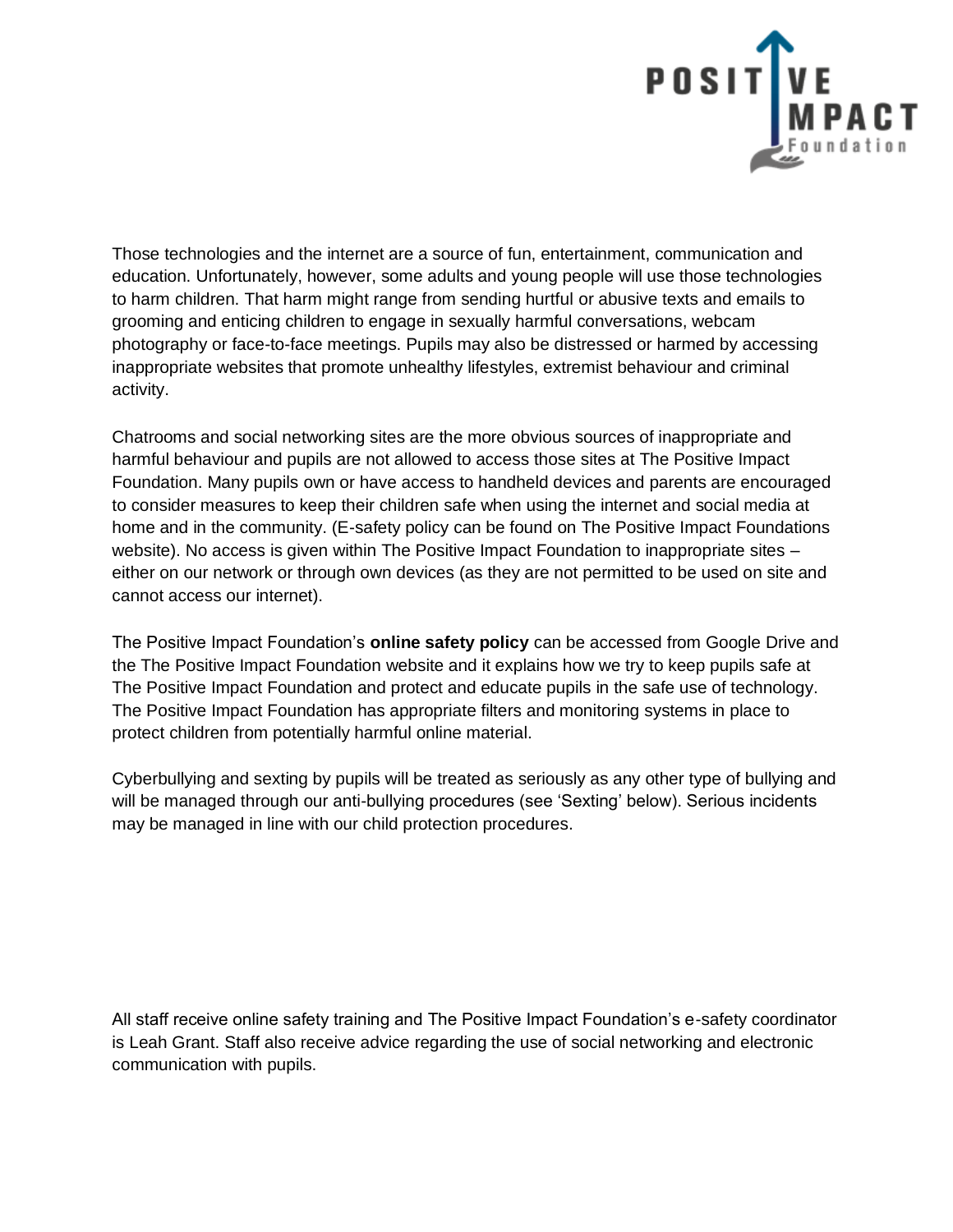

#### **Online communication between staff and pupils**

Staff also receive advice regarding personal online activity, use of social networking and electronic communication with pupils, about which there are strict rules *[please refer to WCC guidance 'Policy on Staff/Governor Use of Social Networking and Internet Sites' and add your organisations advice/rules here]*. Staff found to be in breach of these rules may be the subject of a referral to the Designated Officer in the Local Authority and may be subject to disciplinary action.

#### **25. Child protection procedures**

#### **Recognising abuse**

To ensure that our pupils are protected from harm, we need to understand what types of behaviour constitute abuse and neglect.

Abuse and neglect are forms of maltreatment. Somebody may abuse or neglect a child by inflicting harm, for example by hitting them, or by failing to act to prevent harm, for example by leaving a small child home alone, or leaving knives or matches within reach of an unattended toddler.

Abuse may be committed by adult men or women and by other children and young people.

### **There are four categories of abuse: physical abuse, emotional abuse, sexual abuse and neglect.**

#### **Physical abuse**

Physical abuse is a form of abuse which may involve hitting, shaking, throwing, poisoning, burning or scalding, drowning, suffocating or otherwise causing physical harm to a child.

Physical harm may also be caused when a parent or carer fabricates the symptoms of, or deliberately induces, illness in a child (this used to be called Munchausen's Syndrome by Proxy, but is now more usually referred to as fabricated or induced illness).

### **Emotional abuse**

Emotional abuse is the persistent emotional maltreatment of a child such as to cause severe and persistent adverse effects on the child's emotional development. It may involve conveying to a child that they are worthless or unloved, inadequate, or valued only insofar as they meet the needs of another person. It may include not giving the child opportunities to express their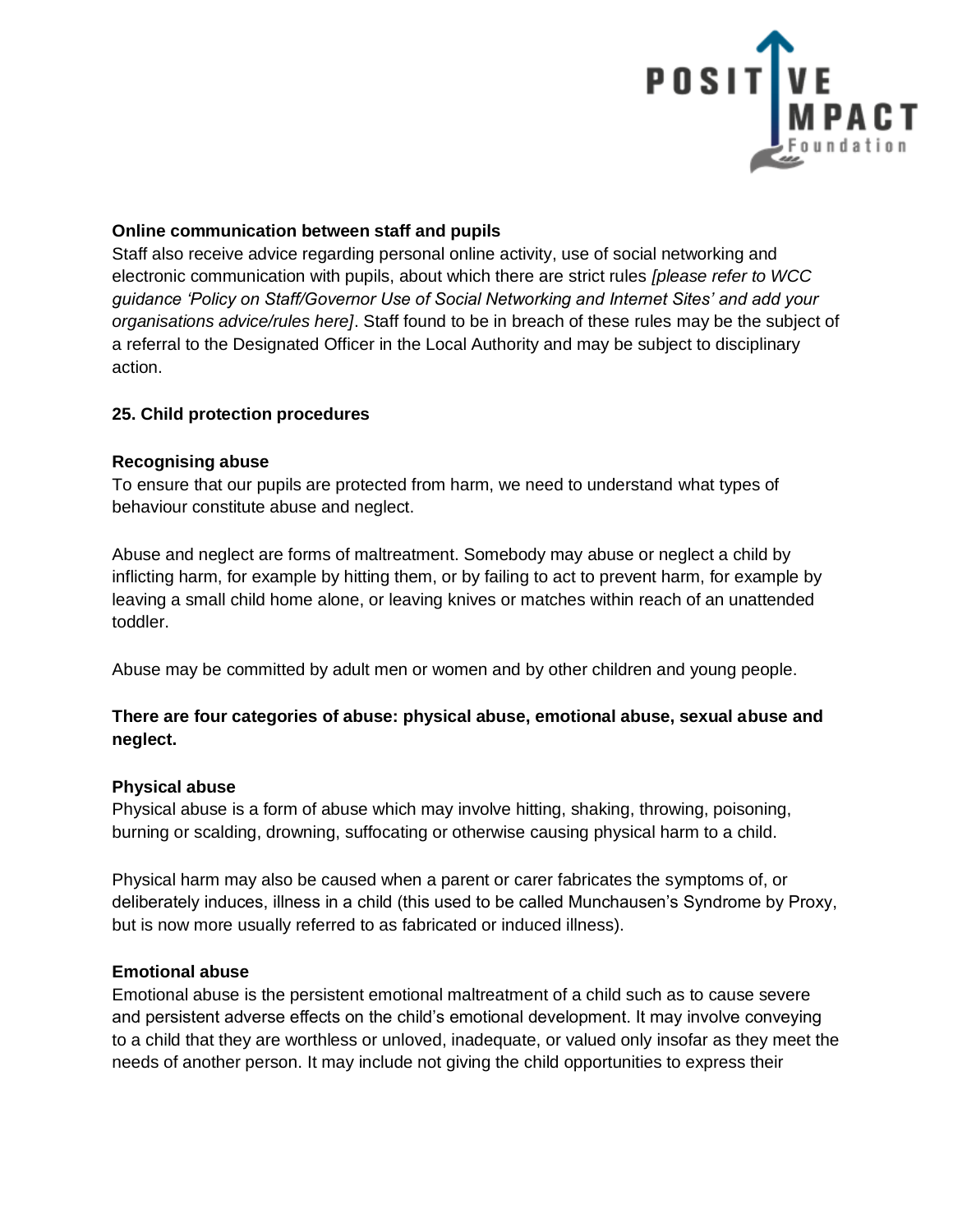

views, deliberately silencing them or 'making fun' of what they say or how they communicate. It may feature age or developmentally inappropriate expectations being imposed on children.

These may include interactions that are beyond a child's developmental capability, as well as overprotection and limitation of exploration and learning, or preventing the child participating in normal social interaction. It may involve seeing or hearing the ill-treatment of another. It may involve serious bullying (including cyber bullying), causing children frequently to feel frightened or in danger, or the exploitation or corruption of children. Some level of emotional abuse is involved in all types of maltreatment of a child, although it may occur alone.

### **Sexual abuse**

Sexual abuse involves forcing or enticing a child or young person to take part in sexual activities, not necessarily involving a high level of violence, whether or not the child is aware of what is happening. The activities may involve physical contact, including assault by penetration (for example, rape or oral sex) or non-penetrative acts such as masturbation, kissing, rubbing and touching outside of clothing. They may also include non-contact activities, such as involving children in looking at, or in the production of, sexual images, watching sexual activities, encouraging children to behave in sexually inappropriate ways or grooming a child in preparation for abuse (including via the internet). Sexual abuse is not solely perpetrated by adult males. Women can also commit acts of sexual abuse, as can other children.

#### **Neglect**

Neglect is the persistent failure to meet a child's basic physical and/or psychological needs, likely to result in the serious impairment of the child's health or development. Neglect may occur during pregnancy as a result of maternal substance abuse. Once a child is born, neglect may involve a parent or carer failing to:

- Provide adequate food, clothing and shelter (including exclusion from home or abandonment).
- Protect a child from physical and emotional harm or danger.
- Ensure adequate supervision (including the use of inadequate care-givers); or
- Ensure access to appropriate medical care or treatment. It may also include neglect of, or unresponsiveness to, a child's basic emotional needs.

Definitions taken from *Working Together to Safeguard Children* (HM Government, 2015).

#### **Indicators of abuse**

Physical signs define some types of abuse, for example bruising, bleeding or broken bones resulting from physical or sexual abuse, or injuries sustained while a child has been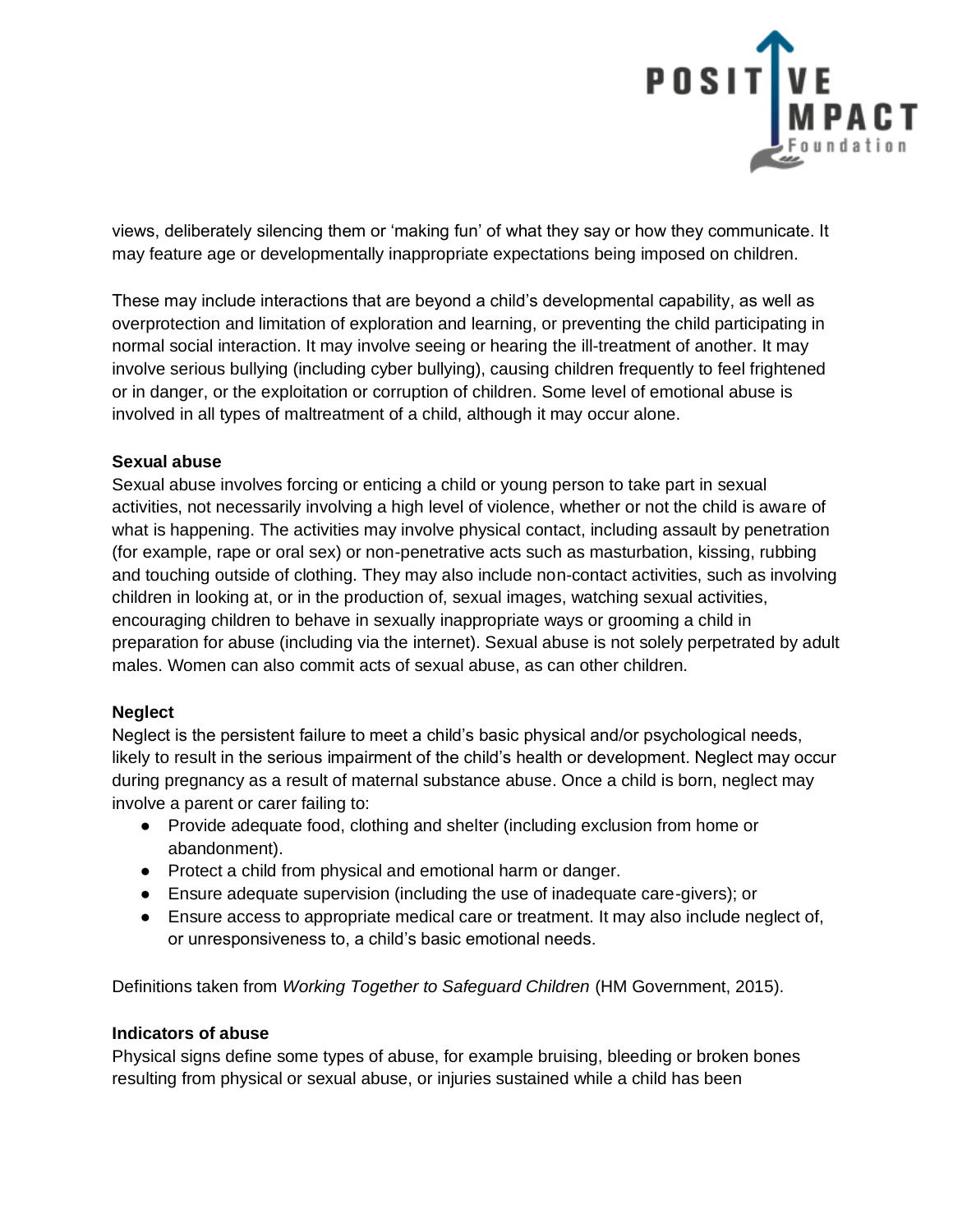

inadequately supervised. The identification of physical signs is complicated, as children may go to great lengths to hide injuries, often because they are ashamed or embarrassed, or their

abuser has threatened further violence or trauma if they 'tell'. It is also quite difficult for anyone without medical training to categorise injuries into accidental or deliberate with any degree of certainty. For those reasons it is vital that staff are also aware of the range of behavioural indicators of abuse and report any concerns to the Designated Safeguarding Lead.

### **It is the responsibility of staff to report their concerns. It is not their responsibility to investigate or decide whether a child has been abused.**

- A child who is being abused or neglected may.
- Have bruises, bleeding, burns, fractures or other injuries.
- Show signs of pain or discomfort.
- Keep arms and legs covered, even in warm weather.
- Be concerned about changing for PE or swimming.
- Look unkempt and uncared for.
- Change their eating habits.
- Have difficulty in making or sustaining friendships.
- Appear fearful.
- Be reckless with regard to their own or other's safety.
- Self-harm.
- Frequently miss school or arrive late.
- Show signs of not wanting to go home.
- Display a change in behaviour from quiet to aggressive, or happy-go-lucky to withdrawn.
- Challenge authority.
- Become disinterested in their The Positive Impact Foundation work.
- Be constantly tired or preoccupied.
- Be wary of physical contact.
- Be involved in, or particularly knowledgeable about drugs or alcohol; and/or
- Display sexual knowledge or behaviour beyond that normally expected for their age and/or stage of development.
- Acquire gifts such as money or a mobile phone from new 'friends' or adults recently acquainted with the child's family.

Individual indicators will rarely, in isolation, provide conclusive evidence of abuse. They should be viewed as part of a jigsaw and each small piece of information will help the DSL to decide how to proceed.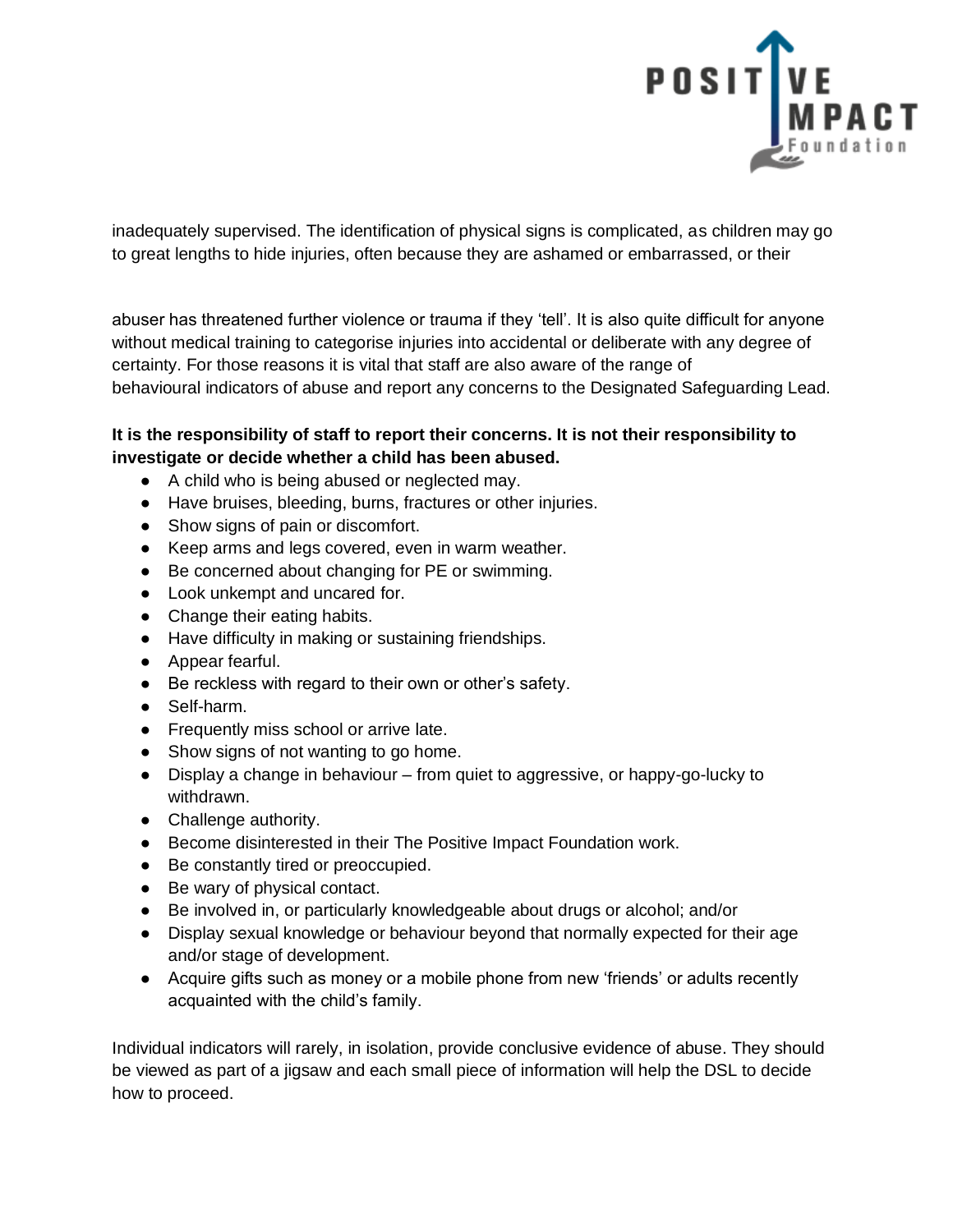

**It is very important that staff report all of their concerns, however minor or insignificant they may think they are – they do not need 'absolute proof' that the child is at risk.**

#### **Impact of abuse**

The impact of child abuse, neglect and exploitation, should not be underestimated. Many children do recover well and go on to lead healthy, happy and productive lives, although most adult survivors agree that the emotional scars remain, however well buried. For some

children, full recovery is beyond their reach and the rest of their childhood and their adulthood may be characterised by anxiety or depression, self-harm, eating disorders, alcohol and

substance misuse, unequal and destructive relationships and long-term medical or psychiatric difficulties.

### **Taking action**

Any child in any family in any The Positive Impact Foundation could become a victim of abuse. Staff should always maintain an attitude of "It could happen here".

Key points for staff to remember when taking action are:

- In an emergency take the action necessary to help the child, for example, call 999.
- $\bullet$  Report your concern to the DSL as quickly as possible immediately when there is evidence of physical or sexual abuse and certainly by the end of the day.
- Do not start your own investigation.
- $\bullet$  Share information on a need-to-know basis only  $-$  do not discuss the issue with colleagues, friends or family.
- Complete a record of concern, using a Form C (Green form); and
- Seek support for yourself if you are distressed or need to debrief.

### **If a member of staff or volunteer is concerned about a pupil's welfare**

There will be occasions when staff may suspect that a pupil may be at risk but have no 'real' evidence. The pupil's behaviour may have changed, their artwork could be bizarre, they may write stories or poetry that reveal confusion or distress or physical but inconclusive signs may have been noticed. In these circumstances, staff will try to give the pupil the opportunity to talk. The signs they have noticed may be due to a variety of factors, for example a parent has moved out, a pet has died, a grandparent is very ill or an accident has occurred. It is fine for staff to ask the pupil if they are OK or if they can help in any way.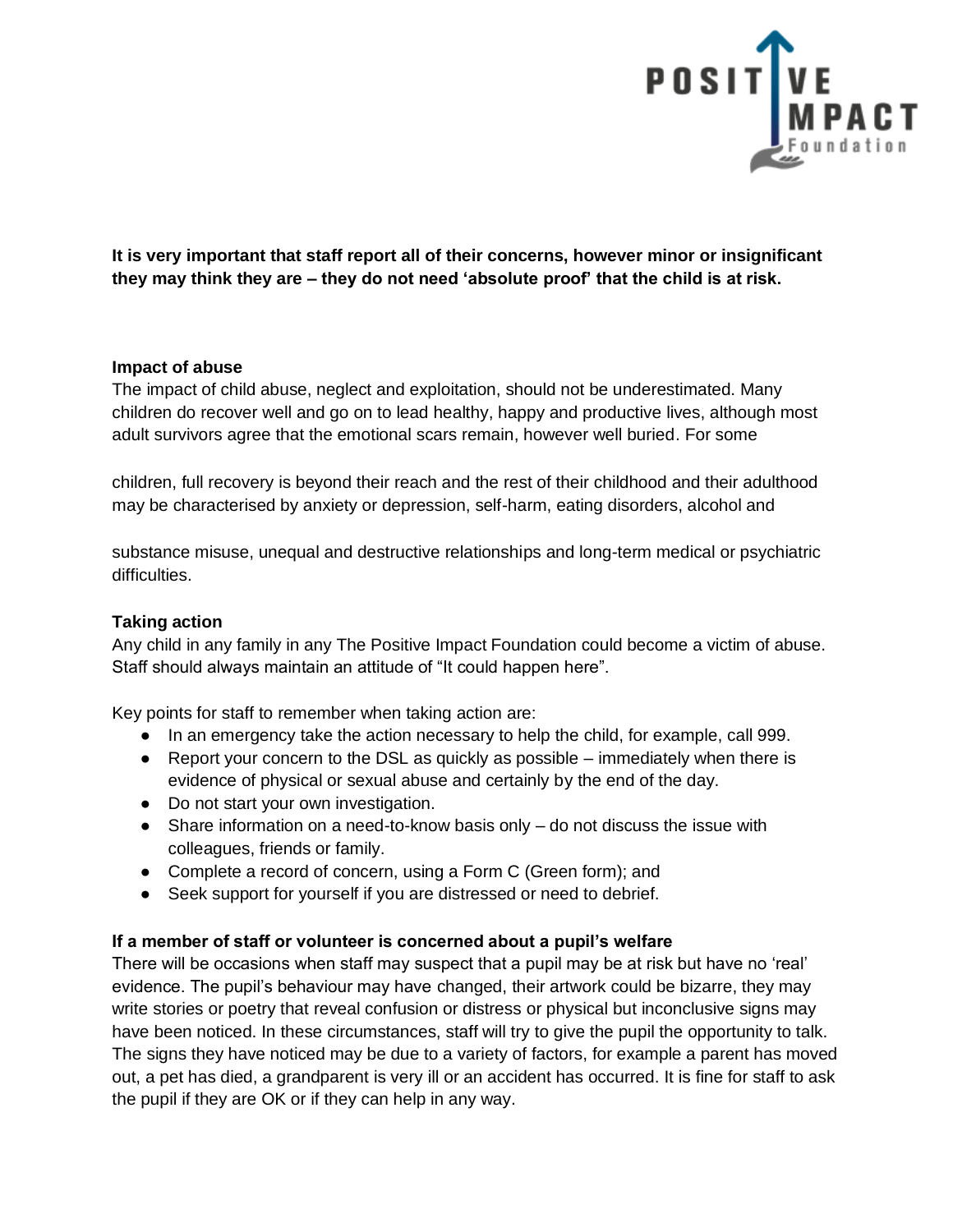

Staff should use the same record of concern form Form C (Green form) to record these early concerns. If the pupil does begin to reveal that they are being harmed, staff should follow the

advice below. Following an initial conversation with the pupil, if the member of staff remains concerned, they should discuss their concerns with the DSL.

Concerns which do not meet the threshold for child protection intervention will be managed through the Early Help/CAF process as in section 7 of this policy.

### **If a pupil discloses to a member of staff or volunteer**

It takes a lot of courage for a child to disclose that they are being abused. They may feel ashamed, particularly if the abuse is sexual. Their abuser may have threatened what will happen if they tell. They may have lost all trust in adults. Or they may believe, or have been told, that the abuse is their own fault. Sometimes they may not be aware that what is happening is abusive.

If a pupil talks to a member of staff about any risks to their safety or wellbeing, **the staff member will need to let the pupil know that they must pass the information on** – staff are not allowed to keep secrets. The point at which they tell the pupil this is a matter for professional judgement. If they jump in immediately the pupil may think that they do not want to listen but if left until the very end of the conversation, the pupil may feel that they have been misled into revealing more than they would have otherwise.

If pupils have been completing the Taking Care curriculum they will have been taught about confidentiality and will generally understand the concept of safe and unsafe secrets. They should have a good knowledge and understanding of why staff cannot keep some information confidential but also know that information is passed on the specific people on a 'need to know' basis only.

During their conversations with pupils staff will:

- Allow them to speak freely.
- $\bullet$  Remain calm and not overreact the pupil may stop talking if they feel they are upsetting their listener.
- Give reassuring nods or words of comfort 'i'm so sorry this has happened', 'I want to help', 'This isn't your fault', 'You are doing the right thing in talking to me'.
- Not be afraid of silences staff must remember how hard this must be for the pupil.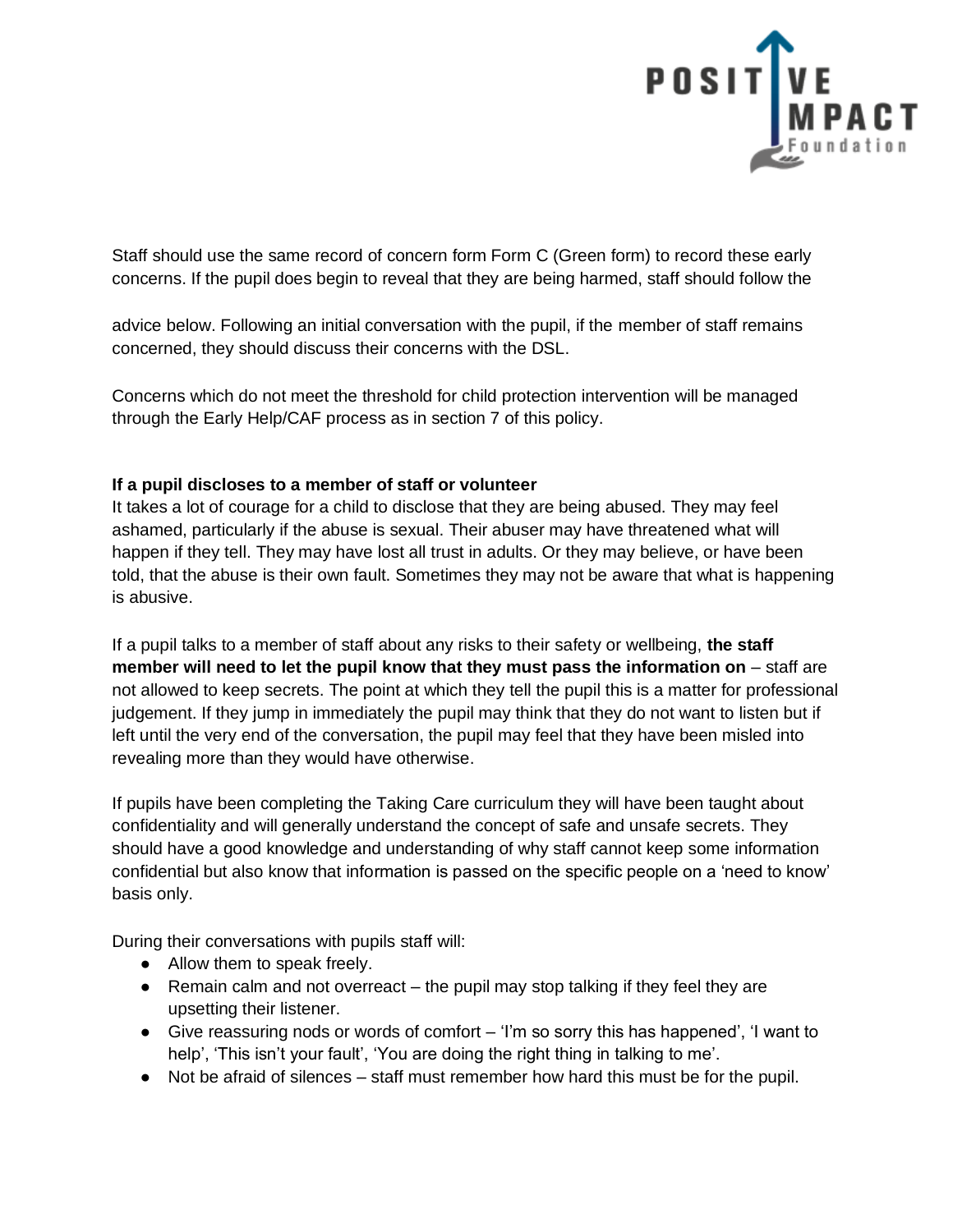

- **Under no circumstances** ask investigative questions such as how many times this has happened, whether it happens to siblings too, or what does the pupil's mother think about all this; (**however**, it is reasonable to ask questions to clarify understanding and to support a meaningful referral if that is required, e.g. when did this happen, where did this happen?).
- At an appropriate time tell the pupil that in order to help them, the member of staff must pass the information on.
- Not automatically offer any physical touch as comfort. It may be anything but comforting to a child who has been abused.
- Avoid admonishing the child for not disclosing earlier. Saying things such as 'I do wish you had told me about this when it started' or 'I can't believe what I'm hearing' may be the staff member's way of being supportive but may be interpreted by the child to mean that they have done something wrong.
- Tell the pupil what will happen next.
- Let them know that someone (either you or another named person, e.g. the DSL) will come to see them before the end of the day.
- Report verbally to the DSL.
- Write up their conversation as soon as possible on the **record of concern form** Form C (Green form) and hand it to the DSL; and
- Seek support if they feel distressed or need to debrief.

### **Notifying parents**

The Positive Impact Foundation will normally seek to discuss any concerns about a pupil with their parents. This must be handled sensitively and the DSL will make contact with the parent in the event of a concern, suspicion or disclosure.

However, if The Positive Impact Foundation believes that notifying parents could increase the risk to the child or exacerbate the problem, advice will be sought first from Children's Social Care.

### **Making a referral to Children's Social Care**

The DSL will make a referral to Children's Social Care if it is believed that a pupil is suffering or is at risk of suffering significant harm (see Section 33 '**Submitting child protection referrals'**.)

**However,** *Keeping Children Safe in Education (2019)* **emphasises that any member of staff may make a direct referral to Children's Social Care if they genuinely believe independent action is necessary to protect a child.**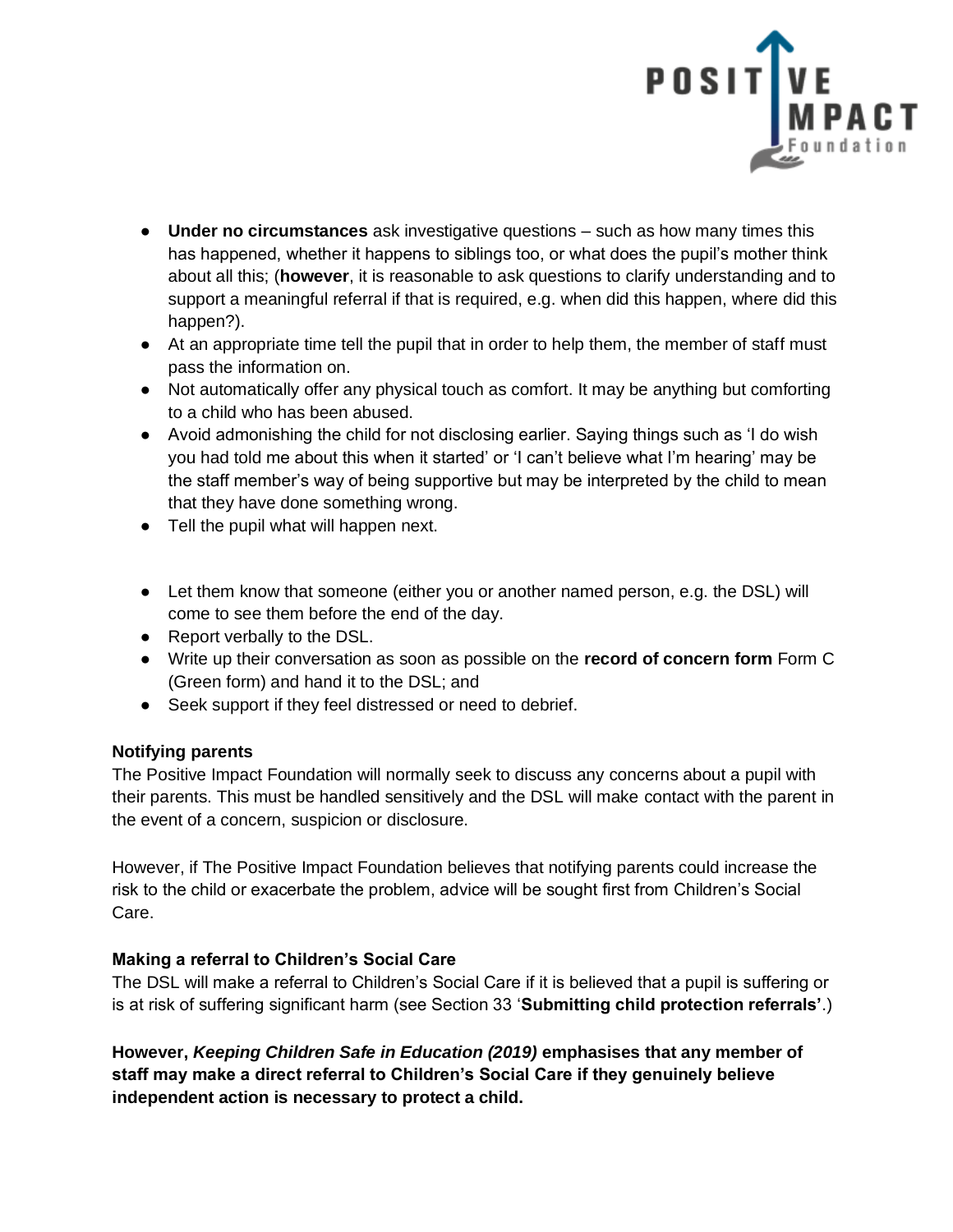

The pupil (subject to their age and understanding) and the parents will be told that a referral is being made, unless to do so would increase the risk to the child or create undue delay.

# **26. Bullying**

While bullying between children is not a separate category of abuse and neglect, it is a very serious issue that can cause considerable anxiety and distress. At its most serious level, bullying can have a disastrous effect on a child's well-being and in very rare cases has been a feature in the suicide of some young people.

All incidences of bullying, including cyber-bullying and prejudice-based bullying should be reported and will be managed through our anti-bullying procedures. All pupils and parents

receive a copy of the procedures on joining The Positive Impact Foundation and the subject of bullying is addressed at regular intervals in PSHE education.

If the bullying is particularly serious, or the anti-bullying procedures are deemed to be ineffective, the Director and the DSL will consider implementing early help (CAF) or child protection procedures.

Please also refer to issues in relation to children who are sexually harmful or abusive towards other children below.

### **27. Peer on peer abuse and children with sexually harmful or inappropriate behaviour**

Children may be harmed by other children or young people. Staff will be aware of the harm caused by bullying and will use The Positive Impact Foundation's **anti-bullying procedures** as above where

necessary. However, there will be occasions when a pupil's behaviour warrants a response under child protection rather than anti-bullying procedures. In particular, research suggests that up to 30 percent of child sexual abuse is committed by someone under the age of 18.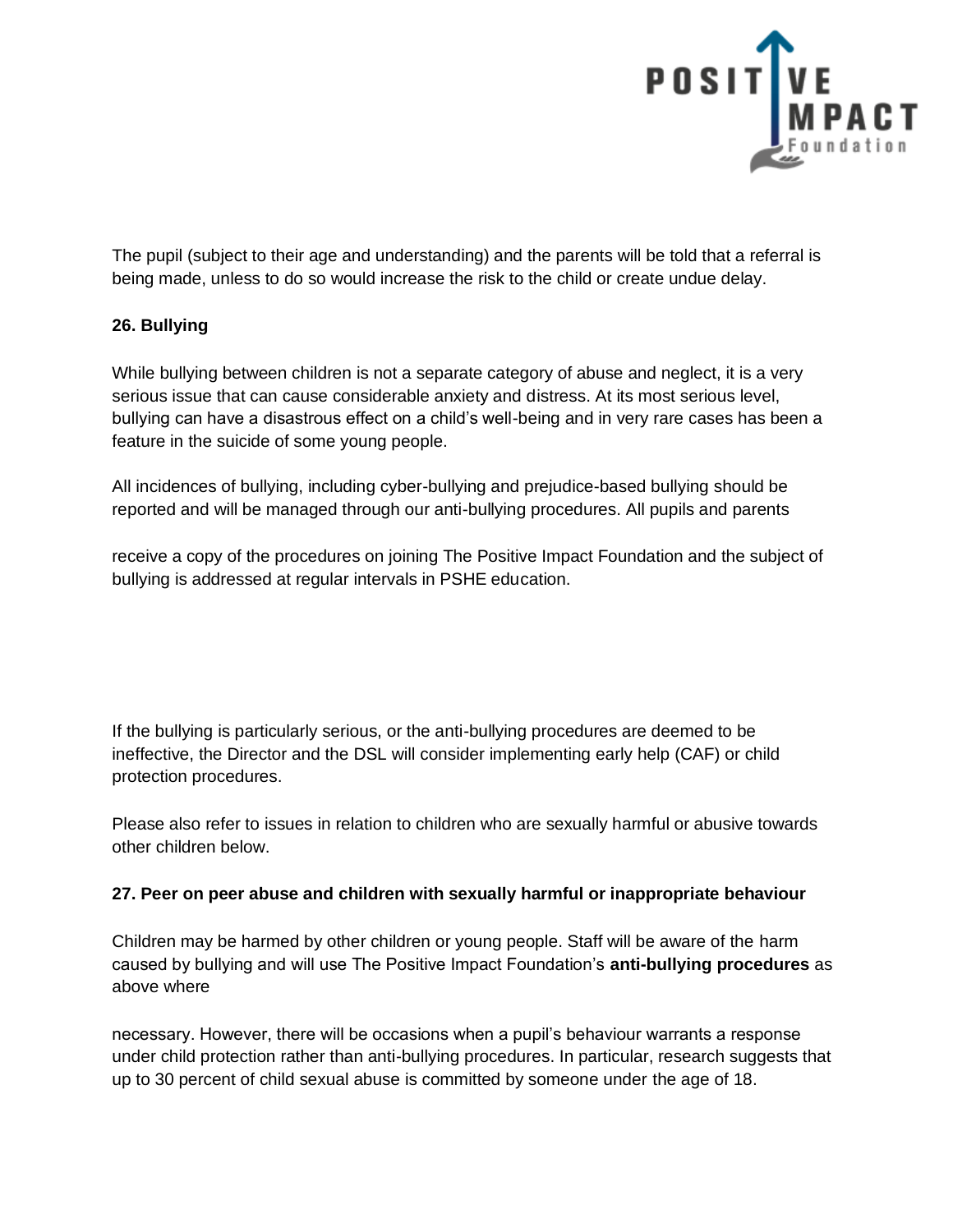

Abusive behaviour by one child towards another will not be tolerated, minimised or dismissed as 'banter' or 'part of growing up'.

When dealing with abuse of pupils by other pupils, staff will be mindful of the potential for prejudice-based bullying; racist, disability, homophobic and transphobic abuse; gender-based violence and teenage relationship abuse. Whilst mindful of the particular vulnerability of women and girls to violence, it is also recognised that boys as well as girls can be abused by members of the opposite as well as the same gender group.

Members of staff who become concerned about a pupil's sexualised behaviour, including any known online sexualised behaviour, should record their concerns and report them to the DSL as soon as possible, as with any other safeguarding concern.

The management of children and young people with sexually harmful behaviour is complex and The Positive Impact Foundation will work with other relevant agencies to maintain the safety of the whole The Positive Impact Foundation community. Young people who display such behaviour may be victims of abuse themselves and the child protection procedures will be followed for both victim and perpetrator.

Any instances of sexual harm caused by one pupil to another and any situation where there are concerns about power imbalance, coercion or force will be discussed with Children's Social Care.

The Positive Impact Foundation will also be informed by the Police or Children's Social Care about referrals made directly to those agencies from other sources (e.g. family members, family friends,

parents of other children) in relation to alleged sexualised inappropriate or sexually abusive behaviour displayed by pupils inside and/or outside of The Positive Impact Foundation.

In all such circumstances, The Positive Impact Foundation may be required to attend a strategy meeting under WSCB inter agency child protection procedures in order to facilitate risk management and planning with other agencies*.* 

In responding to cases involving children or young people who have committed sexually abusive behaviours, Children's Social Care will consult with the Sexualised Inappropriate Behaviours Service (SIBS), for advice, consultation or provision of a direct service. A wide range of practice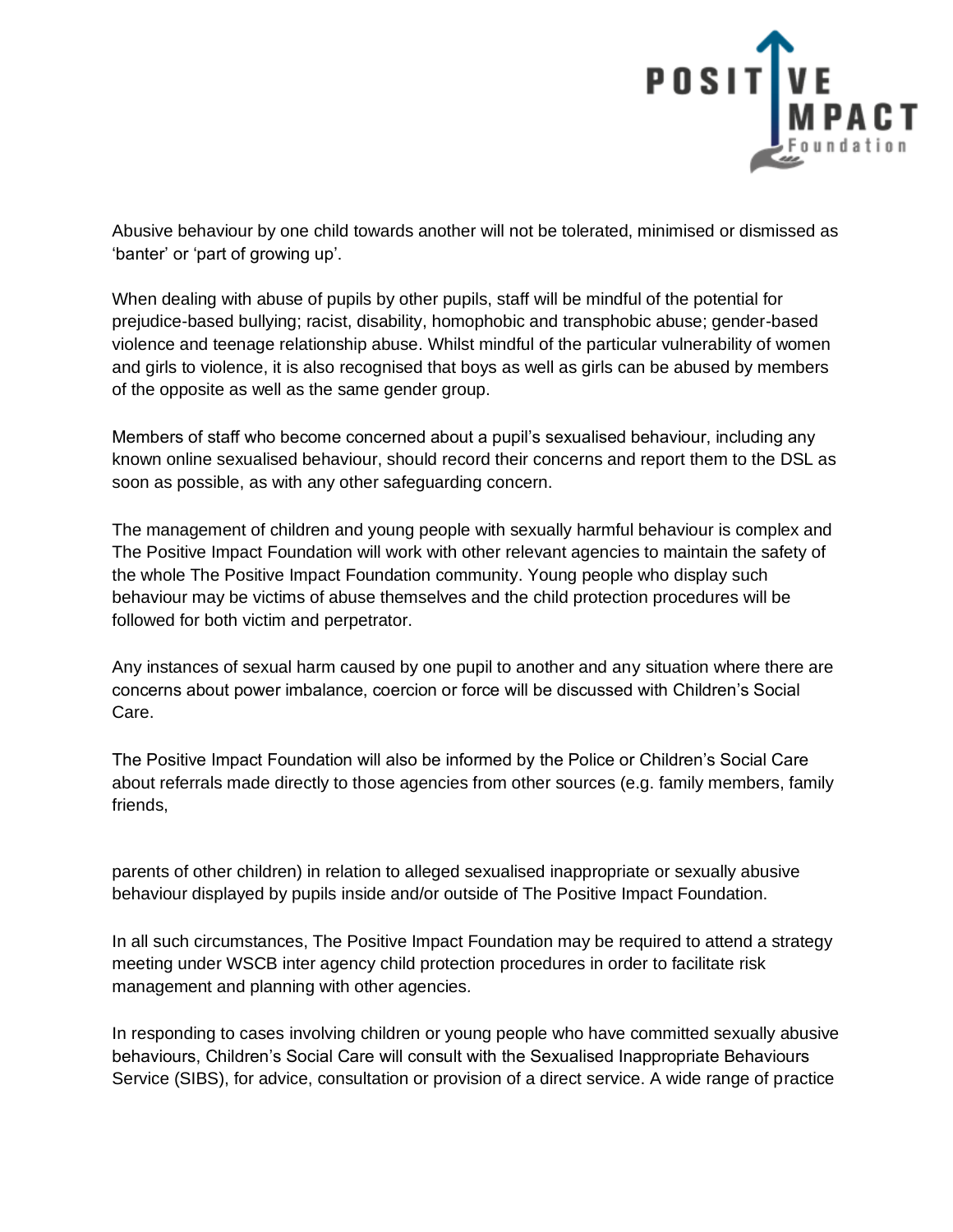

guidance, knowledge and therapeutic materials has been developed by SIBS to inform the interventions relating to children and young people with sexual behaviour difficulties.

In circumstances where a child displays sexualised inappropriate behaviour but evidence of sexual harm towards other children is not clear-cut, The Positive Impact Foundation may seek consultation and advice from SIBS and/or the Education Safeguarding Manager.

In deciding the most appropriate response, relevant considerations will include:

- The nature and extent of the inappropriate/abusive behaviours. In respect of sexual abuse, it is necessary to distinguish between normal childhood sexual development and experimentation; and sexually inappropriate or aggressive behaviour.
- The context of the abusive behaviours.
- The child/young person's development, family and social circumstances.
- The need for services, specifically focusing on the child/young person's harmful behaviour as well as other significant needs; and/or
- The risks to self and others, including other children in The Positive Impact Foundation, household, extended family, peer group and wider social network.

The Positive Impact Foundation is committed to participating in plans both to provide pupils who are at risk from other children and those pupils who may present a risk to other children with appropriate services to address any concerns and, wherever possible, to facilitating ongoing access to education in The Positive Impact Foundation for all children concerned, subject to appropriate risk assessments and risk management plans.

### **Youth produced sexual imagery ('sexting')**

The Positive Impact Foundation will act in accordance with advice endorsed by DfE '*Sexting in Schools and colleges: responding to incidents and safeguarding young people'*(UK Council for Child Internet Safety 2016).

All incidents of youth produced sexual imagery (YPSI) will be dealt with as safeguarding concerns. The primary concern at all times will be the welfare and protection of the young people involved.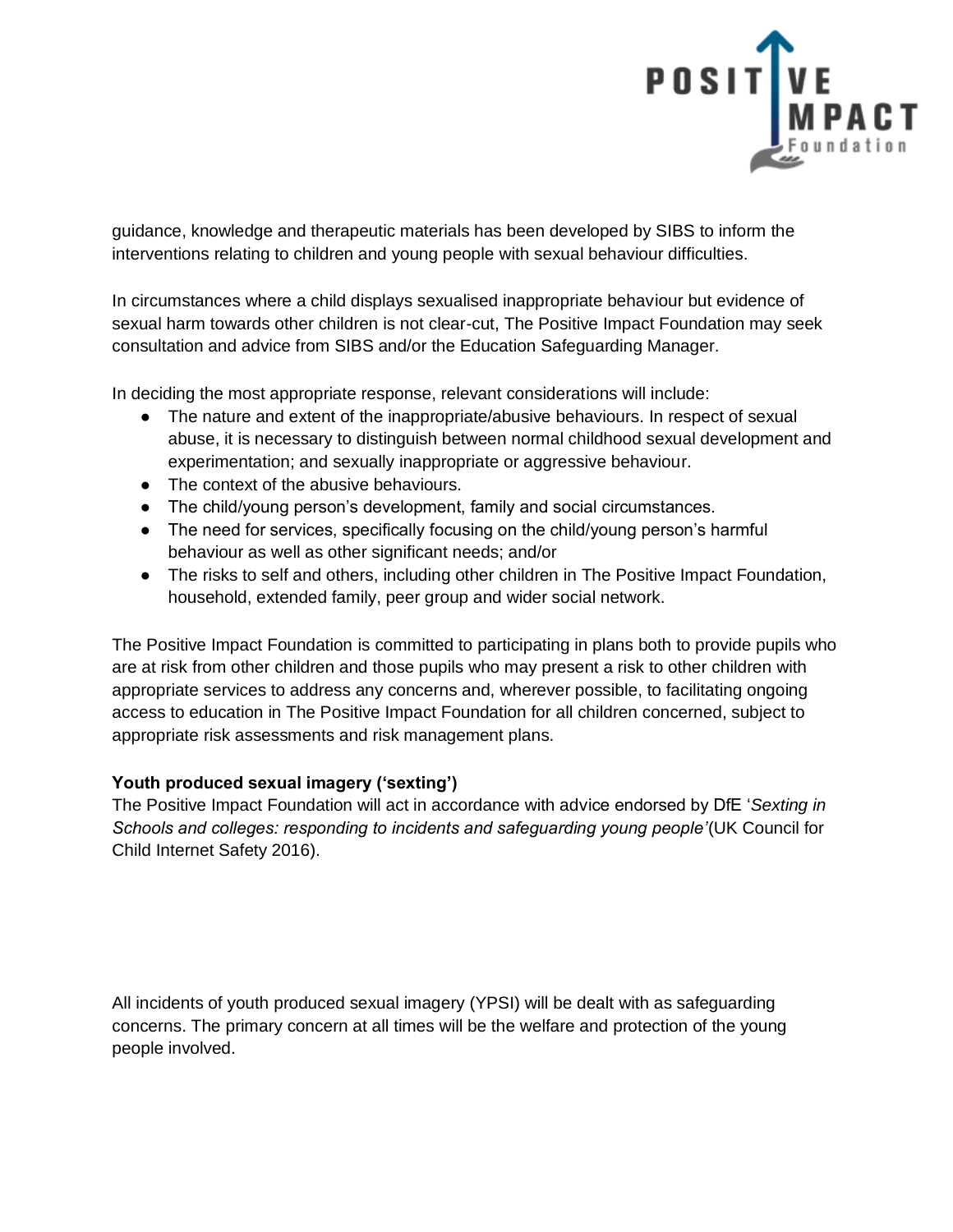

Young people who share sexual imagery of themselves or their peers are breaking the law. However, as highlighted in national guidance, it is important to avoid criminalising young people unnecessarily. The Positive Impact Foundation will therefore work in partnership with external agencies with a view to responding proportionately to the circumstances of any incident.

All incidents of YPSI should be reported to the DSL as with all other safeguarding issues and concerns. Staff will not make their own judgements about whether an issue relating to YPSI is more or less serious enough to warrant a report to the DSL. What may seem like less serious concerns to individual members of staff may be more significant when considered in the light of other information known to the DSL, which the member of staff may not be aware of.

If staff become concerned about a YPSI issue in relation to a device in the possession of a student (e.g. mobile phone, tablet, digital camera), the member of staff will secure the device (i.e. it should be confiscated). This is consistent with DfE advice *Searching, Screening and Confiscation - Advice for Directors, School staff and governing bodies (DfE February 2014),* page 11 'After the search'.

Staff will not look at or print any indecent images. The confiscated device will be passed immediately to the DSL (see 'Viewing the imagery' below).

The DSL will discuss the concerns with appropriate staff and speak to young people involved as appropriate. Parents/carers will be informed at an early stage and involved in the process unless there is good reason to believe that involving parents would put the young person at risk of harm.

If, at any point in the process, there is concern that a young person has been harmed or is at risk of harm a referral will be made to Children's Social Care and/or the Police via the MASH immediately.

The Police will always be informed when there is reason to believe that indecent images involve sexual acts and any child in the imagery is under 13 years of age.

The DSL will make a judgement about whether a reported YPSI incident is experimental as in section 11 above or aggravated.

Aggravated incidents involve criminal or abusive elements beyond the creation, sending or possession of sexual images created by young people. These include possible adult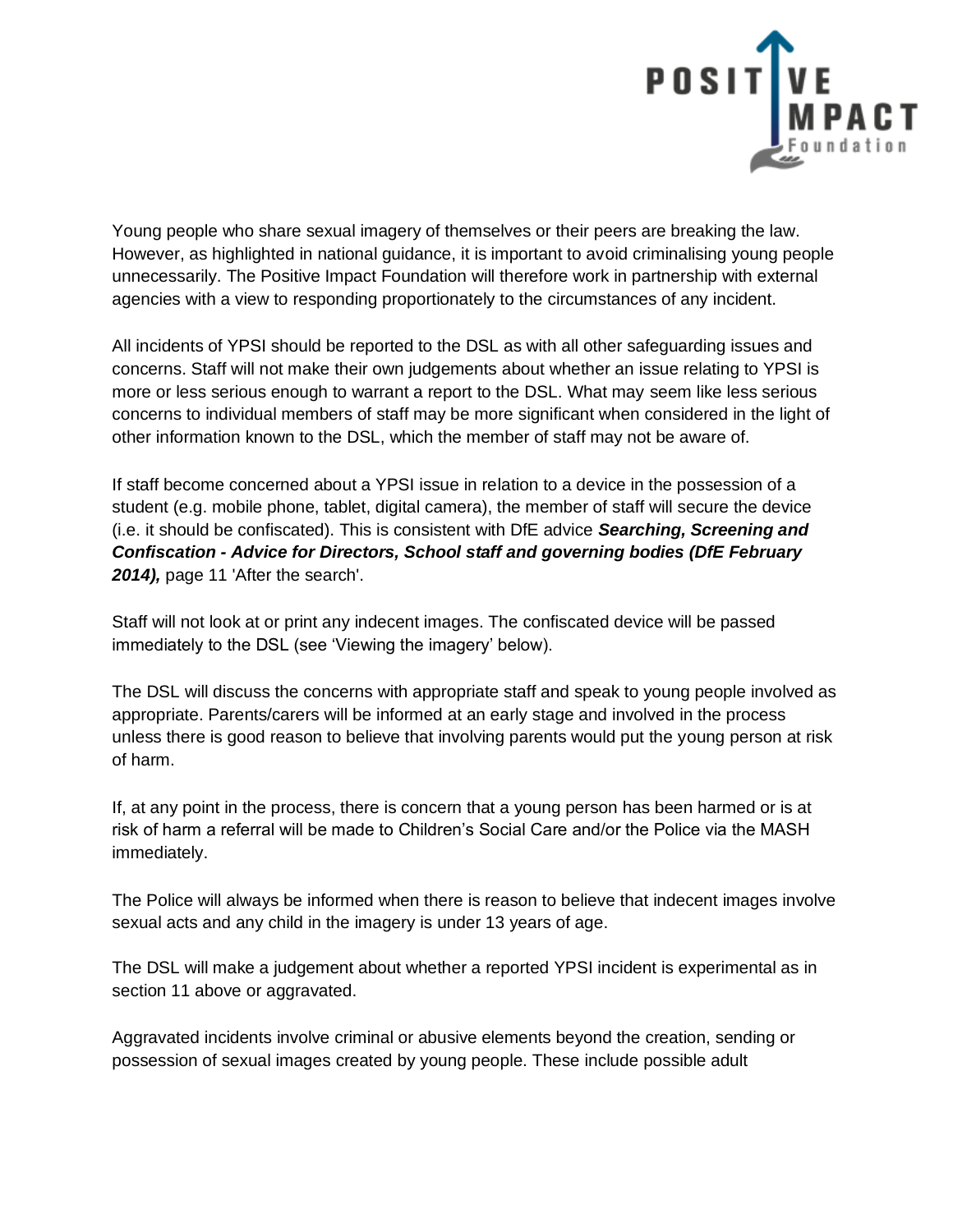

involvement or criminal or abusive behaviour by young people such as sexual abuse, extortion, threats, malicious conduct arising from personal conflicts, or creation or sending or showing of images without the knowledge or against the will of a young person who is pictured.

Aggravated incidents of sexting will usually be referred to Warwickshire's Multi-Agency Safeguarding Hub (MASH) for advice about whether or not a response by the Police and/or Children's Social Care is required. This will facilitate consideration of whether:

- There are any offences that warrant a Police investigation.
- Child protection procedures need to be invoked.
- Parents/carers require support in order to safeguard their children.
- A multi-agency sexual exploitation (MASE) meeting is required.
- Any of the perpetrators and/or victims require additional support. This may require the initiation of a CAF and the offer of early help services.

Examples of aggravated incidents include:

- Evidence of adult involvement in acquiring, creating or disseminating indecent images of young people (possibly by an adult pretending to be a young person known to the victim).
- Evidence of coercing, intimidating, bullying, threatening and/or extortion of students by one or more other students to create and share indecent images of themselves.
- Pressure applied to a number of students (e.g. all female students in a class or year group) to create and share indecent images of themselves.
- Pressurising a student who does not have the capacity to consent (e.g. due to their age, level of understanding or special educational needs) or with additional vulnerability to create and share indecent images of themselves.
- Dissemination of indecent images of young people to a significant number of others with an intention to cause harm or distress (possibly as an act of so-called 'revenge porn', bullying or exploitation).
- What is known about the imagery suggests the content depicts sexual acts which are unusual for the young person's developmental stage or are violent.
- Sharing of indecent images places a young person is at immediate risk of harm, for example the young person is presenting as suicidal or self-harming.

The DSL will make a judgement about whether or not a situation in which indecent images have been shared with a small number of others in a known friendship group with no previous concerns constitutes an aggravated incident; or whether The Positive Impact Foundation is able to contain the situation in partnership with all parents of the students involved, arrange for the parents to ensure that all indecent images are deleted and that the young people involved learn from the incident in order to keep themselves safe in future.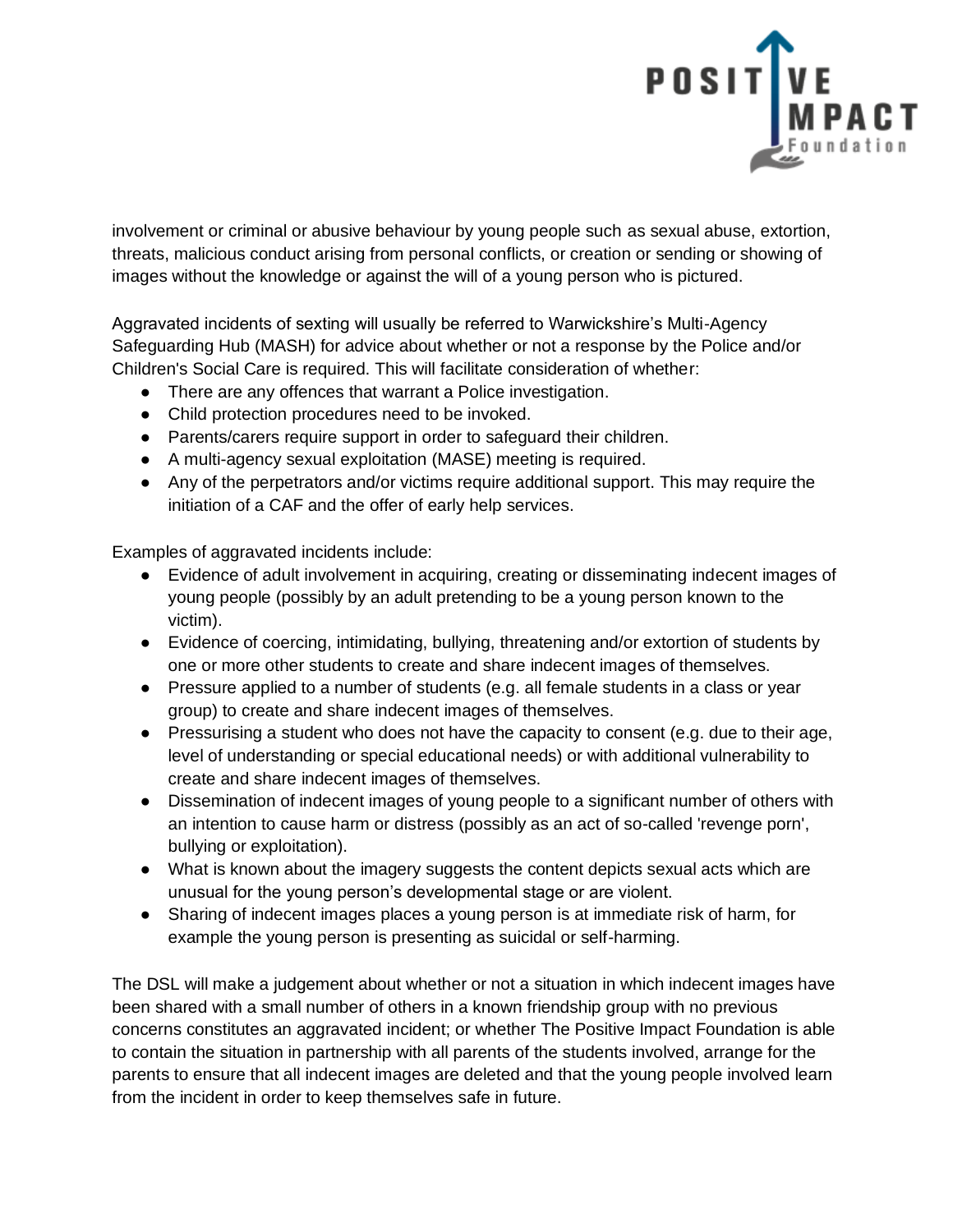

In the latter instance, the DSL will usually consult with the Police and/or Children's Social Care through the MASH to check that no other relevant information is held by those agencies and to ensure an agreed response is documented before proceeding.

**Viewing the imagery** - adults should **not** view youth produced sexual imagery unless there is good and clear reason to do so. Wherever possible, the DSL's responses to incidents will be based on what they have been told about the content of the imagery.

Any decision to view imagery will be based on the DSL's professional judgement. Imagery will never be viewed if the act of viewing will cause significant distress or harm to a pupil.

If a decision is made to view imagery, the DSL will be satisfied that viewing:

- Is the only way to make a decision about whether to involve other agencies (i.e. it is not possible to establish the facts from the young people involved).
- Is necessary to report the image to a website, app or suitable reporting agency to have it taken down, or to support the young person or parent in making a report - is unavoidable.
- Because a young person has presented an image directly to a staff member or the imagery has been found on a The Positive Impact Foundation device or network.

If it is necessary to view the imagery then the DSL will:

- Never copy, print or share the imagery; this is illegal.
- Discuss the decision with the Director, Children's Social Care or the Education Safeguarding Manager.
- Ensure viewing is undertaken by the DSL or Deputy DSL with delegated authority from the Director.
- Ensure viewing takes place with another member of staff present in the room, ideally the Director, another DSL or a member of the senior leadership team. The other staff member does not need to view the images.
- Wherever possible ensure viewing takes place on The Positive Impact Foundation premises, ideally in the Director or DSL's office.
- Ensure wherever possible that images are viewed by a staff member of the same sex as the young person in the imagery.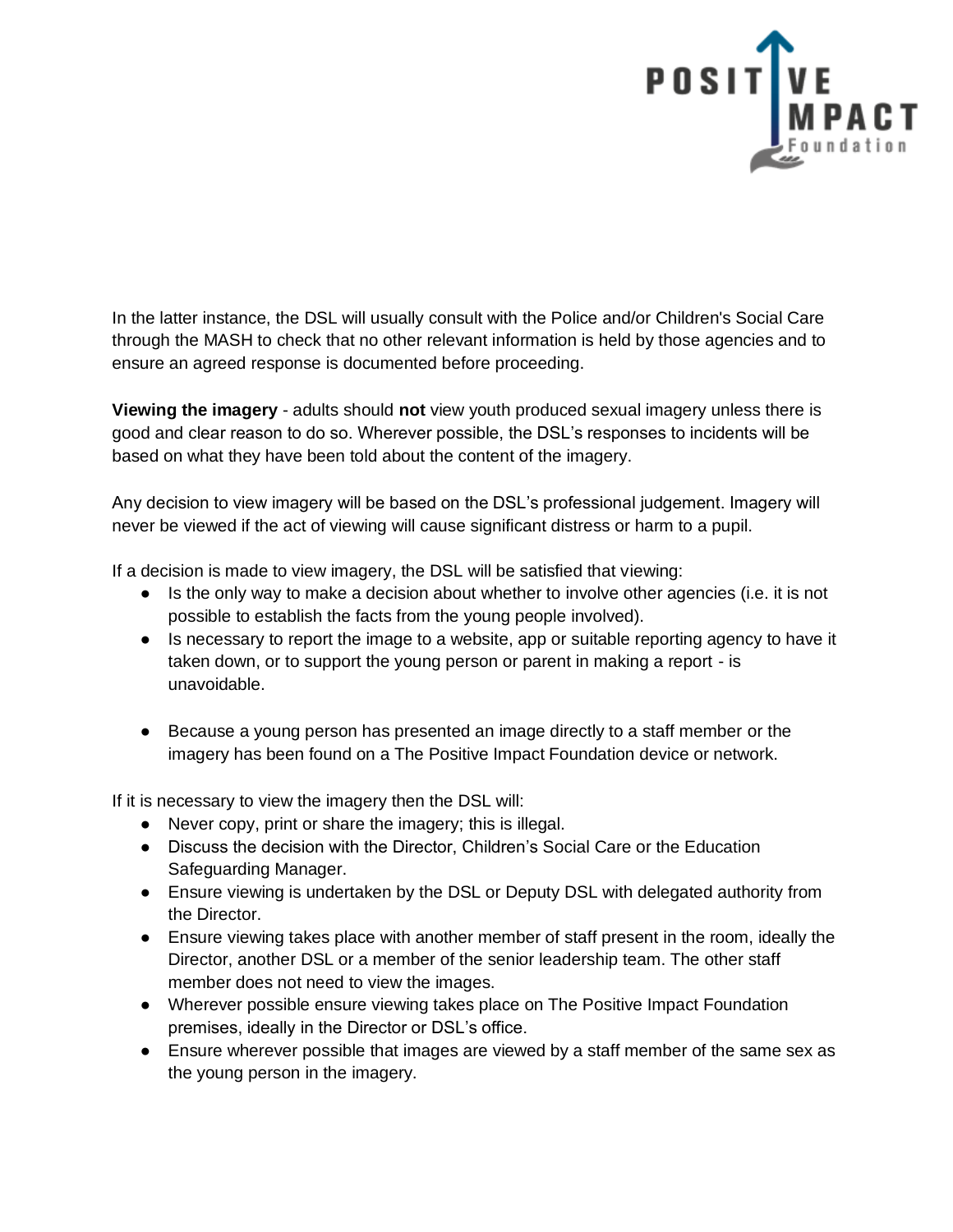

● Record the viewing of the imagery in the pupil's safeguarding record, including who was present, why the image was viewed and any subsequent actions; and ensure this is signed and dated and meets the wider standards set out by Ofsted for recording safeguarding incidents.

**Deletion of images** - if The Positive Impact Foundation has decided that other agencies do not need to be involved, then consideration will be given to deleting imagery from devices and online services to limit any further sharing of the imagery.

### **28. Sexual exploitation of children**

Sexual exploitation involves an individual or group of adults taking advantage of the vulnerability of an individual or groups of children or young people. Victims can be boys or girls. Children and young people are often unwittingly drawn into sexual exploitation through the offer of friendship and care, gifts, drugs and alcohol and sometimes accommodation. Sexual exploitation is a serious crime and can have a long-lasting adverse impact on a child's physical and emotional health. It may also be linked to the trafficking of children.

The Positive Impact Foundation teaches children about consent and the risks of sexual exploitation in the PSHE and SRE curriculum. A common feature of sexual exploitation is that the child often does not recognise the coercive nature of the relationship and does not see her/himself as a victim. The child may initially resent what she/he perceives as interference by staff but staff must act on their concerns, as they would for any other type of abuse.

All staff are made aware of the indicators of sexual exploitation of children and all concerns are reported immediately to the DSL. The DSL will consider the need to make a referral to

Children's Social Care via the MASH (see section 33 below) as with any other child protection concern and with particular reference to WSCB Child Sexual Exploitation procedures. Parents will be consulted and notified as above.

Following a referral to Children's Social Care, a Multi-Agency Sexual Exploitation (MASE) meeting may be convened under WSCB inter-agency safeguarding procedures. The Positive Impact Foundation will attend and share information at MASE meetings as required. Parents and young people will be invited to attend MASE meetings by Children's Social Care as appropriate.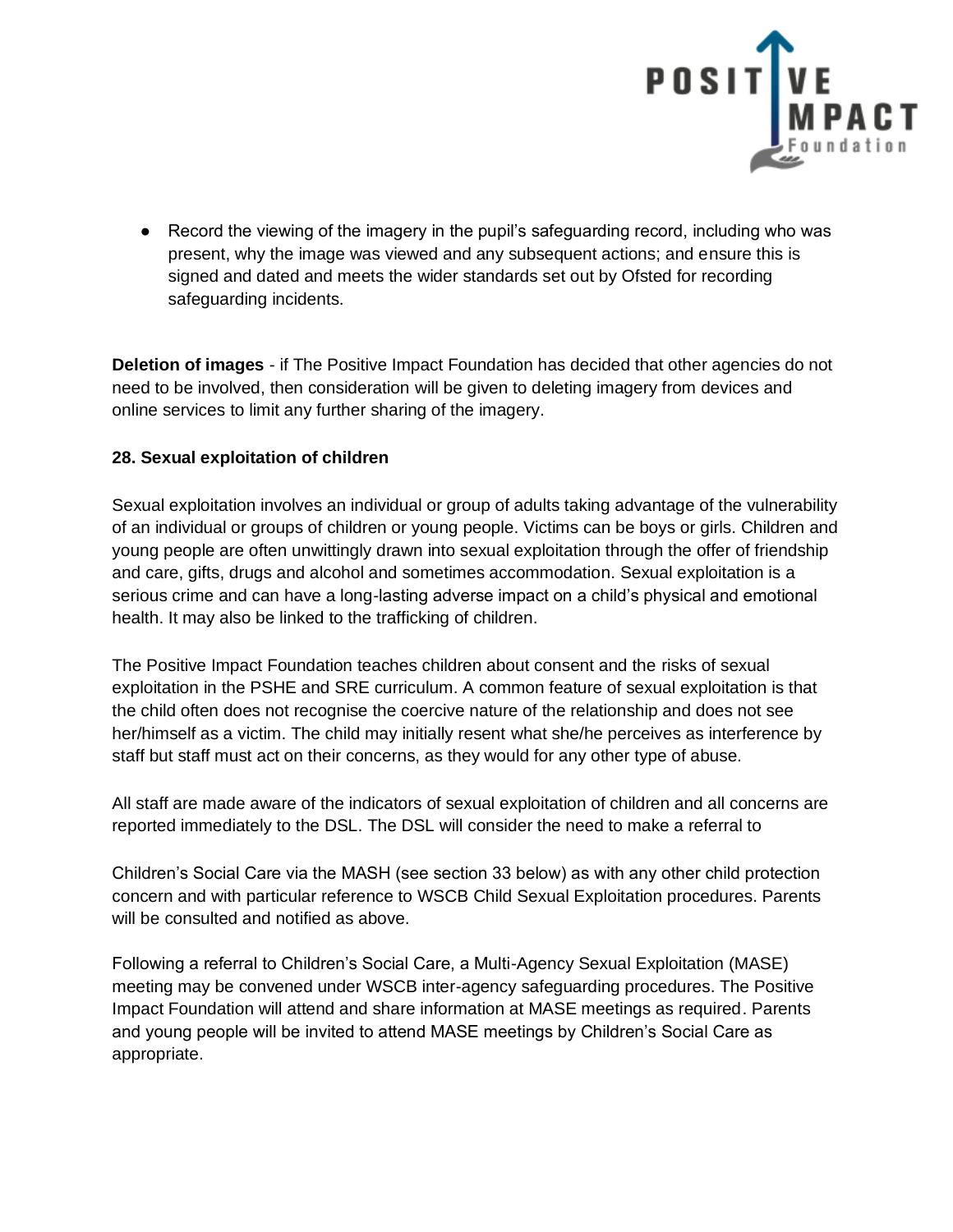

### **29. So-called 'honour based' violence**

So-called 'honour-based' violence (HBV) encompasses crimes which have been committed to protect or defend the honour of a family and/or community. Such crimes include Female Genital Mutilation (FGM), forced marriage, and practices such as breast ironing. Staff will be alert to the possibility of a child being at risk of HBV or already having suffered HBV.

All forms of so called HBV are abuse (regardless of the motivation) and staff will record and report any concerns about a child who might be at risk of HBV to the Designated Safeguarding Lead as with any other safeguarding concern. The DSL will consider the need

to make a referral to the Police and/or Children's Social Care as with any other child protection concern.

#### **Female Genital Mutilation**

Female genital mutilation (FGM) is a form of child abuse. It is the collective name given to a range of procedures involving the partial or total removal of the external female genitalia for non-medical reasons or other injury to the female genital organs. It has no health benefits and harms girls and women in many ways. The practice, which is most commonly carried out without anaesthetic, can cause intense pain and distress and long-term health consequences, including difficulties in childbirth.

FGM is carried out on girls of any age, from young babies to older teenagers and adult women, so The Positive Impact Foundation staff are trained to be aware of risk indicators. Many such procedures are carried out abroad and staff should be particularly alert to suspicions or concerns expressed by female pupil about going on a long holiday during the summer vacation period.

In England, Wales and Northern Ireland, the practice is illegal under the Female Genital Mutilation Act 2003. Any person found guilty of an offence under the Female Genital Mutilation Act 2003 is liable to a maximum penalty of 14 years imprisonment or a fine, or both. (See https://www.gov.uk/government/publications/female-genital-mutilation-guidelines for further information)*.* 

If staff have a concern that a girl may be at risk of FGM, they will record their concern and inform the DSL as they would any other safeguarding concern.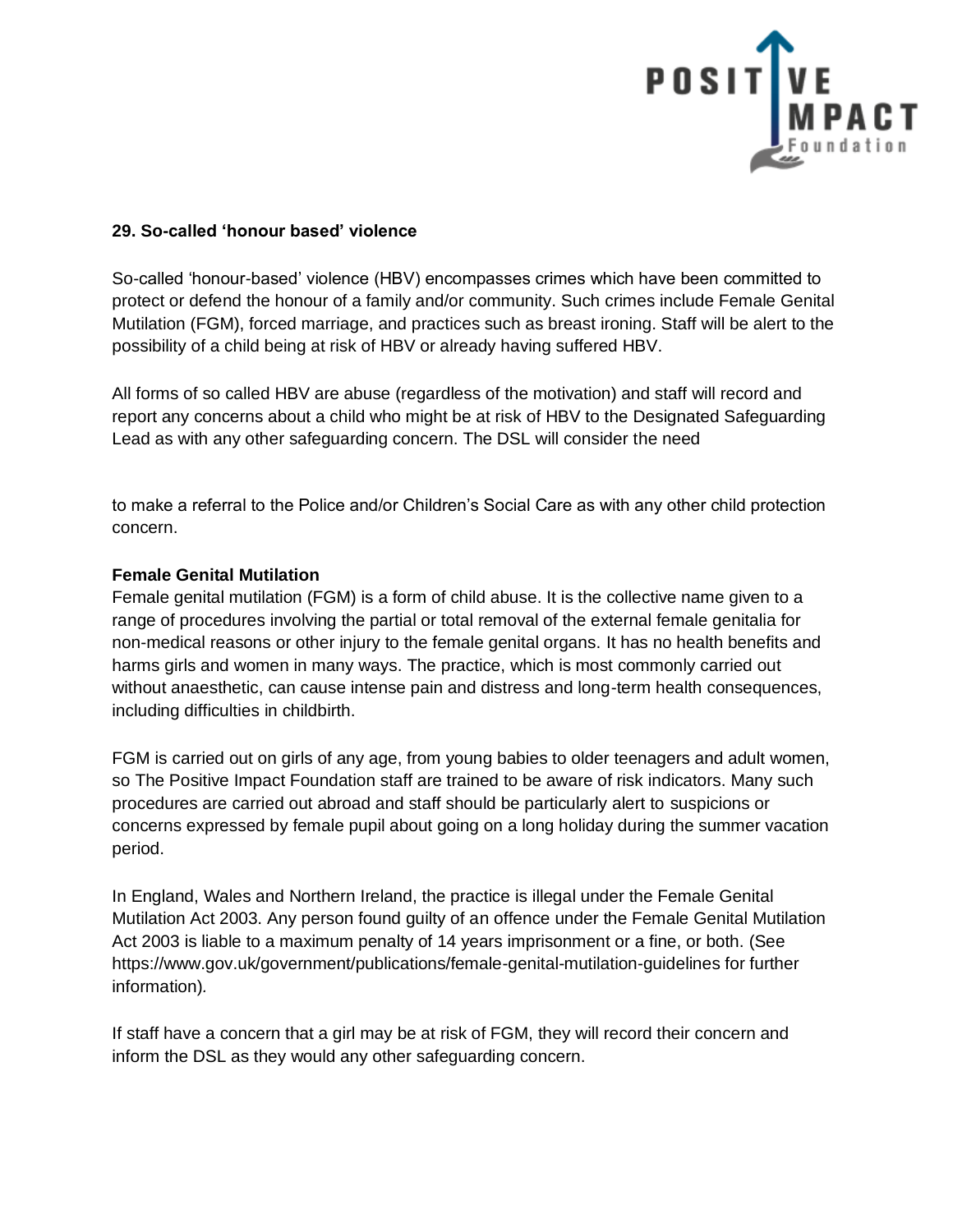

Teachers are subject to a statutory duty defined by Section 5B of the Female Genital Mutilation Act 2003 (as inserted by section 74 of the Serious Crime Act 2015) to report to the Police personally where they discover (e.g. by means of a disclosure) that an act of FGM appears to have been carried out on a girl who is aged under 18. This is known as mandatory reporting.

Teachers in that situation will record their concerns and inform the DSL, who will support the teacher in making a direct report to the Police.

#### **Forced Marriage**

A forced marriage is a marriage in which a female (and sometimes a male) does not consent to the marriage but is coerced into it. Coercion may include physical, psychological, financial, sexual and emotional pressure. It may also involve physical or sexual violence and abuse.

A forced marriage is not the same as an arranged marriage. In an arranged marriage, which is common in several cultures, the families of both spouses take a leading role in arranging the marriage but the choice of whether or not to accept the arrangement remains with the prospective spouses.

Children may be married at a very young age, and well below the age of consent in England. The Positive Impact Foundation staff receive training and should be particularly alert to suspicions or concerns raised by a pupil about being taken abroad and not be allowed to return to England.

Since June 2014 forcing someone to marry has become a criminal offence in England and Wales under the Anti-Social Behaviour, Crime and Policing Act 2014*.* (See https://www.gov.uk/forced-marriage for further information).

### **30. Radicalisation and Extremism**

Protecting children from the risk of radicalisation is part of The Positive Impact Foundation's wider safeguarding duties and is similar in nature to protecting children from other forms of harm and abuse. As such, the DSLis responsible for The Positive Impact Foundation's strategy for protecting children from those risks.

Radicalisation refers to the process by which a person comes to support terrorism and forms of extremism. The government defines extremism as vocal or active opposition to fundamental British values.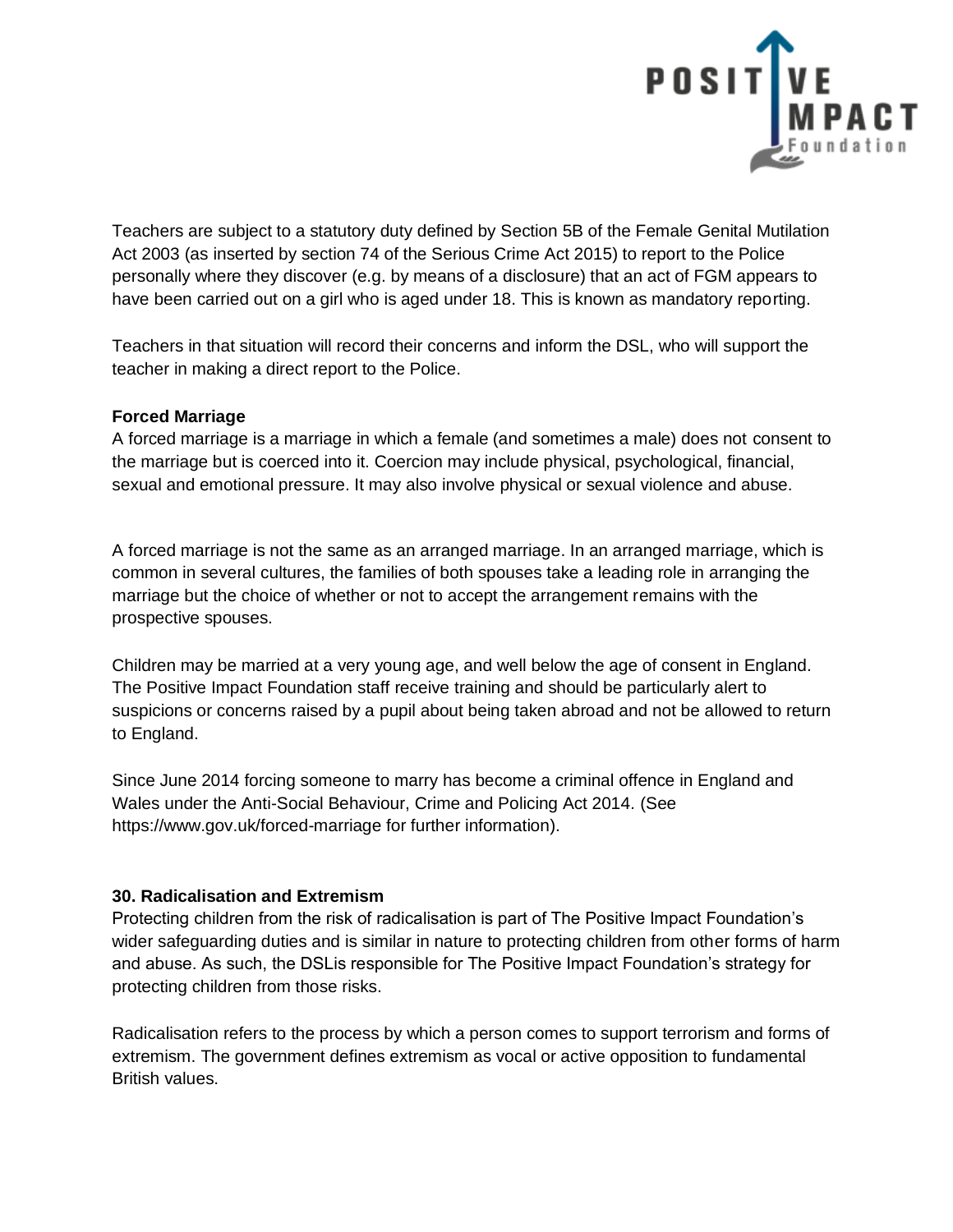

Even very young children have been exposed, in rare circumstances, to extremism at home and elsewhere including online.

As children get older, they look for adventure and excitement and they may start to ask questions about their identity and belonging. During that stage of their development they are vulnerable to extremist groups that may claim to offer answers, identity and a social network apparently providing a sense of belonging. Many of those extremist groups make sophisticated use of the internet and social media to target young people and spread their ideology, making young people more vulnerable to being influenced by extremist ideas. Young people who feel isolated or disaffected in some way are particularly vulnerable to radicalisation as they are other forms of abuse and exploitation.

The Positive Impact Foundation has defined responsibilities to ensure that children are safe from terrorist and extremist material when accessing the internet in The Positive Impact Foundation.

During the process of radicalisation it is possible to intervene to prevent vulnerable people being radicalised. The Positive Impact Foundation is committed to preventing pupils from being radicalised

and drawn into any form of extremism or terrorism. The Positive Impact Foundation promotes the values of democracy, the rule of law, individual liberty, mutual respect and tolerance of those with different faiths and beliefs by providing pupils with opportunities through the curriculum to discuss issues of religion, ethnicity and culture and learn how to discuss and debate points of view; and by ensuring that all pupils are valued and listened to within The Positive Impact Foundation.

The Positive Impact Foundation staff receive training that provides them with both the information they need to understand the risks affecting children and young people in this area; and a specific understanding of how to identify individual children who may be at risk of radicalisation and how to support them. Staff are trained to report all concerns about possible radicalisation and extremism to the DSL immediately as they would any other safeguarding concern identifying early indicators of possible radicalisation including changes in behaviour and attitudes to learning; and expressions of interest in extremist ideas along with a tolerance towards potential violence to certain members of society.

The Positive Impact Foundation recognises the importance of providing a safe space for children to discuss controversial issues; and building their resilience and the critical thinking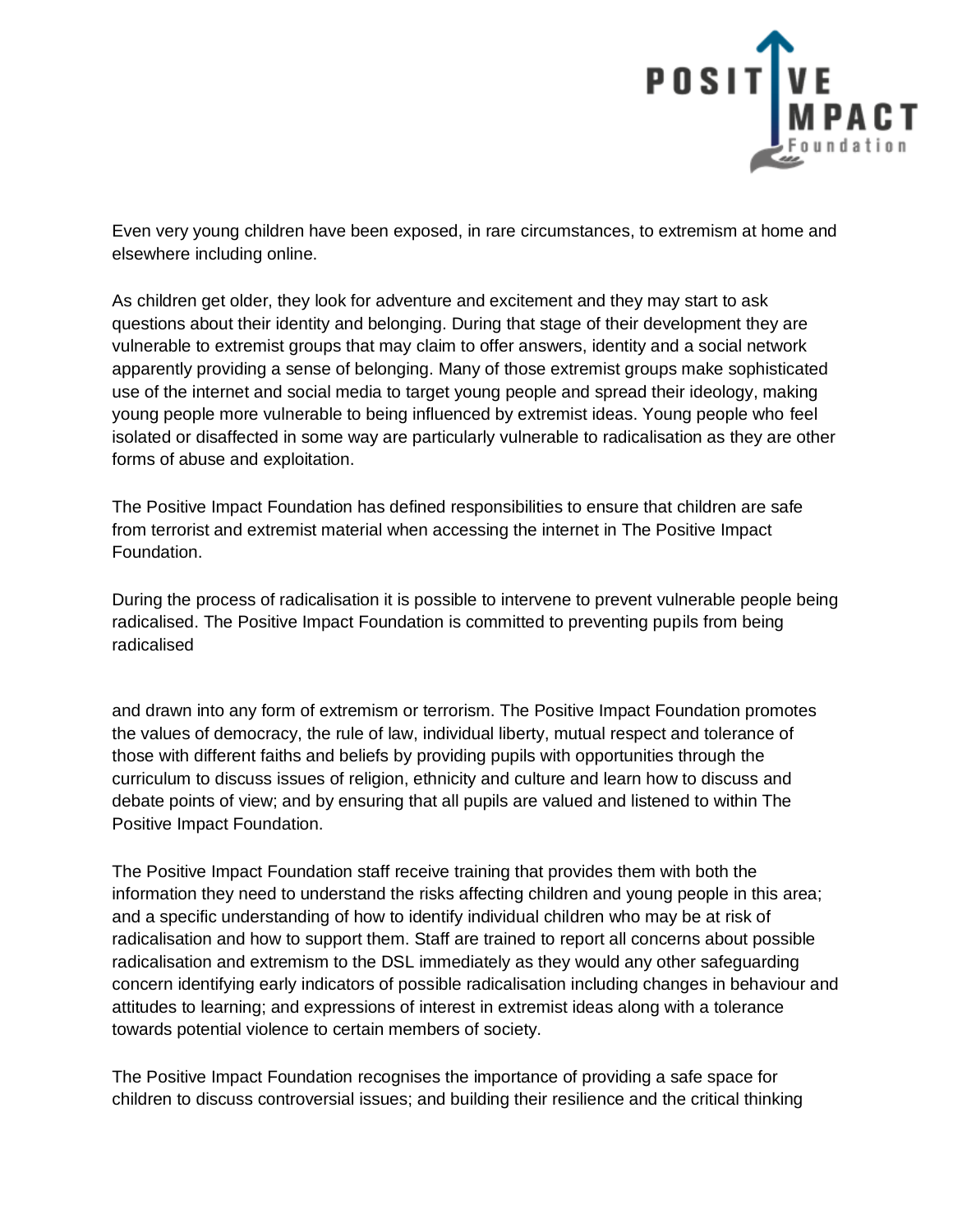

skills they need in order to challenge extremist perspectives. However, The Positive Impact Foundation will make appropriate referrals to the Police PREVENT team and Channel programme in respect of any pupil whose behaviour or comments suggest that they are vulnerable to being radicalised and drawn into extremism and terrorism in order to ensure that children receive appropriate support.

The Positive Impact Foundation will discuss any concerns about possible radicalisation identified in The Positive Impact Foundation with a child's parents/carers as with any other safeguarding or child protection issue unless there is reason to believe that doing so would place the child at risk; and will also

support parents/carers who raise concerns about their children being vulnerable to radicalisation. Subject to consultation with the Police PREVENT team and in the interest of making proportionate responses, The Positive Impact Foundation may offer support to children and their families through the provision of early help as appropriate.

The Positive Impact Foundation expects all staff, volunteers, governors, visiting professionals, contractors and individuals or agencies that hire The Positive Impact Foundation premises to behave in accordance with The Positive Impact Foundations Staff Behaviour Policy (code of conduct), will challenge the expression and/or promotion of extremist views and ideas by any adult on The Positive Impact Foundation premises or at The Positive Impact Foundation events and, when necessary, will make appropriate referrals in respect of any such adult.

Parents and staff may find the website *www.educateagainsthate.com* informative and useful. The website is designed to equip The Positive Impact Foundation and college leaders, teachers and parents

with the information, tools and resources they need to recognise and address extremism and radicalisation in young people and how best to support them. The website provides information on training resources for teachers and staff at The Positive Impact Foundation.

# **31. Private fostering arrangements**

A private fostering arrangement occurs when someone other than a parent or a close relative cares for a child for a period of 28 days or more, with the agreement of the child's parents. It

applies to children under the age of 16, or aged under 18 if the child is disabled. Children looked after by the local authority or who are placed in a residential school, children's home or hospital are not considered to be privately fostered.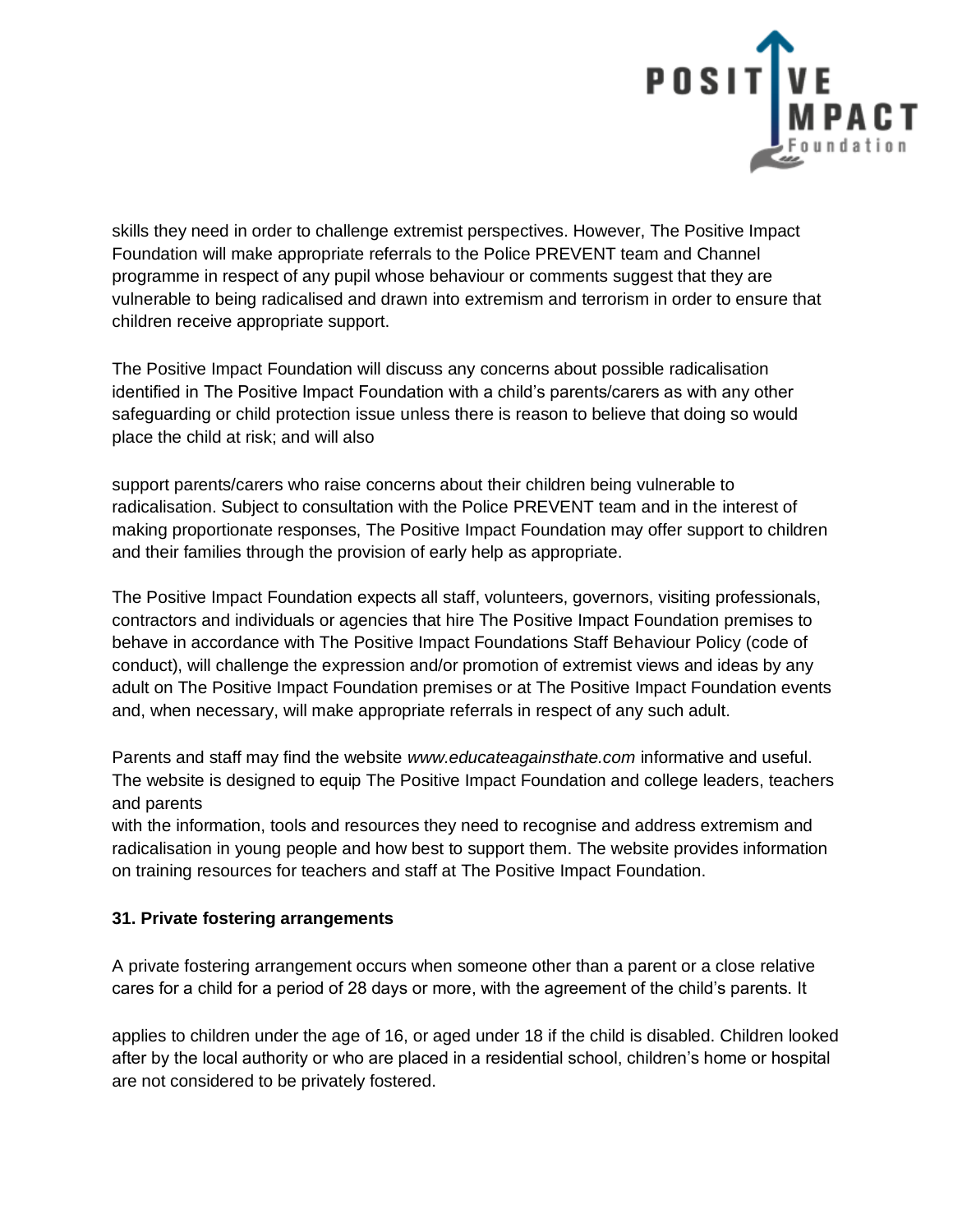

Private fostering occurs in all cultures, including British culture and children may be privately fostered at any age.

Most privately fostered children remain safe and well but safeguarding concerns have been raised in some cases so it is important that The Positive Impact Foundation staff are alert to possible safeguarding issues, including the possibility that a child has been trafficked into the country.

By law, a parent, private foster carer or other persons involved in making a private fostering arrangement must notify Children's Social Care as soon as possible. When The Positive Impact Foundation becomes aware of a private fostering arrangement for a pupil that has not been notified to Children's Social Care, The Positive Impact Foundation will encourage parents and private foster carers to notify Children's Social Care and will share information with Children's Social Care as appropriate.

# **32. Staff reporting directly to child protection agencies**

Staff should ordinarily follow the reporting procedures outlined in this policy. However, as emphasised in *Keeping Children Safe in Education 2019*, any staff member can refer their concerns directly to Children's Social Care and/or the Police if:

- The situation is an emergency and the DSLs, the Director and/or the chair of governors are all unavailable.
- They are convinced that a direct report is the only way to ensure the pupil's safety; or
- For any other reason they make a judgement that a direct referral is in the best interests of the child.

In any of those circumstances, staff may make direct child protection referrals and share information without being subject of censure or disciplinary action. However, staff should

inform the DSL and/or Director at the earliest opportunity that they have done so unless in their judgement doing so would increase the risk of harm to the child.

If in any doubt, members of staff may consult the MASH (details below) or seek support from the Education Safeguarding Manager via 01926 742525.**Related safeguarding portfolio policies.**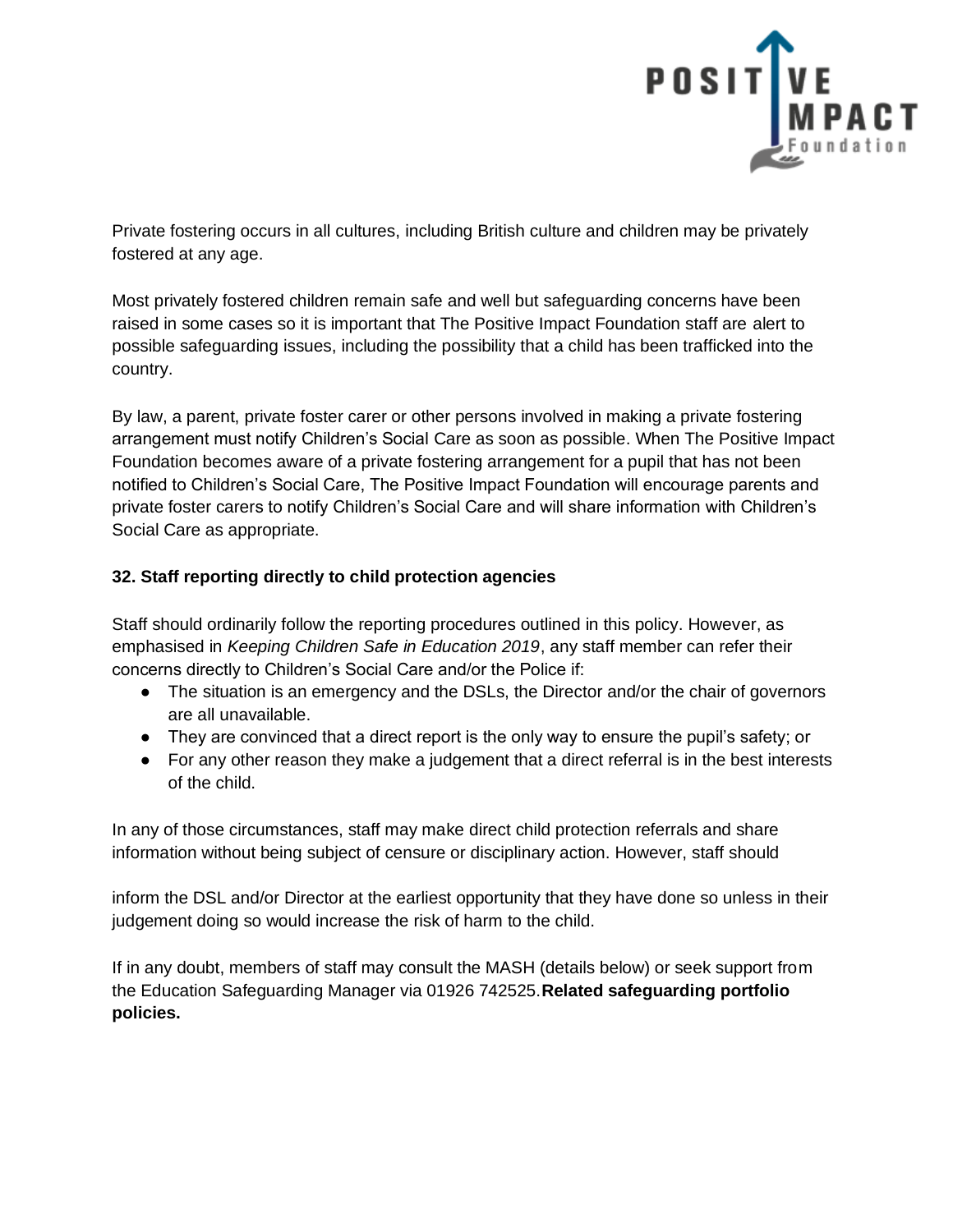

### **33. Submitting child protection referrals**

All child protection referrals should be made to the Multi-Agency Safeguarding Hub (MASH) by completing a Multi-Agency Referral Form (MARF) and submitting it to the MASH at mash@warwickshire.gcsx.gov.uk. The form can also be completed online.

All urgent child protection referrals, i.e. where there is an immediate concern about a child's safety, should be made in the first instance by telephoning the MASH on 01926 414144. This should be followed by submission of a MARF as above.

Outside of office hours, immediate concerns about a child should be referred to the Emergency Duty Team on telephone number 01926 886922.

If staff are ever concerned that a child is in immediate danger, they will contact the Police by dialling 999. Stagg may seek support directly from the Education Safeguarding Manager should they consider that necessary.

### **34. Related safeguarding portfolio policies**

- Staff Behaviour Policy (Code of Conduct)
- Physical intervention and the use of reasonable force
- Behaviour
- Complaints procedure
- Bullying
- Whistleblowing
- SEN
- Safer recruitment
- Staff Grievance
- Disciplinary and managing allegations

### **35. Special Circumstances**

### **Children who are looked after**

The most common reason for children becoming looked after is as a result of abuse or neglect. The Positive Impact Foundation ensures that staff have the necessary skills and understanding to

keep looked after children safe and ensures that appropriate staff have information about a child's looked after status and care arrangements, including the level of authority delegated to